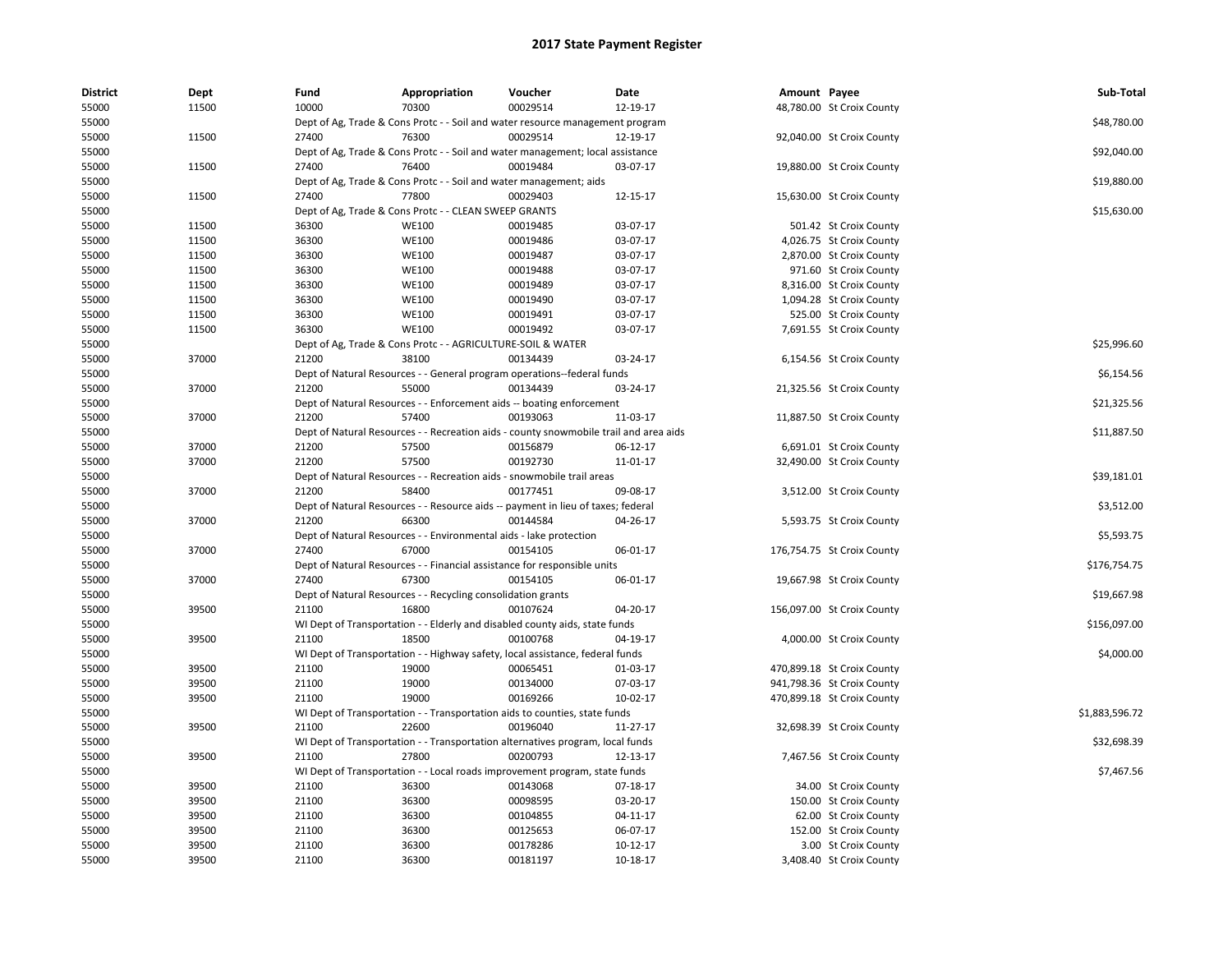| <b>District</b> | Dept  | Fund  | Appropriation | Voucher                                                                             | Date                                                                                            | Amount Payee |                            | Sub-Total      |
|-----------------|-------|-------|---------------|-------------------------------------------------------------------------------------|-------------------------------------------------------------------------------------------------|--------------|----------------------------|----------------|
| 55000           |       |       |               | WI Dept of Transportation - - State highway rehabilitation, state funds             |                                                                                                 |              |                            | \$3,809.40     |
| 55000           | 39500 | 21100 | 36500         | 00069824                                                                            | 01-01-17                                                                                        |              | 701.61 St Croix County     |                |
| 55000           | 39500 | 21100 | 36500         | 00084229                                                                            | 02-09-17                                                                                        |              | 189.60 St Croix County     |                |
| 55000           | 39500 | 21100 | 36500         | 00091268                                                                            | 03-02-17                                                                                        |              | 1,190.00 St Croix County   |                |
| 55000           | 39500 | 21100 | 36500         | 00053731                                                                            | 01-01-17                                                                                        |              | 595.00 St Croix County     |                |
| 55000           | 39500 | 21100 | 36500         | 00077114                                                                            | 01-20-17                                                                                        |              | 630.96 St Croix County     |                |
| 55000           | 39500 | 21100 | 36500         | 00103678                                                                            | 04-06-17                                                                                        |              | 595.00 St Croix County     |                |
| 55000           | 39500 | 21100 | 36500         | 00112538                                                                            | 05-02-17                                                                                        |              | 459.00 St Croix County     |                |
| 55000           | 39500 | 21100 | 36500         | 00125338                                                                            | 06-06-17                                                                                        |              | 459.00 St Croix County     |                |
| 55000           | 39500 | 21100 | 36500         | 00136220                                                                            | 06-28-17                                                                                        |              | 459.00 St Croix County     |                |
| 55000           | 39500 | 21100 | 36500         | 00150677                                                                            | 08-03-17                                                                                        |              | 459.00 St Croix County     |                |
| 55000           | 39500 | 21100 | 36500         | 00163353                                                                            | 09-11-17                                                                                        |              | 1,162.48 St Croix County   |                |
| 55000           | 39500 | 21100 | 36500         | 00171351                                                                            | 09-26-17                                                                                        |              | 1,449.20 St Croix County   |                |
| 55000           | 39500 | 21100 | 36500         | 00174563                                                                            | 10-04-17                                                                                        |              | 292.29 St Croix County     |                |
| 55000           | 39500 | 21100 | 36500         | 00181197                                                                            | 10-18-17                                                                                        |              | 476.46 St Croix County     |                |
| 55000           | 39500 | 21100 | 36500         | 00201815                                                                            | 12-14-17                                                                                        |              | 918.00 St Croix County     |                |
| 55000           |       |       |               | WI Dept of Transportation - - Highway system management and operations, state funds |                                                                                                 |              |                            | \$10,036.60    |
| 55000           | 39500 | 21100 | 36800         | 00069824                                                                            | $01 - 01 - 17$                                                                                  |              | 195,691.15 St Croix County |                |
| 55000           | 39500 | 21100 | 36800         | 00084229                                                                            | 02-09-17                                                                                        |              | 442,599.77 St Croix County |                |
| 55000           | 39500 | 21100 | 36800         | 00102207                                                                            | 04-03-17                                                                                        |              | 222,744.24 St Croix County |                |
| 55000           | 39500 | 21100 | 36800         | 00157221                                                                            | 08-22-17                                                                                        |              | 32,453.32 St Croix County  |                |
| 55000           | 39500 | 21100 | 36800         | 00157237                                                                            | 08-22-17                                                                                        |              | 1,051.60 St Croix County   |                |
| 55000           | 39500 | 21100 | 36800         | 00174734                                                                            | 10-05-17                                                                                        |              | 3,577.99 St Croix County   |                |
| 55000           | 39500 | 21100 | 36800         | 00094691                                                                            | 03-14-17                                                                                        |              | 60,650.42 St Croix County  |                |
| 55000           | 39500 | 21100 | 36800         | 00095184                                                                            | 03-15-17                                                                                        |              | 279,755.73 St Croix County |                |
| 55000           | 39500 | 21100 | 36800         | 00101137                                                                            | 04-01-17                                                                                        |              | 85.98 St Croix County      |                |
| 55000           | 39500 | 21100 | 36800         | 00110463                                                                            | $04 - 27 - 17$                                                                                  |              | 213,210.74 St Croix County |                |
| 55000           | 39500 | 21100 | 36800         | 00125338                                                                            | 06-06-17                                                                                        |              | 490,891.14 St Croix County |                |
| 55000           | 39500 | 21100 | 36800         | 00136220                                                                            | 06-28-17                                                                                        |              | 181,046.26 St Croix County |                |
| 55000           | 39500 | 21100 | 36800         | 00146546                                                                            | 08-01-17                                                                                        |              | 87,877.14 St Croix County  |                |
| 55000           | 39500 | 21100 | 36800         | 00147562                                                                            | 08-01-17                                                                                        |              | 25,072.60 St Croix County  |                |
| 55000           | 39500 | 21100 | 36800         |                                                                                     | 08-03-17                                                                                        |              |                            |                |
|                 | 39500 |       |               | 00150677                                                                            |                                                                                                 |              | 163,882.12 St Croix County |                |
| 55000           |       | 21100 | 36800         | 00163353                                                                            | 09-11-17                                                                                        |              | 234,164.00 St Croix County |                |
| 55000           | 39500 | 21100 | 36800         | 00173980                                                                            | 10-04-17                                                                                        |              | 454.49 St Croix County     |                |
| 55000           | 39500 | 21100 | 36800         | 00173982                                                                            | 10-04-17                                                                                        |              | 47,372.84 St Croix County  |                |
| 55000           | 39500 | 21100 | 36800         | 00174563                                                                            | 10-04-17                                                                                        |              | 133,789.32 St Croix County |                |
| 55000           | 39500 | 21100 | 36800         | 00181197                                                                            | 10-18-17                                                                                        |              | 144,088.44 St Croix County |                |
| 55000           | 39500 | 21100 | 36800         | 00186661                                                                            | 11-01-17                                                                                        |              | 924.46 St Croix County     |                |
| 55000           | 39500 | 21100 | 36800         | 00190243                                                                            | 11-09-17                                                                                        |              | 721.50 St Croix County     |                |
| 55000           | 39500 | 21100 | 36800         | 00201740                                                                            | 12-14-17                                                                                        |              | 585.00 St Croix County     |                |
| 55000           | 39500 | 21100 | 36800         | 00202681                                                                            | 12-19-17                                                                                        |              | 585.00 St Croix County     |                |
| 55000           | 39500 | 21100 | 36800         | 00202682                                                                            | 12-19-17                                                                                        |              | 427.05 St Croix County     |                |
| 55000           | 39500 | 21100 | 36800         | 00202683                                                                            | 12-19-17                                                                                        |              | 585.00 St Croix County     |                |
| 55000           |       |       |               | WI Dept of Transportation - - Routine maintenance activities, state funds           |                                                                                                 |              |                            | \$2,964,287.30 |
| 55000           | 39500 | 21100 | 37500         | 00102207                                                                            | 04-03-17                                                                                        |              | 48.06 St Croix County      |                |
| 55000           | 39500 | 21100 | 37500         | 00095184                                                                            | 03-15-17                                                                                        |              | 325.48 St Croix County     |                |
| 55000           | 39500 | 21100 | 37500         | 00164741                                                                            | 09-14-17                                                                                        |              | 327.07 St Croix County     |                |
| 55000           | 39500 | 21100 | 37500         | 00174563                                                                            | 10-04-17                                                                                        |              | 340.62 St Croix County     |                |
| 55000           | 39500 | 21100 | 37500         | 00181197                                                                            | 10-18-17                                                                                        |              | 61.64 St Croix County      |                |
| 55000           |       |       |               | WI Dept of Transportation - - Highway system management and operations, local funds |                                                                                                 |              |                            | \$1,102.87     |
| 55000           | 39500 | 21100 | 27600         | 00110463                                                                            | 04-27-17                                                                                        |              | 434.83 St Croix County     |                |
| 55000           |       |       |               |                                                                                     | WI Dept of Transportation - - Local transportation facility improvement assistance, local funds |              |                            | \$434.83       |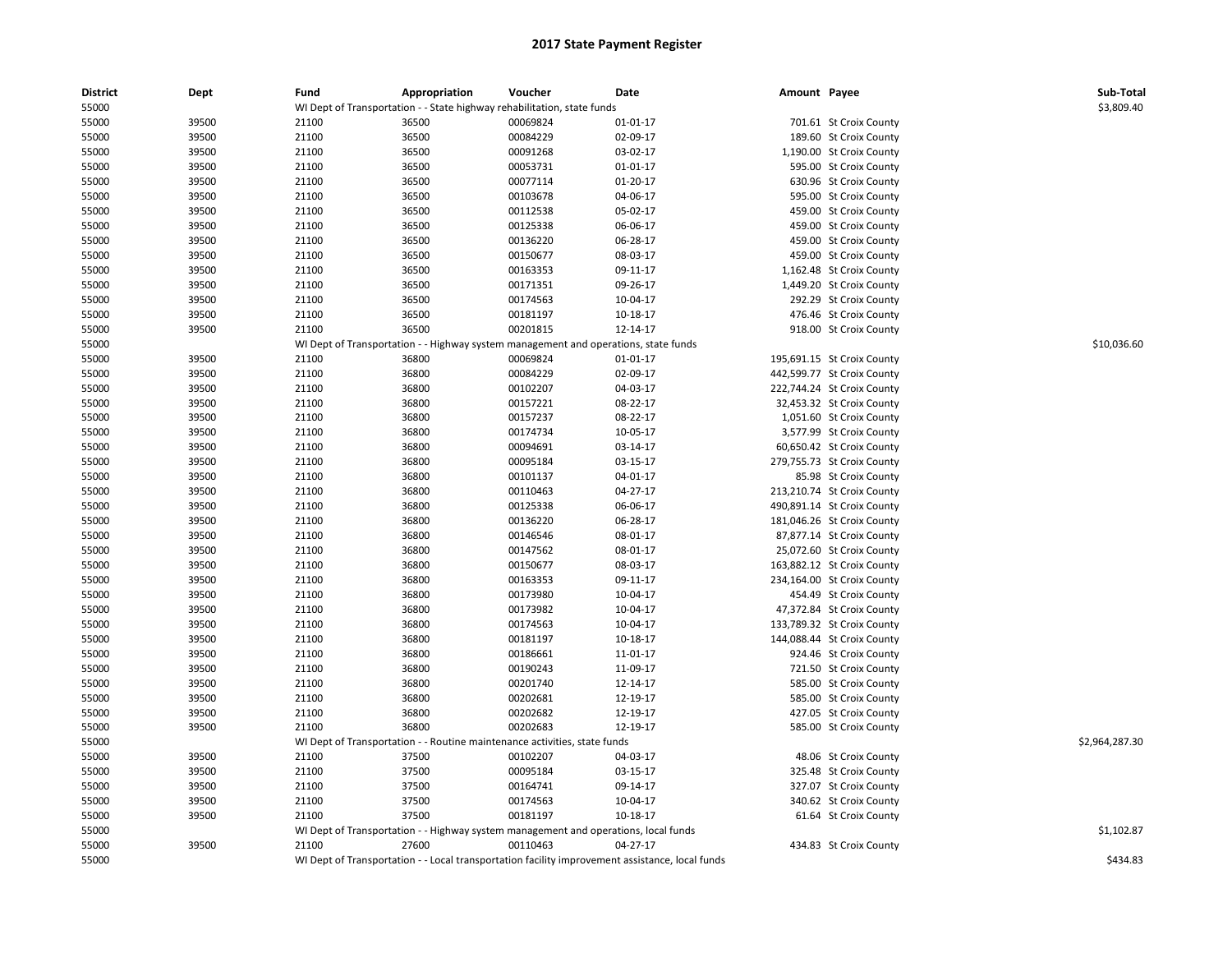| <b>District</b> | Dept  | Fund  | Appropriation                                              | Voucher                                                                               | Date                                                                                                    | Amount Payee |                            | Sub-Total      |
|-----------------|-------|-------|------------------------------------------------------------|---------------------------------------------------------------------------------------|---------------------------------------------------------------------------------------------------------|--------------|----------------------------|----------------|
| 55000           | 39500 | 21100 | 22700                                                      | 00196040                                                                              | 11-27-17                                                                                                |              | 87,270.61 St Croix County  |                |
| 55000           |       |       |                                                            | WI Dept of Transportation - - Transportation alternatives program, federal funds      |                                                                                                         |              |                            | \$87,270.61    |
| 55000           | 39500 | 21100 | 38500                                                      | 00171351                                                                              | 09-26-17                                                                                                |              | 5,796.80 St Croix County   |                |
| 55000           |       |       |                                                            | WI Dept of Transportation - - Highway system management and operations, federal funds |                                                                                                         |              |                            | \$5,796.80     |
| 55000           | 41000 | 10000 | 11600                                                      | 00168007                                                                              | 11-07-17                                                                                                |              | 58,100.96 St Croix County  |                |
| 55000           |       |       |                                                            |                                                                                       | Department of Corrections - - Reimbursing counties for probation, extended supervision and parole holds |              |                            | \$58,100.96    |
| 55000           | 43500 | 10000 | 10700                                                      | 00173719                                                                              | 12-29-17                                                                                                |              | 161.16 St Croix County     |                |
| 55000           |       |       |                                                            | Department of Health Services - - Public health dispensaries and drugs                |                                                                                                         |              |                            | \$161.16       |
| 55000           | 43500 | 10000 | 15000                                                      | 00106229                                                                              | 02-08-17                                                                                                |              | 1,654.21 St Croix County   |                |
| 55000           | 43500 | 10000 | 15000                                                      | 00106234                                                                              | 02-08-17                                                                                                |              | 400.00 St Croix County     |                |
| 55000           | 43500 | 10000 | 15000                                                      | 00118770                                                                              | 04-13-17                                                                                                |              | 24.81 St Croix County      |                |
| 55000           | 43500 | 10000 | 15000                                                      | 00124681                                                                              | 05-05-17                                                                                                |              | 311.00 St Croix County     |                |
| 55000           | 43500 | 10000 | 15000                                                      | 00124771                                                                              | 05-12-17                                                                                                |              | 480.00 St Croix County     |                |
| 55000           | 43500 | 10000 | 15000                                                      | 00132103                                                                              | 06-09-17                                                                                                |              | 2,457.66 St Croix County   |                |
| 55000           | 43500 | 10000 | 15000                                                      | 00136964                                                                              | 07-14-17                                                                                                |              | 1,310.38 St Croix County   |                |
| 55000           | 43500 | 10000 | 15000                                                      | 00146299                                                                              | 08-23-17                                                                                                |              | 693.00 St Croix County     |                |
| 55000           | 43500 | 10000 | 15000                                                      | 00147871                                                                              | 08-31-17                                                                                                |              | 888.45 St Croix County     |                |
| 55000           |       |       | Department of Health Services - - Federal project aids     |                                                                                       |                                                                                                         |              |                            | \$8,219.51     |
| 55000           | 43500 | 10000 | 97500                                                      | 00101144                                                                              | 02-08-17                                                                                                |              | 423.75 St Croix County     |                |
| 55000           | 43500 | 10000 | 97500                                                      | 00101581                                                                              | 01-18-17                                                                                                |              | 179.24 St Croix County     |                |
| 55000           | 43500 | 10000 | 97500                                                      | 00101627                                                                              | 01-18-17                                                                                                |              | 226.00 St Croix County     |                |
| 55000           | 43500 | 10000 | 97500                                                      | 00104182                                                                              | 02-10-17                                                                                                |              | 225.76 St Croix County     |                |
| 55000           | 43500 | 10000 | 97500                                                      | 00104189                                                                              | 02-10-17                                                                                                |              | 56.48 St Croix County      |                |
| 55000           | 43500 | 10000 | 97500                                                      | 00111194                                                                              | 03-22-17                                                                                                |              | 206.96 St Croix County     |                |
| 55000           | 43500 | 10000 | 97500                                                      | 00113328                                                                              | 03-22-17                                                                                                |              | 260.17 St Croix County     |                |
| 55000           | 43500 | 10000 | 97500                                                      | 00129268                                                                              | 06-01-17                                                                                                |              | 390.60 St Croix County     |                |
| 55000           | 43500 | 10000 | 97500                                                      | 00129354                                                                              | 06-02-17                                                                                                |              | 254.79 St Croix County     |                |
| 55000           | 43500 | 10000 | 97500                                                      | 00129355                                                                              | 06-02-17                                                                                                |              | 47.08 St Croix County      |                |
| 55000           | 43500 | 10000 | 97500                                                      | 00139510                                                                              | $07 - 27 - 17$                                                                                          |              | 47.16 St Croix County      |                |
| 55000           |       |       | Department of Health Services - - 975- GENERAL RCPT/CLRING |                                                                                       |                                                                                                         |              |                            | \$2,317.99     |
| 55000           | 43500 | 10000 | 00000                                                      | 90708                                                                                 | $01-02-17$                                                                                              |              | 45,102.00 St Croix County  |                |
| 55000           | 43500 | 10000 | 00000                                                      | 90710                                                                                 | 02-01-17                                                                                                |              | 42,161.00 St Croix County  |                |
| 55000           | 43500 | 10000 | 00000                                                      | 90711                                                                                 | 03-01-17                                                                                                |              | 76,453.00 St Croix County  |                |
| 55000           | 43500 | 10000 | 00000                                                      | 90715                                                                                 | 05-01-17                                                                                                |              | 138,958.00 St Croix County |                |
| 55000           | 43500 | 10000 | 00000                                                      | 90716                                                                                 | 06-01-17                                                                                                |              | 107,954.00 St Croix County |                |
| 55000           | 43500 | 10000 | 00000                                                      | 90717                                                                                 | 06-15-17                                                                                                |              | 243,877.00 St Croix County |                |
| 55000           | 43500 | 10000 | 00000                                                      | 90800                                                                                 | 07-01-17                                                                                                |              | 139,483.00 St Croix County |                |
| 55000           | 43500 | 10000 | 00000                                                      | 90801                                                                                 | 08-01-17                                                                                                |              | 719,802.00 St Croix County |                |
| 55000           | 43500 | 10000 | 00000                                                      | 90802                                                                                 | 09-01-17                                                                                                |              | 623,478.00 St Croix County |                |
| 55000           | 43500 | 10000 | 00000                                                      | 90805                                                                                 | 10-02-17                                                                                                |              | 215,453.00 St Croix County |                |
| 55000           | 43500 | 10000 | 00000                                                      | 90806                                                                                 | 11-01-17                                                                                                |              | 105,542.00 St Croix County |                |
| 55000           | 43500 | 10000 | 00000                                                      | 90807                                                                                 | 12-01-17                                                                                                |              | 126,934.00 St Croix County |                |
| 55000           | 43500 | 10000 | 00000                                                      | 90713                                                                                 | 04-01-17                                                                                                |              | 79,523.00 St Croix County  |                |
| 55000           | 43500 | 10000 | 00000                                                      | 90714                                                                                 | 04-03-17                                                                                                |              | 14,217.00 St Croix County  |                |
| 55000           |       |       | Department of Health Services - - State/Federal Aids       |                                                                                       |                                                                                                         |              |                            | \$2,678,937.00 |
| 55000           | 45500 | 10000 | 20200                                                      | 00026955                                                                              | 04-21-17                                                                                                |              | 764.40 St Croix County     |                |
| 55000           | 45500 | 10000 | 20200                                                      | 00029626                                                                              | 06-09-17                                                                                                |              | 764.40 St Croix County     |                |
| 55000           |       |       | Department of Justice - - Officer training reimbursement   |                                                                                       |                                                                                                         |              |                            | \$1,528.80     |
| 55000           | 45500 | 10000 | 22100                                                      | 00035959                                                                              | 10-13-17                                                                                                |              | 4,460.00 St Croix County   |                |
| 55000           |       |       |                                                            | Department of Justice - - Crime laboratories; deoxyribonucleic acid analysis          |                                                                                                         |              |                            | \$4,460.00     |
| 55000           | 45500 | 10000 | 22500                                                      | 00024824                                                                              | 03-02-17                                                                                                |              | 23,097.00 St Croix County  |                |
| 55000           | 45500 | 10000 | 22500                                                      | 00039403                                                                              | 12-28-17                                                                                                |              | 23,097.00 St Croix County  |                |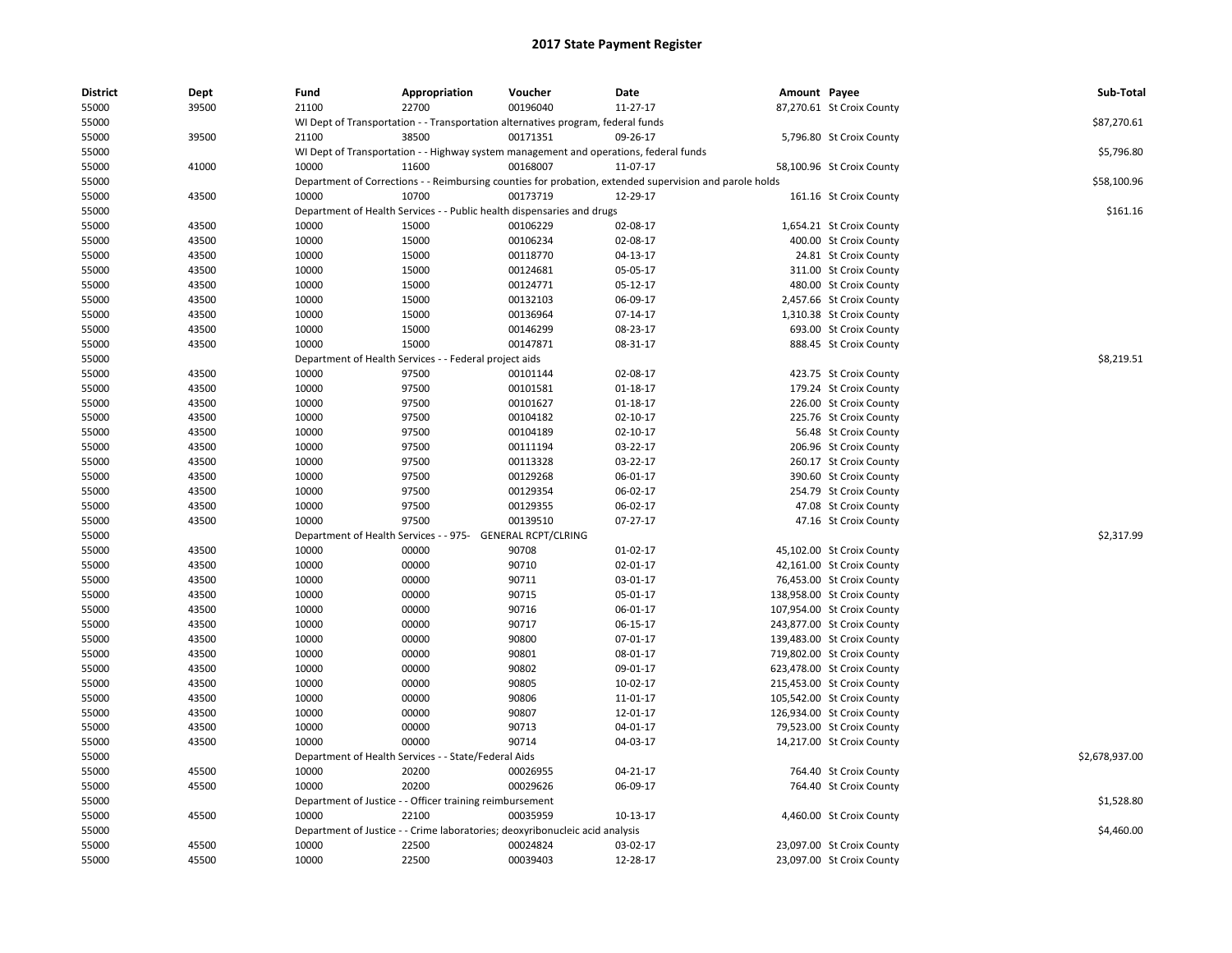| <b>District</b> | Dept  | Fund  | Appropriation                                                     | Voucher                                                                                   | Date                                                                                                                                          | Amount Payee |                           | Sub-Total    |
|-----------------|-------|-------|-------------------------------------------------------------------|-------------------------------------------------------------------------------------------|-----------------------------------------------------------------------------------------------------------------------------------------------|--------------|---------------------------|--------------|
| 55000           |       |       | Department of Justice - - Drug crimes enforcement; local grants   |                                                                                           |                                                                                                                                               |              |                           | \$46,194.00  |
| 55000           | 45500 | 10000 | 23100                                                             | 00026955                                                                                  | $04 - 21 - 17$                                                                                                                                |              | 1,853.30 St Croix County  |              |
| 55000           | 45500 | 10000 | 23100                                                             | 00029626                                                                                  | 06-09-17                                                                                                                                      |              | 2,468.76 St Croix County  |              |
| 55000           | 45500 | 10000 | 23100                                                             | 00033329                                                                                  | 08-18-17                                                                                                                                      |              | 3,511.30 St Croix County  |              |
| 55000           | 45500 | 10000 | 23100                                                             | 00038645                                                                                  | 12-12-17                                                                                                                                      |              | 12,320.00 St Croix County |              |
| 55000           | 45500 | 10000 | 23100                                                             | 00038859                                                                                  | 12-12-17                                                                                                                                      |              | 6,979.78 St Croix County  |              |
| 55000           |       |       |                                                                   | Department of Justice - - Law enforcement training fund, local assistance                 |                                                                                                                                               |              |                           | \$27.133.14  |
| 55000           | 45500 | 10000 | 24100                                                             | 00027022                                                                                  | 04-21-17                                                                                                                                      |              | 3,948.55 St Croix County  |              |
| 55000           | 45500 | 10000 | 24100                                                             | 00027288                                                                                  | 05-02-17                                                                                                                                      |              | 9,244.52 St Croix County  |              |
| 55000           |       |       | Department of Justice - - Federal aid, state operations           |                                                                                           |                                                                                                                                               |              |                           | \$13,193.07  |
| 55000           | 45500 | 10000 | 25100                                                             | 00023136                                                                                  | 02-06-17                                                                                                                                      |              | 4,488.64 St Croix County  |              |
| 55000           | 45500 | 10000 | 25100                                                             | 00023248                                                                                  | 02-06-17                                                                                                                                      |              | 13,838.71 St Croix County |              |
| 55000           | 45500 | 10000 | 25100                                                             | 00023470                                                                                  | 02-09-17                                                                                                                                      |              | 21,176.81 St Croix County |              |
| 55000           | 45500 | 10000 | 25100                                                             | 00029047                                                                                  | 06-02-17                                                                                                                                      |              | 10,977.24 St Croix County |              |
| 55000           | 45500 | 10000 | 25100                                                             | 00030977                                                                                  | 07-03-17                                                                                                                                      |              | 10,435.25 St Croix County |              |
| 55000           | 45500 | 10000 | 25100                                                             | 00035289                                                                                  | 10-02-17                                                                                                                                      |              | 10,994.75 St Croix County |              |
| 55000           | 45500 | 10000 | 25100                                                             | 00037752                                                                                  | 11-20-17                                                                                                                                      |              | 4,602.63 St Croix County  |              |
| 55000           | 45500 | 10000 | 25100                                                             | 00037972                                                                                  | 12-01-17                                                                                                                                      |              | 4,676.47 St Croix County  |              |
| 55000           |       |       | Department of Justice - - Federal aid, local assistance           |                                                                                           |                                                                                                                                               |              |                           | \$81,190.50  |
| 55000           | 45500 | 10000 | 27100                                                             | 00022825                                                                                  | 01-26-17                                                                                                                                      |              | 17,501.93 St Croix County |              |
| 55000           |       |       |                                                                   |                                                                                           | Department of Justice - - Alternatives to prosecution and incarceration for persons who use alcohol or other drugs; presentencing assessments |              |                           | \$17,501.93  |
| 55000           | 45500 | 10000 | 28500                                                             | 00027023                                                                                  | 04-21-17                                                                                                                                      |              | 14,210.00 St Croix County |              |
| 55000           | 45500 | 10000 | 28500                                                             | 00032125                                                                                  | 07-28-17                                                                                                                                      |              | 37,969.00 St Croix County |              |
| 55000           | 45500 | 10000 | 28500                                                             | 00036713                                                                                  | 10-30-17                                                                                                                                      |              | 37,625.00 St Croix County |              |
| 55000           |       |       | Department of Justice - - Alternatives to Prosecution             |                                                                                           |                                                                                                                                               |              |                           | \$89,804.00  |
| 55000           | 45500 | 10000 | 53200                                                             | 00024988                                                                                  | 03-03-17                                                                                                                                      |              | 66,404.35 St Croix County |              |
| 55000           | 45500 | 10000 | 53200                                                             | 00031733                                                                                  | 07-20-17                                                                                                                                      |              | 73,699.42 St Croix County |              |
| 55000           |       |       |                                                                   | Department of Justice - - Crime victim and witness assistance surcharge, general services |                                                                                                                                               |              |                           | \$140,103.77 |
| 55000           | 45500 | 10000 | 54200                                                             | 00023004                                                                                  | 02-03-17                                                                                                                                      |              | 10,432.00 St Croix County |              |
| 55000           | 45500 | 10000 | 54200                                                             | 00027891                                                                                  | 05-10-17                                                                                                                                      |              | 10,432.00 St Croix County |              |
| 55000           | 45500 | 10000 | 54200                                                             | 00032471                                                                                  | 08-04-17                                                                                                                                      |              | 10,432.00 St Croix County |              |
| 55000           | 45500 | 10000 | 54200                                                             | 00037542                                                                                  | 11-15-17                                                                                                                                      |              | 10,433.00 St Croix County |              |
| 55000           |       |       | Department of Justice - - Federal aid; victim assistance          |                                                                                           |                                                                                                                                               |              |                           | \$41,729.00  |
| 55000           | 46500 | 10000 | 30800                                                             | 00021638                                                                                  | 02-06-17                                                                                                                                      |              | 533.90 St Croix County    |              |
| 55000           | 46500 | 10000 | 30800                                                             | 00035574                                                                                  | 12-12-17                                                                                                                                      |              | 1,053.57 St Croix County  |              |
| 55000           |       |       | Department of Military Affairs - - Emergency response equipment   |                                                                                           |                                                                                                                                               |              |                           | \$1,587.47   |
| 55000           | 46500 | 10000 | 33700                                                             | 00027710                                                                                  | 06-21-17                                                                                                                                      |              | 10,357.02 St Croix County |              |
| 55000           |       |       |                                                                   |                                                                                           | Department of Military Affairs - - Division of emergency management; emergency planning grants                                                |              |                           | \$10,357.02  |
| 55000           | 46500 | 10000 | 34200                                                             | 00025709                                                                                  | 05-05-17                                                                                                                                      |              | 921.60 St Croix County    |              |
| 55000           | 46500 | 10000 | 34200                                                             | 00025740                                                                                  | 05-05-17                                                                                                                                      |              | 1,777.56 St Croix County  |              |
| 55000           | 46500 | 10000 | 34200                                                             | 00025741                                                                                  | 05-05-17                                                                                                                                      |              | 611.40 St Croix County    |              |
| 55000           | 46500 | 10000 | 34200                                                             | 00025742                                                                                  | 05-05-17                                                                                                                                      |              | 826.32 St Croix County    |              |
| 55000           | 46500 | 10000 | 34200                                                             | 00029915                                                                                  | 08-01-17                                                                                                                                      |              | 1,050.00 St Croix County  |              |
| 55000           | 46500 | 10000 | 34200                                                             | 00029916                                                                                  | 08-01-17                                                                                                                                      |              | 336.27 St Croix County    |              |
| 55000           | 46500 | 10000 | 34200                                                             | 00029917                                                                                  | 08-01-17                                                                                                                                      |              | 519.69 St Croix County    |              |
| 55000           | 46500 | 10000 | 34200                                                             | 00030047                                                                                  | 08-04-17                                                                                                                                      |              | 732.00 St Croix County    |              |
| 55000           | 46500 | 10000 | 34200                                                             | 00030330                                                                                  | 08-11-17                                                                                                                                      |              | 2,476.51 St Croix County  |              |
| 55000           | 46500 | 10000 | 34200                                                             | 00030751                                                                                  | 08-23-17                                                                                                                                      |              | 26,267.15 St Croix County |              |
| 55000           | 46500 | 10000 | 34200                                                             | 00030950                                                                                  | 08-30-17                                                                                                                                      |              | 400.00 St Croix County    |              |
| 55000           |       |       | Department of Military Affairs - - Federal aid, local assistance  |                                                                                           |                                                                                                                                               |              |                           | \$35,918.50  |
| 55000           | 46500 | 10000 | 35000                                                             | 00021235                                                                                  | 01-31-17                                                                                                                                      |              | 6,360.97 St Croix County  |              |
| 55000           |       |       | Department of Military Affairs - - Federal aid, homeland security |                                                                                           |                                                                                                                                               |              |                           | \$6,360.97   |
|                 |       |       |                                                                   |                                                                                           |                                                                                                                                               |              |                           |              |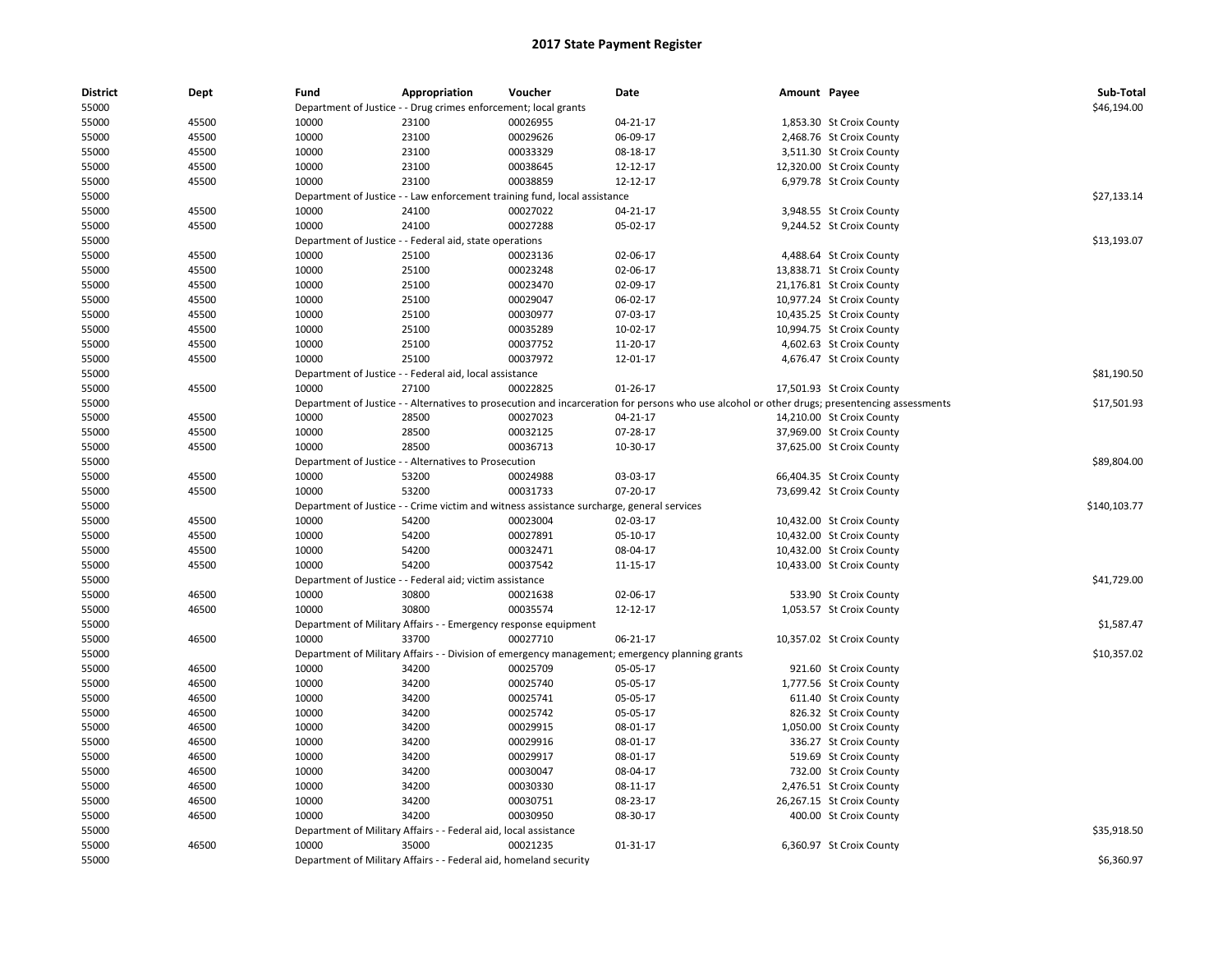| <b>District</b> | Dept  | Fund                         | Appropriation                                                               | Voucher                        | Date     | Amount Payee |                              | Sub-Total    |
|-----------------|-------|------------------------------|-----------------------------------------------------------------------------|--------------------------------|----------|--------------|------------------------------|--------------|
| 55000           | 48500 | 15200                        | 12700                                                                       | 00024224                       | 01-24-17 |              | 716.46 St Croix County       |              |
| 55000           | 48500 | 15200                        | 12700                                                                       | 00031979                       | 06-29-17 |              | 528.32 St Croix County       |              |
| 55000           |       |                              | Department of Veterans Affairs - - Grants to counties                       |                                |          |              |                              | \$1,244.78   |
| 55000           | 48500 | 58200                        | 26700                                                                       | 00024224                       | 01-24-17 |              | 3,224.12 St Croix County     |              |
| 55000           | 48500 | 58200                        | 26700                                                                       | 00031979                       | 06-29-17 |              | 2,377.41 St Croix County     |              |
| 55000           |       |                              | Department of Veterans Affairs - - County grants                            |                                |          |              |                              | \$5,601.53   |
| 55000           | 48500 | 58200                        | 28000                                                                       | 00037724                       | 10-25-17 |              | 5,569.67 St Croix County     |              |
| 55000           |       |                              | Department of Veterans Affairs - - Transportation payment                   |                                |          |              |                              | \$5,569.67   |
| 55000           | 48500 | 58300                        | 37000                                                                       | 00024224                       | 01-24-17 |              | 3,224.12 St Croix County     |              |
| 55000           | 48500 | 58300                        | 37000                                                                       | 00031979                       | 06-29-17 |              | 2,377.41 St Croix County     |              |
| 55000           |       |                              | Department of Veterans Affairs - - County grants                            |                                |          |              |                              | \$5,601.53   |
| 55000           | 50500 | 10000                        | 15500                                                                       | 00041366                       | 01-30-17 |              | 1,735.22 St Croix County     |              |
| 55000           | 50500 | 10000                        | 15500                                                                       | 00043748                       | 02-28-17 |              | 1,986.38 St Croix County     |              |
| 55000           | 50500 | 10000                        | 15500                                                                       | 00047643                       | 04-14-17 |              | 2,058.79 St Croix County     |              |
| 55000           | 50500 | 10000                        | 15500                                                                       | 00048882                       | 04-28-17 |              | 7,833.50 St Croix County     |              |
| 55000           | 50500 | 10000                        | 15500                                                                       | 00051819                       | 05-30-17 |              | 1,908.86 St Croix County     |              |
| 55000           | 50500 | 10000                        | 15500                                                                       | 00054241                       | 06-29-17 |              | 3,364.32 St Croix County     |              |
| 55000           | 50500 | 10000                        | 15500                                                                       | 00056692                       | 07-28-17 |              | 4,327.32 St Croix County     |              |
| 55000           | 50500 | 10000                        | 15500                                                                       | 00058906                       | 08-28-17 |              | 681.10 St Croix County       |              |
| 55000           | 50500 | 10000                        | 15500                                                                       | 00061469                       | 09-28-17 |              | 1,756.07 St Croix County     |              |
| 55000           | 50500 | 10000                        | 15500                                                                       | 00065216                       | 11-14-17 |              | 1,551.43 St Croix County     |              |
| 55000           | 50500 | 10000                        | 15500                                                                       | 00067480                       | 12-14-17 |              | 791.63 St Croix County       |              |
| 55000           | 50500 | 10000                        | 15500                                                                       | 00068731                       | 12-28-17 |              | 1,831.86 St Croix County     |              |
| 55000           |       | Department of Administration |                                                                             | Federal aid; local assistance  |          |              |                              | \$29,826.48  |
| 55000           | 50500 | 23500                        | 37100                                                                       | 00041366                       | 01-30-17 |              | 1,841.00 St Croix County     |              |
| 55000           | 50500 | 23500                        | 37100                                                                       | 00043748                       | 02-28-17 |              | 2,412.73 St Croix County     |              |
| 55000           | 50500 | 23500                        | 37100                                                                       | 00047643                       | 04-14-17 |              | 2,029.30 St Croix County     |              |
| 55000           | 50500 | 23500                        | 37100                                                                       | 00048882                       | 04-28-17 |              | 988.63 St Croix County       |              |
| 55000           | 50500 | 23500                        | 37100                                                                       | 00051819                       | 05-30-17 |              | 2,625.95 St Croix County     |              |
| 55000           | 50500 | 23500                        | 37100                                                                       | 00054241                       | 06-29-17 |              | 634.75 St Croix County       |              |
| 55000           | 50500 | 23500                        | 37100                                                                       | 00056692                       | 07-28-17 |              | 988.62 St Croix County       |              |
| 55000           | 50500 | 23500                        | 37100                                                                       | 00058906                       | 08-28-17 |              | 833.41 St Croix County       |              |
| 55000           | 50500 | 23500                        | 37100                                                                       | 00061469                       | 09-28-17 |              | 4,337.80 St Croix County     |              |
| 55000           | 50500 | 23500                        | 37100                                                                       | 00065216                       | 11-14-17 |              | 4,110.20 St Croix County     |              |
| 55000           | 50500 | 23500                        | 37100                                                                       | 00067480                       | 12-14-17 |              | 2,689.41 St Croix County     |              |
| 55000           | 50500 | 23500                        | 37100                                                                       | 00068731                       | 12-28-17 |              | 3,833.88 St Croix County     |              |
| 55000           |       | Department of Administration |                                                                             | - Low-income assistance grants |          |              |                              | \$27,325.68  |
| 55000           | 50500 | 26900                        | 16600                                                                       | 00041200                       | 02-08-17 |              | 1,000.00 St Croix County     |              |
| 55000           | 50500 | 26900                        | 16600                                                                       | 00049595                       | 05-12-17 |              | 25,000.00 St Croix County    |              |
| 55000           | 50500 | 26900                        | 16600                                                                       | 00061028                       | 09-26-17 |              | 25,000.00 St Croix County    |              |
| 55000           |       |                              | Department of Administration - - Land                                       |                                |          |              |                              | \$51,000.00  |
| 55000           | 51000 | 10000                        | 12000                                                                       | 00000384                       | 02-06-17 |              | 24,190.41 St Croix County    |              |
| 55000           |       |                              | Elections Commission - - Recount fees                                       |                                |          |              |                              | \$24,190.41  |
| 55000           | 83500 | 10000                        | 10500                                                                       | 00021651                       | 07-24-17 |              | 55,819.40 St Croix County    |              |
| 55000           | 83500 | 10000                        | 10500                                                                       | 00024675                       | 11-20-17 |              |                              |              |
| 55000           |       |                              |                                                                             |                                |          |              | 316,309.94 St Croix County   | \$372,129.34 |
|                 | 83500 | 10000                        | Shared Revenue and Tax Relief - - County and municipal aid account<br>10900 | 00017369                       | 07-24-17 |              |                              |              |
| 55000           |       |                              |                                                                             |                                |          |              | 41,709.00 St Croix County    |              |
| 55000           |       |                              | Shared Revenue and Tax Relief - - State aid; tax exempt property            |                                |          |              |                              | \$41,709.00  |
| 55000           | 83500 | 10000<br>10000               | 11000                                                                       | 00021651                       | 07-24-17 |              | 20,439.04 St Croix County    |              |
| 55000           | 83500 |                              | 11000                                                                       | 00024675                       | 11-20-17 |              | 119,619.41 St Croix County   | \$140,058.45 |
| 55000           |       |                              | Shared Revenue and Tax Relief - - Public utility distribution account       |                                |          |              |                              |              |
| 55000           | 83500 | 10000                        | 30200                                                                       | 00020171                       | 07-24-17 |              | 2,268,876.81 St Croix County |              |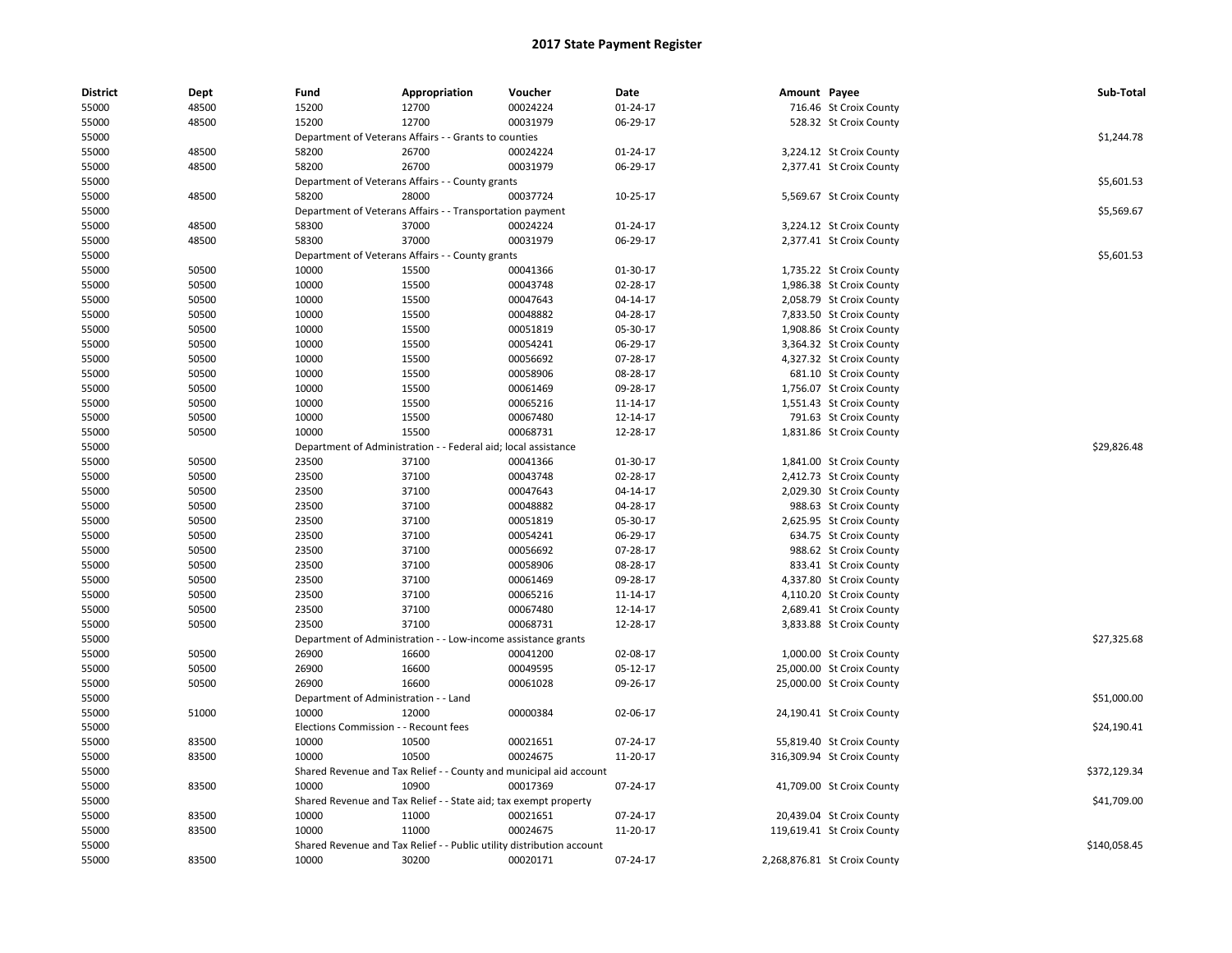| <b>District</b> | Dept  | Fund  | Appropriation                                                                    | Voucher  | Date            | Amount Payee |                               | Sub-Total       |
|-----------------|-------|-------|----------------------------------------------------------------------------------|----------|-----------------|--------------|-------------------------------|-----------------|
| 55000           | 83500 | 10000 | 30200                                                                            | 00022216 | 07-24-17        |              | 13,413,753.14 St Croix County |                 |
| 55000           |       |       | Shared Revenue and Tax Relief - - School levy tax credit and first dollar credit |          | \$15,682,629.95 |              |                               |                 |
| 55000           | 83500 | 52100 | 36300                                                                            | 00016221 | 03-27-17        |              | 2,975,471.24 St Croix County  |                 |
| 55000           |       |       | Shared Revenue and Tax Relief - - Lottery and gaming credit                      |          |                 |              |                               | \$2.975.471.24  |
| 55000 Total     |       |       |                                                                                  |          |                 |              |                               | \$28,270,158.64 |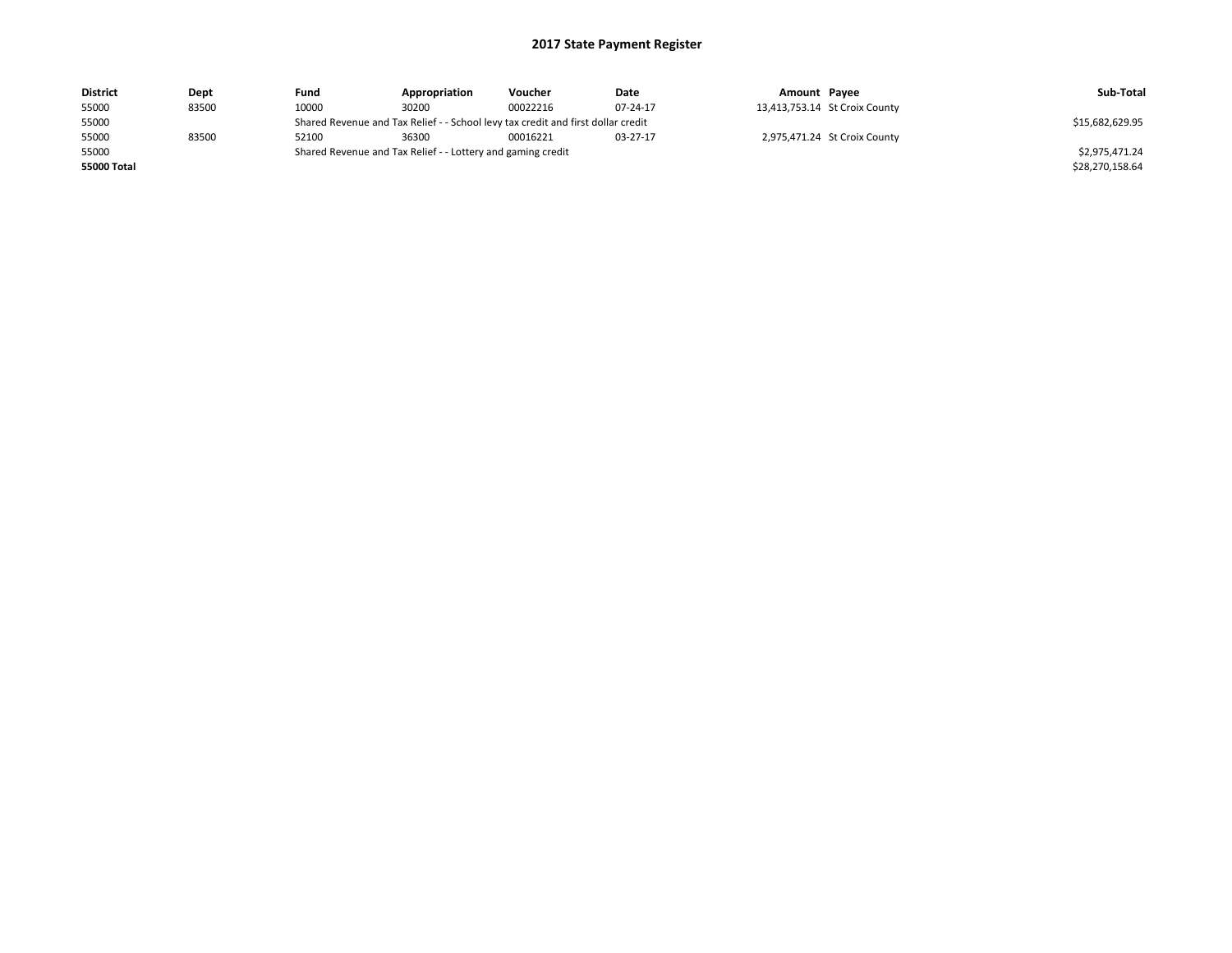| <b>District</b>    | Dept  | Fund  | Appropriation                                                                                                | Voucher  | Date     | Amount Payee |                            | Sub-Total    |
|--------------------|-------|-------|--------------------------------------------------------------------------------------------------------------|----------|----------|--------------|----------------------------|--------------|
| 55002              | 16500 | 10000 | 22500                                                                                                        | 00011801 | 06-26-17 |              | 3,327.74 Baldwin, Town of  |              |
| 55002              |       |       | Dept of Safety & Prof Services - - Fire dues distribution                                                    |          |          |              |                            | \$3,327.74   |
| 55002              | 37000 | 10000 | 50300                                                                                                        | 00143944 | 04-21-17 |              | 41.15 Baldwin, Town of     |              |
| 55002              |       |       | Dept of Natural Resources - - Aids in lieu of taxes - general fund                                           |          |          |              |                            | \$41.15      |
| 55002              | 37000 | 21200 | 16600                                                                                                        | 00157964 | 06-19-17 |              | 93.51 Baldwin, Town of     |              |
| 55002              |       |       | Dept of Natural Resources - - General program operations - state funds; forestry                             |          |          |              |                            | \$93.51      |
| 55002              | 37000 | 21200 | 57100                                                                                                        | 00157964 | 06-19-17 |              | 44.80 Baldwin, Town of     |              |
| 55002              |       |       | Dept of Natural Resources - - Resource aids -- county forests, forest croplands and managed forest land aids |          |          |              |                            | \$44.80      |
| 55002              | 37000 | 21200 | 58900                                                                                                        | 00157964 | 06-19-17 |              | 430.17 Baldwin, Town of    |              |
| 55002              |       |       | Dept of Natural Resources - - Resource aids - distribution of closed acreage fees.                           |          |          |              |                            | \$430.17     |
| 55002              | 39500 | 21100 | 19100                                                                                                        | 00066842 | 01-03-17 |              | 29,022.36 Baldwin, Town of |              |
| 55002              | 39500 | 21100 | 19100                                                                                                        | 00097965 | 04-03-17 |              | 29,022.36 Baldwin, Town of |              |
| 55002              | 39500 | 21100 | 19100                                                                                                        | 00135391 | 07-03-17 |              | 29,022.36 Baldwin, Town of |              |
| 55002              | 39500 | 21100 | 19100                                                                                                        | 00170657 | 10-02-17 |              | 29,022.36 Baldwin, Town of |              |
| 55002              |       |       | WI Dept of Transportation - - Transportation aids to municipalities, state funds                             |          |          |              |                            | \$116,089.44 |
| 55002              | 39500 | 21100 | 27800                                                                                                        | 00110571 | 04-27-17 |              | 14,563.13 Baldwin, Town of |              |
| 55002              |       |       | WI Dept of Transportation - - Local roads improvement program, state funds                                   |          |          |              |                            | \$14,563.13  |
| 55002              | 83500 | 10000 | 10500                                                                                                        | 00021618 | 07-24-17 |              | 5,796.70 Baldwin, Town of  |              |
| 55002              | 83500 | 10000 | 10500                                                                                                        | 00024642 | 11-20-17 |              | 32,847.95 Baldwin, Town of |              |
| 55002              |       |       | Shared Revenue and Tax Relief - - County and municipal aid account                                           |          |          |              |                            | \$38,644.65  |
| 55002              | 83500 | 10000 | 10900                                                                                                        | 00018668 | 07-24-17 |              | 103.00 Baldwin, Town of    |              |
| 55002              |       |       | Shared Revenue and Tax Relief - - State aid; tax exempt property                                             |          |          |              |                            | \$103.00     |
| 55002              | 83500 | 10000 | 11000                                                                                                        | 00021618 | 07-24-17 |              | 1,229.94 Baldwin, Town of  |              |
| 55002              | 83500 | 10000 | 11000                                                                                                        | 00024642 | 11-20-17 |              | 6,980.20 Baldwin, Town of  |              |
| 55002              |       |       | Shared Revenue and Tax Relief - - Public utility distribution account                                        |          |          |              |                            | \$8,210.14   |
| 55002              | 83500 | 10000 | 50100                                                                                                        | 00015381 | 01-31-17 |              | 101.41 Baldwin, Town of    |              |
| 55002              |       |       | Shared Revenue and Tax Relief - - Payments for municipal services                                            |          |          |              |                            | \$101.41     |
| <b>55002 Total</b> |       |       |                                                                                                              |          |          |              |                            | \$181.649.14 |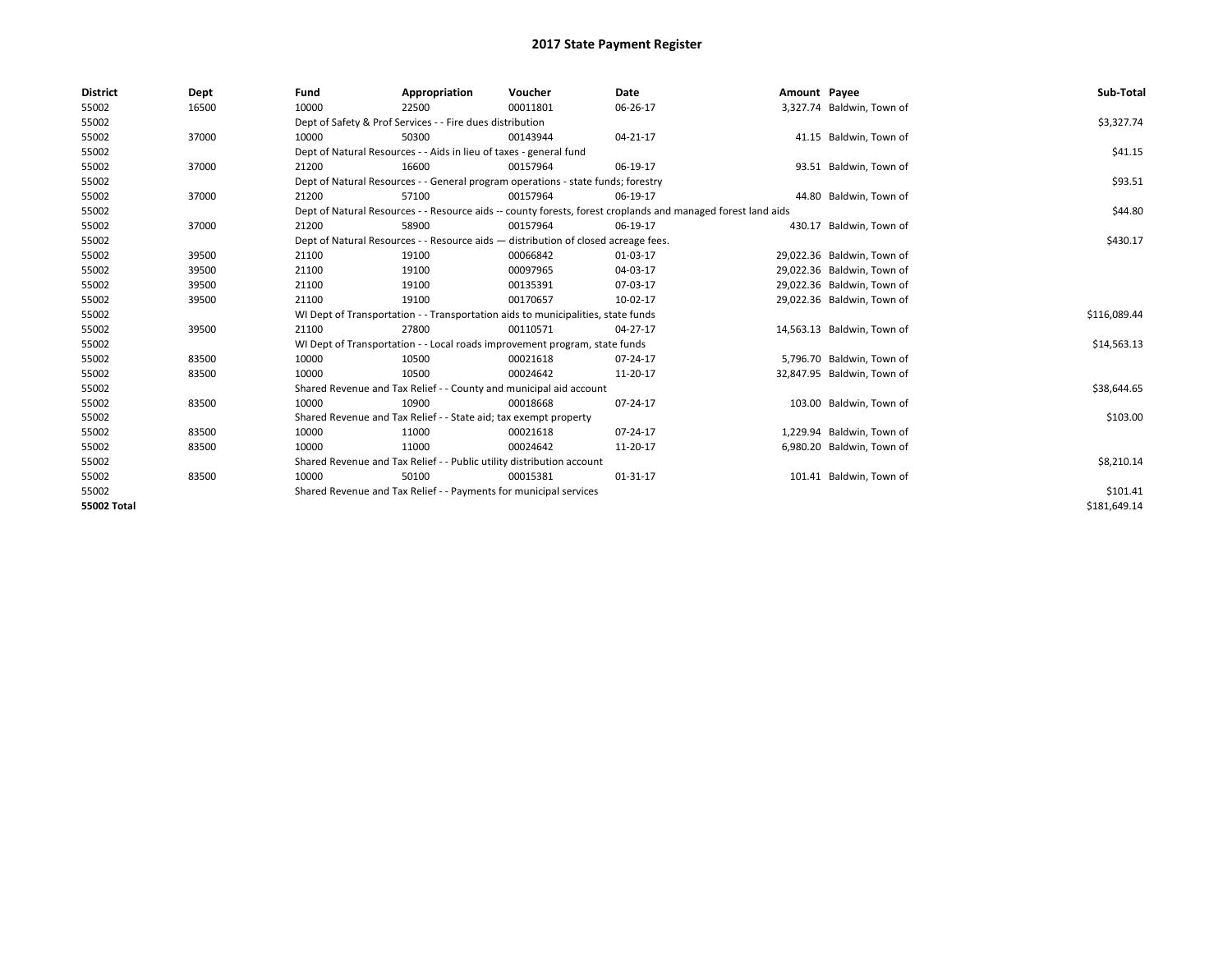| <b>District</b> | Dept  | Fund  | Appropriation                                                                       | Voucher  | Date                                                                                                         | Amount Payee |                         | Sub-Total    |  |
|-----------------|-------|-------|-------------------------------------------------------------------------------------|----------|--------------------------------------------------------------------------------------------------------------|--------------|-------------------------|--------------|--|
| 55004           | 16500 | 10000 | 22500                                                                               | 00011802 | 06-26-17                                                                                                     |              | 3,006.22 Cady, Town of  |              |  |
| 55004           |       |       | Dept of Safety & Prof Services - - Fire dues distribution                           |          |                                                                                                              |              |                         | \$3,006.22   |  |
| 55004           | 37000 | 21200 | 16600                                                                               | 00157965 | 06-19-17                                                                                                     |              | 570.89 Cady, Town of    |              |  |
| 55004           |       |       | Dept of Natural Resources - - General program operations - state funds; forestry    |          |                                                                                                              |              |                         |              |  |
| 55004           | 37000 | 21200 | 57100                                                                               | 00157965 | 06-19-17                                                                                                     |              | 320.60 Cady, Town of    |              |  |
| 55004           |       |       |                                                                                     |          | Dept of Natural Resources - - Resource aids -- county forests, forest croplands and managed forest land aids |              |                         | \$320.60     |  |
| 55004           | 37000 | 21200 | 58900                                                                               | 00157965 | 06-19-17                                                                                                     |              | 2,626.09 Cady, Town of  |              |  |
| 55004           |       |       | Dept of Natural Resources - - Resource aids - distribution of closed acreage fees.  |          |                                                                                                              |              |                         | \$2,626.09   |  |
| 55004           | 37000 | 27400 | 67000                                                                               | 00154544 | 06-01-17                                                                                                     |              | 1,501.55 Cady, Town of  |              |  |
| 55004           |       |       | Dept of Natural Resources - - Financial assistance for responsible units            |          |                                                                                                              |              |                         | \$1,501.55   |  |
| 55004           | 39500 | 21100 | 19100                                                                               | 00066843 | 01-03-17                                                                                                     |              | 25,284.46 Cady, Town of |              |  |
| 55004           | 39500 | 21100 | 19100                                                                               | 00097966 | 04-03-17                                                                                                     |              | 25,284.46 Cady, Town of |              |  |
| 55004           | 39500 | 21100 | 19100                                                                               | 00135392 | 07-03-17                                                                                                     |              | 25,284.46 Cady, Town of |              |  |
| 55004           | 39500 | 21100 | 19100                                                                               | 00170658 | 10-02-17                                                                                                     |              | 25,284.48 Cady, Town of |              |  |
| 55004           |       |       | WI Dept of Transportation - - Transportation aids to municipalities, state funds    |          |                                                                                                              |              |                         | \$101,137.86 |  |
| 55004           | 39500 | 21100 | 36500                                                                               | 00084137 | 02-09-17                                                                                                     |              | 500.00 Cady, Town of    |              |  |
| 55004           | 39500 | 21100 | 36500                                                                               | 00084143 | 02-09-17                                                                                                     |              | 500.00 Cady, Town of    |              |  |
| 55004           |       |       | WI Dept of Transportation - - Highway system management and operations, state funds |          |                                                                                                              |              |                         | \$1,000.00   |  |
| 55004           | 83500 | 10000 | 10500                                                                               | 00021619 | 07-24-17                                                                                                     |              | 3,275.05 Cady, Town of  |              |  |
| 55004           | 83500 | 10000 | 10500                                                                               | 00024643 | 11-20-17                                                                                                     |              | 18,558.62 Cady, Town of |              |  |
| 55004           |       |       | Shared Revenue and Tax Relief - - County and municipal aid account                  |          |                                                                                                              |              |                         | \$21,833.67  |  |
| 55004           | 83500 | 10000 | 10900                                                                               | 00018669 | 07-24-17                                                                                                     |              | 144.00 Cady, Town of    |              |  |
| 55004           |       |       | Shared Revenue and Tax Relief - - State aid; tax exempt property                    |          |                                                                                                              |              |                         | \$144.00     |  |
| 55004           | 83500 | 10000 | 11000                                                                               | 00021619 | 07-24-17                                                                                                     |              | 74.40 Cady, Town of     |              |  |
| 55004           | 83500 | 10000 | 11000                                                                               | 00024643 | 11-20-17                                                                                                     |              | 427.28 Cady, Town of    |              |  |
| 55004           |       |       | Shared Revenue and Tax Relief - - Public utility distribution account               |          |                                                                                                              |              |                         | \$501.68     |  |
| 55004 Total     |       |       |                                                                                     |          |                                                                                                              |              |                         | \$132,642.56 |  |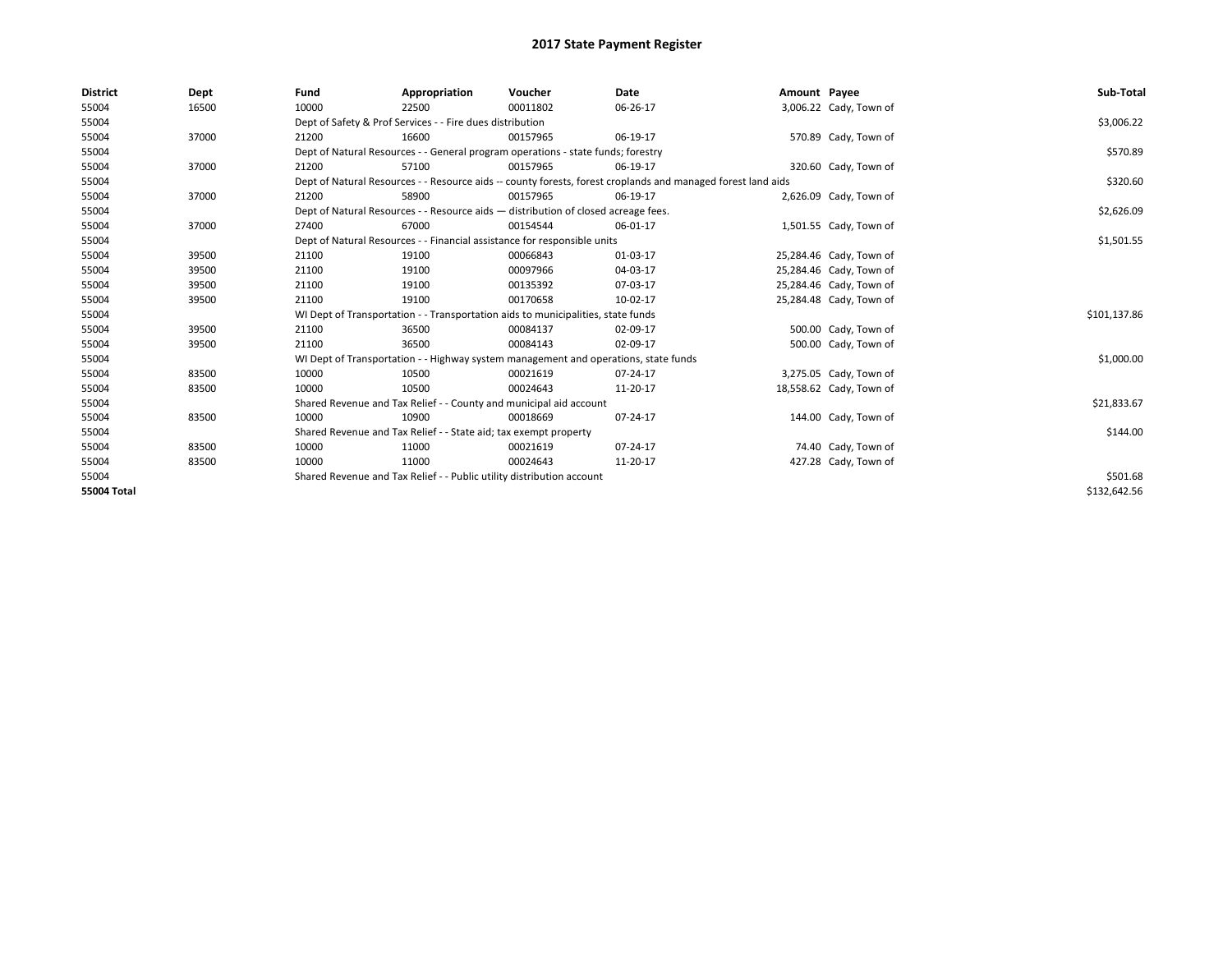| <b>District</b>    | Dept  | Fund                                                                               | Appropriation                                                                    | Voucher    | Date                                                                                                         | Amount Payee |                         | Sub-Total    |
|--------------------|-------|------------------------------------------------------------------------------------|----------------------------------------------------------------------------------|------------|--------------------------------------------------------------------------------------------------------------|--------------|-------------------------|--------------|
| 55006              | 16500 | 10000                                                                              | 22500                                                                            | 00011803   | 06-26-17                                                                                                     |              | 2,099.78 Town Of Cylon  |              |
| 55006              |       |                                                                                    | Dept of Safety & Prof Services - - Fire dues distribution                        |            |                                                                                                              |              |                         | \$2,099.78   |
| 55006              | 37000 | 10000                                                                              | 50300                                                                            | 00125919   | 02-06-17                                                                                                     |              | 14,582.25 Town Of Cylon |              |
| 55006              | 37000 | 10000                                                                              | 50300                                                                            | 00142935   | 04-21-17                                                                                                     |              | 1,678.56 Town Of Cylon  |              |
| 55006              |       |                                                                                    | Dept of Natural Resources - - Aids in lieu of taxes - general fund               |            |                                                                                                              |              |                         | \$16,260.81  |
| 55006              | 37000 | 21200                                                                              | 16600                                                                            | 00157966   | 06-19-17                                                                                                     |              | 263.07 Town Of Cylon    |              |
| 55006              |       |                                                                                    | Dept of Natural Resources - - General program operations - state funds; forestry |            |                                                                                                              |              |                         | \$263.07     |
| 55006              | 37000 | 21200                                                                              | 57100                                                                            | 00157966   | 06-19-17                                                                                                     |              | 123.40 Town Of Cylon    |              |
| 55006              |       |                                                                                    |                                                                                  |            | Dept of Natural Resources - - Resource aids -- county forests, forest croplands and managed forest land aids |              |                         | \$123.40     |
| 55006              | 37000 | 21200                                                                              | 57900                                                                            | 00142936   | 04-21-17                                                                                                     |              | 20.80 Town Of Cylon     |              |
| 55006              |       |                                                                                    | Dept of Natural Resources - - Aids in lieu of taxes - sum sufficient             |            |                                                                                                              |              |                         | \$20.80      |
| 55006              | 37000 | 21200                                                                              | 58900                                                                            | 00157966   | 06-19-17                                                                                                     |              | 1,210.13 Town Of Cylon  |              |
| 55006              |       | Dept of Natural Resources - - Resource aids - distribution of closed acreage fees. |                                                                                  | \$1,210.13 |                                                                                                              |              |                         |              |
| 55006              | 37000 | 27400                                                                              | 67000                                                                            | 00154339   | 06-01-17                                                                                                     |              | 3,073.61 Town Of Cylon  |              |
| 55006              |       |                                                                                    | Dept of Natural Resources - - Financial assistance for responsible units         |            |                                                                                                              |              |                         | \$3,073.61   |
| 55006              | 39500 | 21100                                                                              | 19100                                                                            | 00066844   | 01-03-17                                                                                                     |              | 20,539.15 Town Of Cylon |              |
| 55006              | 39500 | 21100                                                                              | 19100                                                                            | 00097967   | 04-03-17                                                                                                     |              | 20,539.15 Town Of Cylon |              |
| 55006              | 39500 | 21100                                                                              | 19100                                                                            | 00135393   | 07-03-17                                                                                                     |              | 20,539.15 Town Of Cylon |              |
| 55006              | 39500 | 21100                                                                              | 19100                                                                            | 00170659   | 10-02-17                                                                                                     |              | 20,539.17 Town Of Cylon |              |
| 55006              |       |                                                                                    | WI Dept of Transportation - - Transportation aids to municipalities, state funds |            |                                                                                                              |              |                         | \$82,156.62  |
| 55006              | 83500 | 10000                                                                              | 10500                                                                            | 00021620   | 07-24-17                                                                                                     |              | 3,019.71 Town Of Cylon  |              |
| 55006              | 83500 | 10000                                                                              | 10500                                                                            | 00024644   | 11-20-17                                                                                                     |              | 17,111.68 Town Of Cylon |              |
| 55006              |       |                                                                                    | Shared Revenue and Tax Relief - - County and municipal aid account               |            |                                                                                                              |              |                         | \$20,131.39  |
| 55006              | 83500 | 10000                                                                              | 10900                                                                            | 00018670   | 07-24-17                                                                                                     |              | 62.00 Town Of Cylon     |              |
| 55006              |       |                                                                                    | Shared Revenue and Tax Relief - - State aid; tax exempt property                 |            |                                                                                                              |              |                         | \$62.00      |
| 55006              | 83500 | 10000                                                                              | 11000                                                                            | 00021620   | 07-24-17                                                                                                     |              | 34.89 Town Of Cylon     |              |
| 55006              | 83500 | 10000                                                                              | 11000                                                                            | 00024644   | 11-20-17                                                                                                     |              | 202.72 Town Of Cylon    |              |
| 55006              |       | Shared Revenue and Tax Relief - - Public utility distribution account              |                                                                                  | \$237.61   |                                                                                                              |              |                         |              |
| <b>55006 Total</b> |       |                                                                                    |                                                                                  |            |                                                                                                              |              |                         | \$125,639.22 |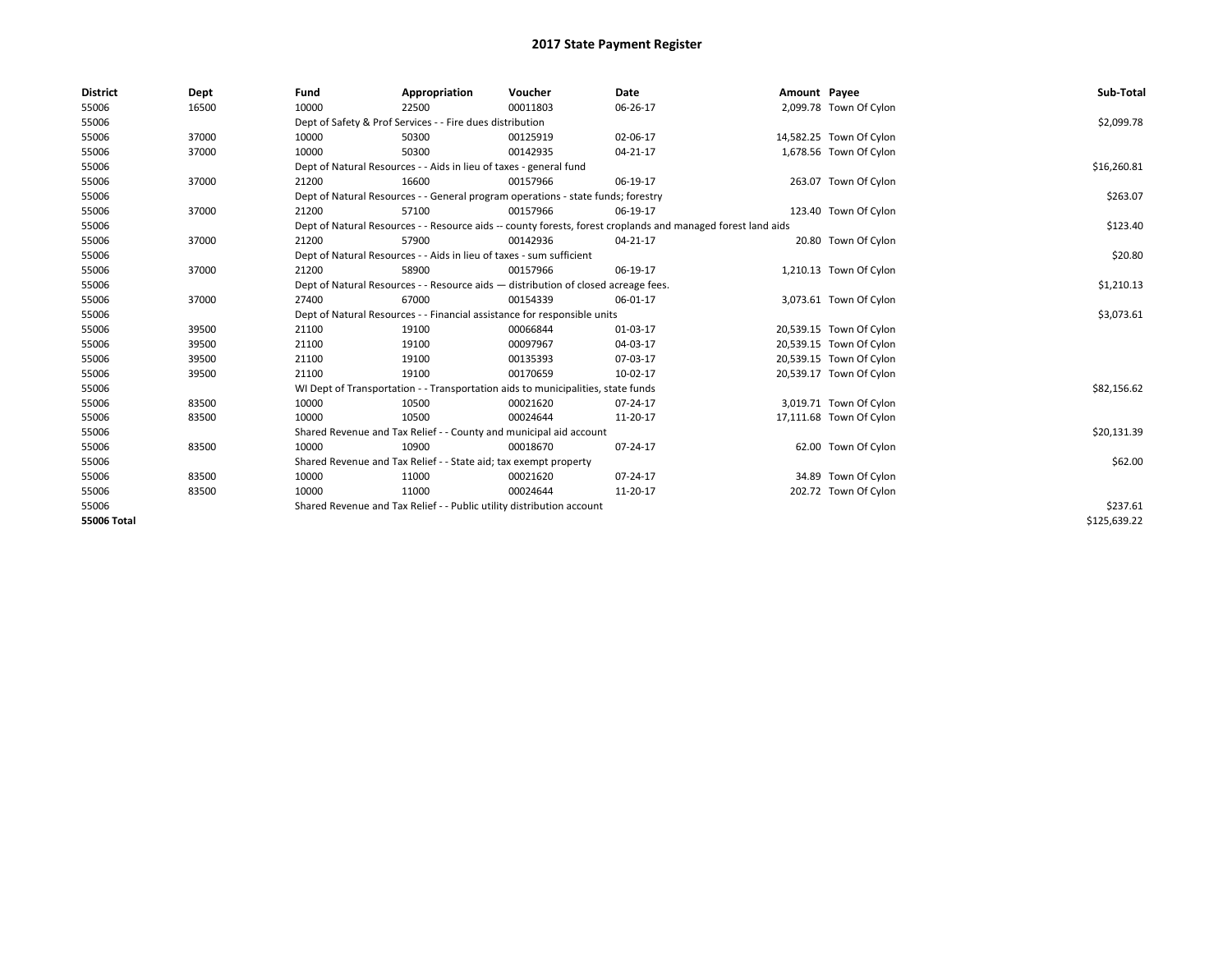| District           | Dept  | Fund  | Appropriation                                                                                                | Voucher  | Date     | Amount Payee |                             | Sub-Total    |
|--------------------|-------|-------|--------------------------------------------------------------------------------------------------------------|----------|----------|--------------|-----------------------------|--------------|
| 55008              | 16500 | 10000 | 22500                                                                                                        | 00011804 | 06-26-17 |              | 4,313.97 Town Of Eau Galle  |              |
| 55008              |       |       | Dept of Safety & Prof Services - - Fire dues distribution                                                    |          |          |              |                             | \$4,313.97   |
| 55008              | 37000 | 21200 | 16600                                                                                                        | 00157967 | 06-19-17 |              | 556.50 Town Of Eau Galle    |              |
| 55008              |       |       | Dept of Natural Resources - - General program operations - state funds; forestry                             |          |          |              |                             | \$556.50     |
| 55008              | 37000 | 21200 | 57100                                                                                                        | 00157967 | 06-19-17 |              | 328.50 Town Of Eau Galle    |              |
| 55008              |       |       | Dept of Natural Resources - - Resource aids -- county forests, forest croplands and managed forest land aids |          |          |              |                             | \$328.50     |
| 55008              | 37000 | 21200 | 58900                                                                                                        | 00157967 | 06-19-17 |              | 2,559.88 Town Of Eau Galle  |              |
| 55008              |       |       | Dept of Natural Resources - - Resource aids - distribution of closed acreage fees.                           |          |          |              |                             | \$2,559.88   |
| 55008              | 39500 | 21100 | 19100                                                                                                        | 00066845 | 01-03-17 |              | 26.473.54 Town Of Eau Galle |              |
| 55008              | 39500 | 21100 | 19100                                                                                                        | 00097968 | 04-03-17 |              | 26.473.54 Town Of Eau Galle |              |
| 55008              | 39500 | 21100 | 19100                                                                                                        | 00135394 | 07-03-17 |              | 26,473.54 Town Of Eau Galle |              |
| 55008              | 39500 | 21100 | 19100                                                                                                        | 00170660 | 10-02-17 |              | 26.473.56 Town Of Eau Galle |              |
| 55008              |       |       | WI Dept of Transportation - - Transportation aids to municipalities, state funds                             |          |          |              |                             | \$105,894.18 |
| 55008              | 39500 | 21100 | 36500                                                                                                        | 00162262 | 09-07-17 |              | 500.00 Town Of Eau Galle    |              |
| 55008              |       |       | WI Dept of Transportation - - Highway system management and operations, state funds                          |          |          |              |                             | \$500.00     |
| 55008              | 83500 | 10000 | 10500                                                                                                        | 00021621 | 07-24-17 |              | 2.260.86 Town Of Eau Galle  |              |
| 55008              | 83500 | 10000 | 10500                                                                                                        | 00024645 | 11-20-17 |              | 12,811.57 Town Of Eau Galle |              |
| 55008              |       |       | Shared Revenue and Tax Relief - - County and municipal aid account                                           |          |          |              |                             | \$15,072.43  |
| 55008              | 83500 | 10000 | 10900                                                                                                        | 00018671 | 07-24-17 |              | 1.00 Town Of Eau Galle      |              |
| 55008              |       |       | Shared Revenue and Tax Relief - - State aid; tax exempt property                                             |          |          |              |                             | \$1.00       |
| 55008              | 83500 | 10000 | 11000                                                                                                        | 00021621 | 07-24-17 |              | 40.59 Town Of Eau Galle     |              |
| 55008              | 83500 | 10000 | 11000                                                                                                        | 00024645 | 11-20-17 |              | 235.81 Town Of Eau Galle    |              |
| 55008              |       |       | Shared Revenue and Tax Relief - - Public utility distribution account                                        |          | \$276.40 |              |                             |              |
| <b>55008 Total</b> |       |       |                                                                                                              |          |          |              |                             | \$129,502.86 |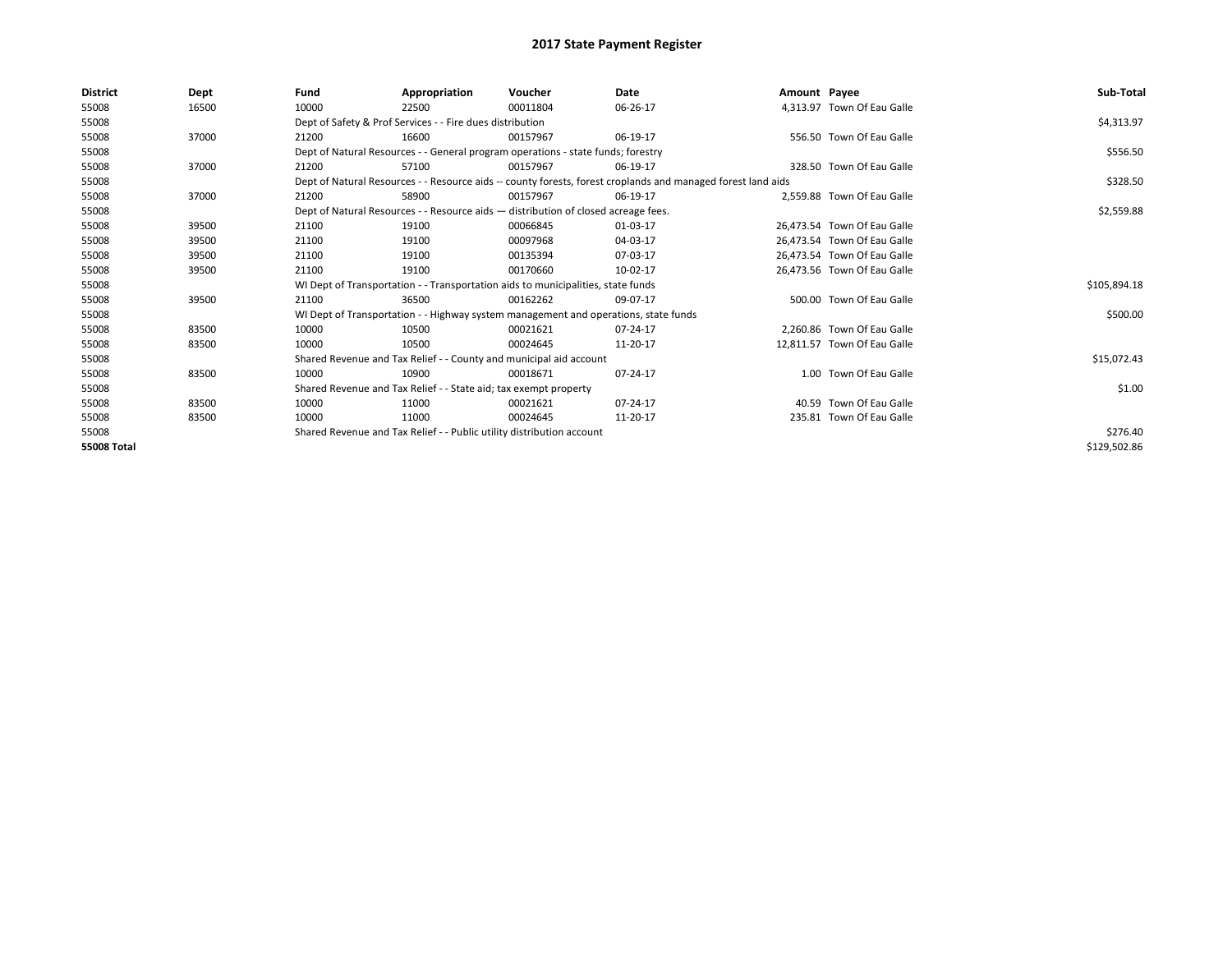| District    | Dept  | Fund                                                                  | Appropriation                                                                      | Voucher  | Date                                                                                                         | Amount Payee |                           | Sub-Total    |
|-------------|-------|-----------------------------------------------------------------------|------------------------------------------------------------------------------------|----------|--------------------------------------------------------------------------------------------------------------|--------------|---------------------------|--------------|
| 55010       | 16500 | 10000                                                                 | 22500                                                                              | 00011805 | 06-26-17                                                                                                     |              | 2,173.15 Town Of Emerald  |              |
| 55010       |       |                                                                       | Dept of Safety & Prof Services - - Fire dues distribution                          |          |                                                                                                              |              |                           | \$2,173.15   |
| 55010       | 37000 | 10000                                                                 | 50300                                                                              | 00125745 | 02-06-17                                                                                                     |              | 7,977.27 Town Of Emerald  |              |
| 55010       |       |                                                                       | Dept of Natural Resources - - Aids in lieu of taxes - general fund                 |          |                                                                                                              |              |                           | \$7,977.27   |
| 55010       | 37000 | 21200                                                                 | 16600                                                                              | 00157968 | 06-19-17                                                                                                     |              | 166.13 Town Of Emerald    |              |
| 55010       |       |                                                                       | Dept of Natural Resources - - General program operations - state funds; forestry   |          |                                                                                                              |              |                           | \$166.13     |
| 55010       | 37000 | 21200                                                                 | 57100                                                                              | 00157968 | 06-19-17                                                                                                     |              | 84.04 Town Of Emerald     |              |
| 55010       |       |                                                                       |                                                                                    |          | Dept of Natural Resources - - Resource aids -- county forests, forest croplands and managed forest land aids |              |                           | \$84.04      |
| 55010       | 37000 | 21200                                                                 | 58900                                                                              | 00157968 | 06-19-17                                                                                                     |              | 764.21 Town Of Emerald    |              |
| 55010       |       |                                                                       | Dept of Natural Resources - - Resource aids - distribution of closed acreage fees. |          |                                                                                                              |              |                           | \$764.21     |
| 55010       | 39500 | 21100                                                                 | 19100                                                                              | 00066846 | 01-03-17                                                                                                     |              | 25.570.72 Town Of Emerald |              |
| 55010       | 39500 | 21100                                                                 | 19100                                                                              | 00097969 | 04-03-17                                                                                                     |              | 25,570.72 Town Of Emerald |              |
| 55010       | 39500 | 21100                                                                 | 19100                                                                              | 00135395 | 07-03-17                                                                                                     |              | 25.570.72 Town Of Emerald |              |
| 55010       | 39500 | 21100                                                                 | 19100                                                                              | 00170661 | 10-02-17                                                                                                     |              | 25,570.74 Town Of Emerald |              |
| 55010       |       |                                                                       | WI Dept of Transportation - - Transportation aids to municipalities, state funds   |          |                                                                                                              |              |                           | \$102,282.90 |
| 55010       | 83500 | 10000                                                                 | 10500                                                                              | 00021622 | 07-24-17                                                                                                     |              | 4.255.70 Town Of Emerald  |              |
| 55010       | 83500 | 10000                                                                 | 10500                                                                              | 00024646 | 11-20-17                                                                                                     |              | 24,115.65 Town Of Emerald |              |
| 55010       |       |                                                                       | Shared Revenue and Tax Relief - - County and municipal aid account                 |          |                                                                                                              |              |                           | \$28,371.35  |
| 55010       | 83500 | 10000                                                                 | 10900                                                                              | 00018672 | 07-24-17                                                                                                     |              | 6.00 Town Of Emerald      |              |
| 55010       |       |                                                                       | Shared Revenue and Tax Relief - - State aid; tax exempt property                   |          |                                                                                                              |              |                           | \$6.00       |
| 55010       | 83500 | 10000                                                                 | 11000                                                                              | 00021622 | 07-24-17                                                                                                     |              | 60.34 Town Of Emerald     |              |
| 55010       | 83500 | 10000                                                                 | 11000                                                                              | 00024646 | 11-20-17                                                                                                     |              | 350.55 Town Of Emerald    |              |
| 55010       |       | Shared Revenue and Tax Relief - - Public utility distribution account |                                                                                    | \$410.89 |                                                                                                              |              |                           |              |
| 55010 Total |       |                                                                       |                                                                                    |          |                                                                                                              |              |                           | \$142,235.94 |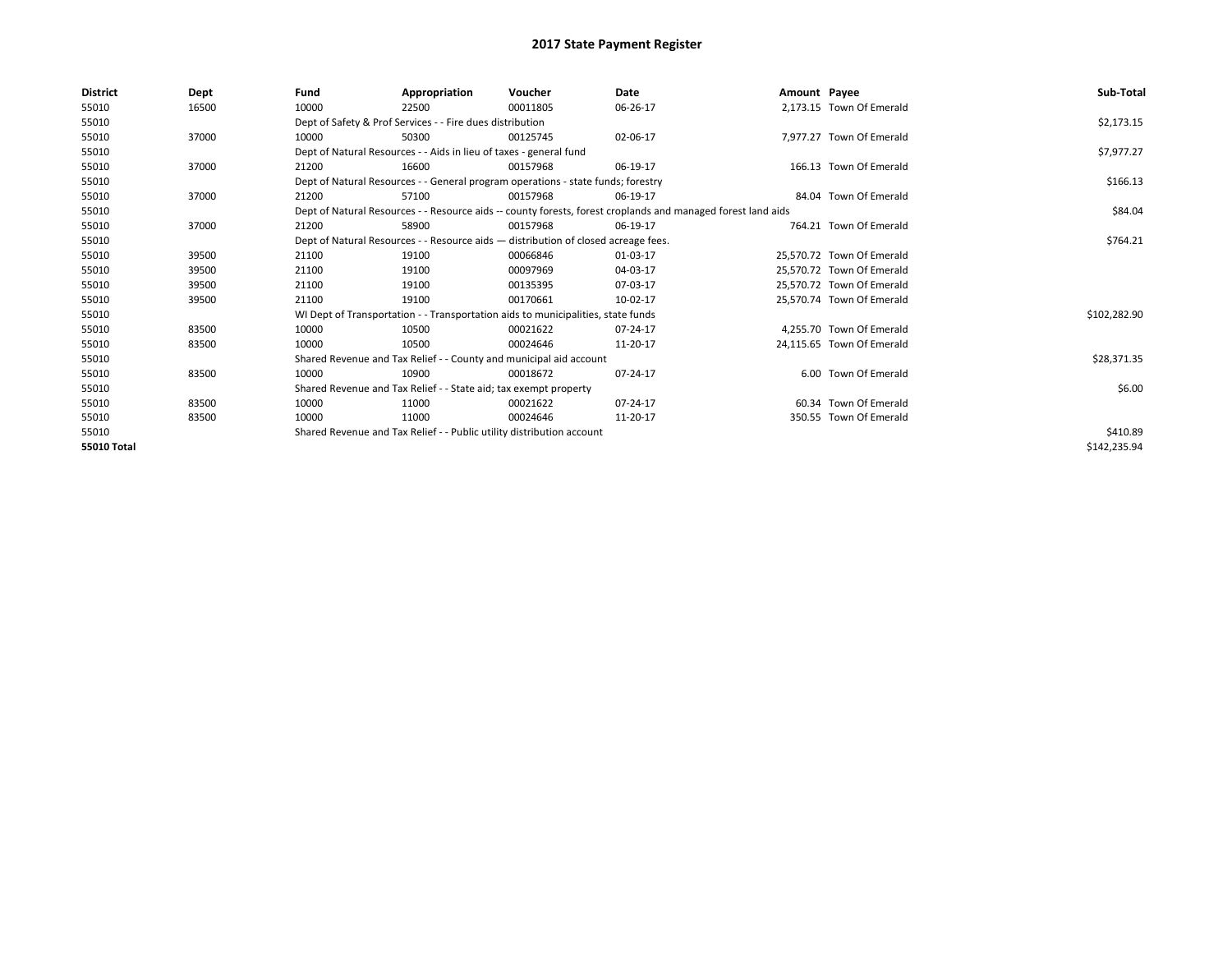| <b>District</b> | Dept  | Fund                                                                  | Appropriation                                                                      | Voucher  | Date                                                                                                         | Amount Payee |                                | Sub-Total    |
|-----------------|-------|-----------------------------------------------------------------------|------------------------------------------------------------------------------------|----------|--------------------------------------------------------------------------------------------------------------|--------------|--------------------------------|--------------|
| 55012           | 16500 | 10000                                                                 | 22500                                                                              | 00011806 | 06-26-17                                                                                                     |              | 2,769.21 Town of Erin Prairie  |              |
| 55012           |       |                                                                       | Dept of Safety & Prof Services - - Fire dues distribution                          |          |                                                                                                              |              |                                | \$2,769.21   |
| 55012           | 37000 | 10000                                                                 | 50300                                                                              | 00126066 | 02-06-17                                                                                                     |              | 16.672.40 Town of Erin Prairie |              |
| 55012           | 37000 | 10000                                                                 | 50300                                                                              | 00143284 | 04-21-17                                                                                                     |              | 129.50 Town of Erin Prairie    |              |
| 55012           |       |                                                                       | Dept of Natural Resources - - Aids in lieu of taxes - general fund                 |          |                                                                                                              |              |                                | \$16,801.90  |
| 55012           | 37000 | 21200                                                                 | 16600                                                                              | 00157969 | 06-19-17                                                                                                     |              | 315.79 Town of Erin Prairie    |              |
| 55012           |       |                                                                       | Dept of Natural Resources - - General program operations - state funds; forestry   |          |                                                                                                              |              |                                | \$315.79     |
| 55012           | 37000 | 21200                                                                 | 57100                                                                              | 00157969 | 06-19-17                                                                                                     |              | 148.33 Town of Erin Prairie    |              |
| 55012           |       |                                                                       |                                                                                    |          | Dept of Natural Resources - - Resource aids -- county forests, forest croplands and managed forest land aids |              |                                | \$148.33     |
| 55012           | 37000 | 21200                                                                 | 58900                                                                              | 00157969 | 06-19-17                                                                                                     |              | 1,452.62 Town of Erin Prairie  |              |
| 55012           |       |                                                                       | Dept of Natural Resources - - Resource aids - distribution of closed acreage fees. |          |                                                                                                              |              |                                | \$1,452.62   |
| 55012           | 39500 | 21100                                                                 | 19100                                                                              | 00066847 | 01-03-17                                                                                                     |              | 25.691.83 Town of Erin Prairie |              |
| 55012           | 39500 | 21100                                                                 | 19100                                                                              | 00097970 | 04-03-17                                                                                                     |              | 25.691.83 Town of Erin Prairie |              |
| 55012           | 39500 | 21100                                                                 | 19100                                                                              | 00135396 | 07-03-17                                                                                                     |              | 25,691.83 Town of Erin Prairie |              |
| 55012           | 39500 | 21100                                                                 | 19100                                                                              | 00170662 | 10-02-17                                                                                                     |              | 25,691.85 Town of Erin Prairie |              |
| 55012           |       |                                                                       | WI Dept of Transportation - - Transportation aids to municipalities, state funds   |          |                                                                                                              |              |                                | \$102,767.34 |
| 55012           | 39500 | 21100                                                                 | 27800                                                                              | 00149199 | 08-01-17                                                                                                     |              | 14,563.13 Town of Erin Prairie |              |
| 55012           |       |                                                                       | WI Dept of Transportation - - Local roads improvement program, state funds         |          |                                                                                                              |              |                                | \$14,563.13  |
| 55012           | 83500 | 10000                                                                 | 10500                                                                              | 00021623 | 07-24-17                                                                                                     |              | 1.379.34 Town of Erin Prairie  |              |
| 55012           | 83500 | 10000                                                                 | 10500                                                                              | 00024647 | 11-20-17                                                                                                     |              | 7,816.28 Town of Erin Prairie  |              |
| 55012           |       |                                                                       | Shared Revenue and Tax Relief - - County and municipal aid account                 |          |                                                                                                              |              |                                | \$9,195.62   |
| 55012           | 83500 | 10000                                                                 | 11000                                                                              | 00021623 | 07-24-17                                                                                                     |              | 33.78 Town of Erin Prairie     |              |
| 55012           | 83500 | 10000                                                                 | 11000                                                                              | 00024647 | 11-20-17                                                                                                     |              | 185.35 Town of Erin Prairie    |              |
| 55012           |       | Shared Revenue and Tax Relief - - Public utility distribution account |                                                                                    | \$219.13 |                                                                                                              |              |                                |              |
| 55012 Total     |       |                                                                       |                                                                                    |          |                                                                                                              |              |                                | \$148,233.07 |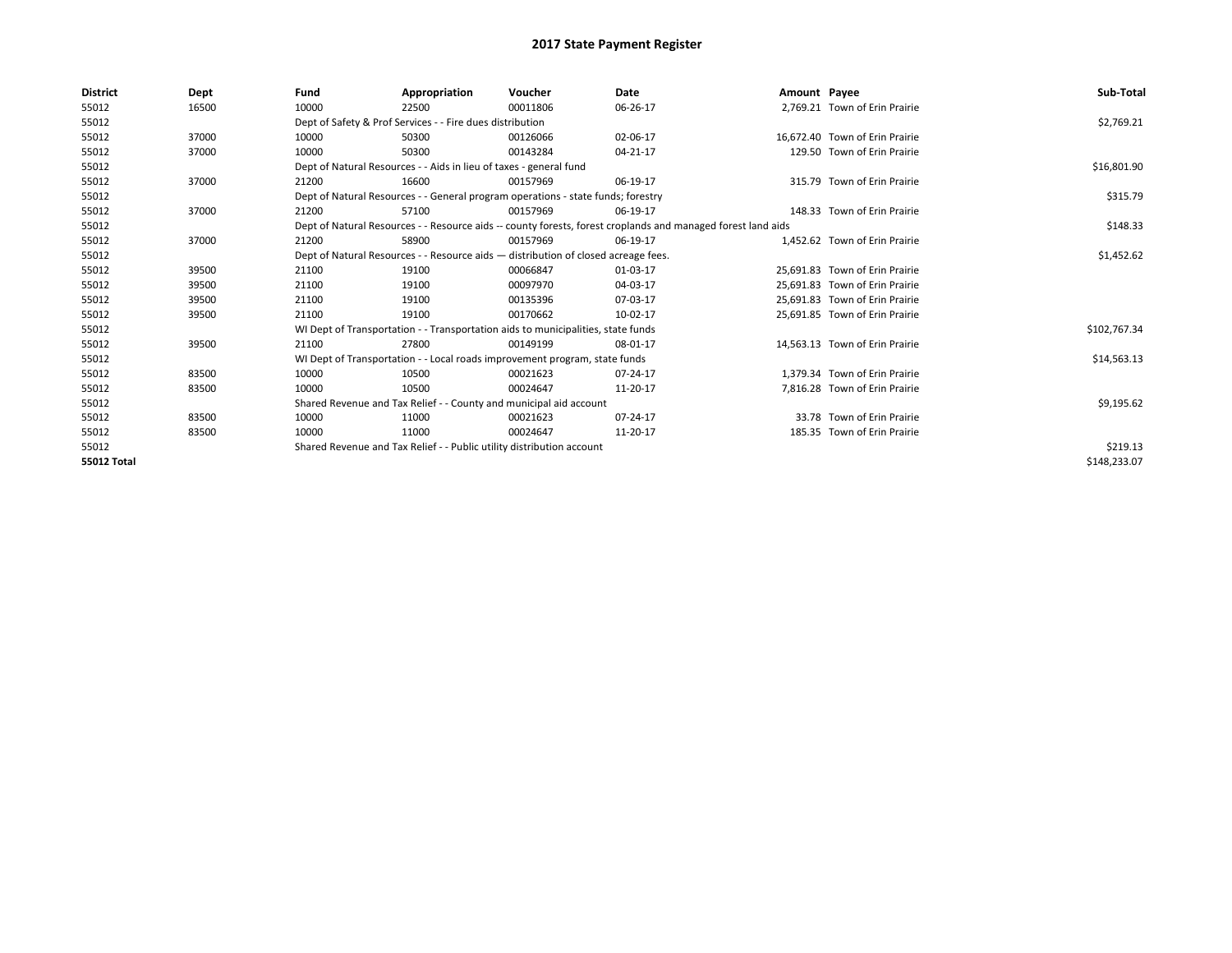| <b>District</b>    | Dept  | Fund                                                                             | Appropriation                                                                      | Voucher  | Date                                                                                                         | Amount Payee |                           | Sub-Total    |
|--------------------|-------|----------------------------------------------------------------------------------|------------------------------------------------------------------------------------|----------|--------------------------------------------------------------------------------------------------------------|--------------|---------------------------|--------------|
| 55014              | 16500 | 10000                                                                            | 22500                                                                              | 00011807 | 06-26-17                                                                                                     |              | 1,746.28 Forest, Town of  |              |
| 55014              |       |                                                                                  | Dept of Safety & Prof Services - - Fire dues distribution                          |          |                                                                                                              |              |                           | \$1,746.28   |
| 55014              | 37000 | 21200                                                                            | 16600                                                                              | 00157970 | 06-19-17                                                                                                     |              | 629.81 Forest, Town of    |              |
| 55014              |       | Dept of Natural Resources - - General program operations - state funds; forestry |                                                                                    | \$629.81 |                                                                                                              |              |                           |              |
| 55014              | 37000 | 21200                                                                            | 57100                                                                              | 00157970 | 06-19-17                                                                                                     |              | 331.35 Forest, Town of    |              |
| 55014              |       |                                                                                  |                                                                                    |          | Dept of Natural Resources - - Resource aids -- county forests, forest croplands and managed forest land aids |              |                           | \$331.35     |
| 55014              | 37000 | 21200                                                                            | 58900                                                                              | 00157970 | 06-19-17                                                                                                     |              | 2,897.12 Forest, Town of  |              |
| 55014              |       |                                                                                  | Dept of Natural Resources - - Resource aids - distribution of closed acreage fees. |          |                                                                                                              |              |                           | \$2,897.12   |
| 55014              | 37000 | 27400                                                                            | 67000                                                                              | 00154098 | 06-01-17                                                                                                     |              | 553.87 Forest, Town of    |              |
| 55014              |       |                                                                                  | Dept of Natural Resources - - Financial assistance for responsible units           |          |                                                                                                              |              |                           | \$553.87     |
| 55014              | 39500 | 21100                                                                            | 19100                                                                              | 00066848 | 01-03-17                                                                                                     |              | 25,460.62 Forest, Town of |              |
| 55014              | 39500 | 21100                                                                            | 19100                                                                              | 00097971 | 04-03-17                                                                                                     |              | 25,460.62 Forest, Town of |              |
| 55014              | 39500 | 21100                                                                            | 19100                                                                              | 00135397 | 07-03-17                                                                                                     |              | 25,460.62 Forest, Town of |              |
| 55014              | 39500 | 21100                                                                            | 19100                                                                              | 00170663 | 10-02-17                                                                                                     |              | 25,460.64 Forest, Town of |              |
| 55014              |       |                                                                                  | WI Dept of Transportation - - Transportation aids to municipalities, state funds   |          |                                                                                                              |              |                           | \$101,842.50 |
| 55014              | 83500 | 10000                                                                            | 10100                                                                              | 00021624 | 07-24-17                                                                                                     |              | 1,559.76 Forest, Town of  |              |
| 55014              |       |                                                                                  | Shared Revenue and Tax Relief - - Expenditure restraint program account            |          |                                                                                                              |              |                           | \$1,559.76   |
| 55014              | 83500 | 10000                                                                            | 10500                                                                              | 00021624 | 07-24-17                                                                                                     |              | 4,622.50 Forest, Town of  |              |
| 55014              | 83500 | 10000                                                                            | 10500                                                                              | 00024648 | 11-20-17                                                                                                     |              | 26,194.16 Forest, Town of |              |
| 55014              |       |                                                                                  | Shared Revenue and Tax Relief - - County and municipal aid account                 |          |                                                                                                              |              |                           | \$30,816.66  |
| 55014              | 83500 | 10000                                                                            | 10900                                                                              | 00018673 | 07-24-17                                                                                                     |              | 32.00 Forest, Town of     |              |
| 55014              |       |                                                                                  | Shared Revenue and Tax Relief - - State aid; tax exempt property                   |          |                                                                                                              |              |                           | \$32.00      |
| <b>55014 Total</b> |       |                                                                                  |                                                                                    |          |                                                                                                              |              |                           | \$140,409.35 |
|                    |       |                                                                                  |                                                                                    |          |                                                                                                              |              |                           |              |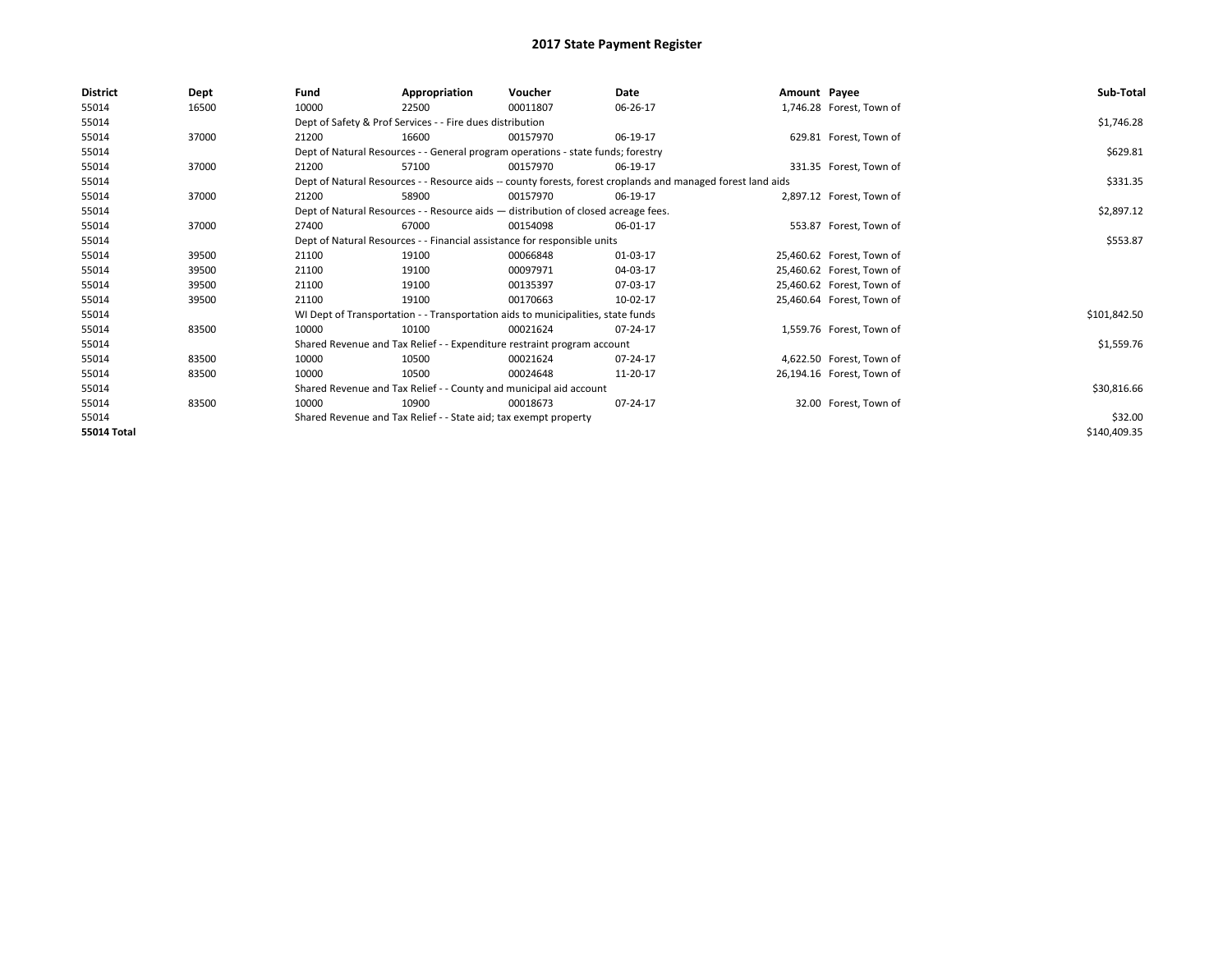| <b>District</b> | Dept  | Fund                                                                                                         | Appropriation                                                                      | Voucher  | Date     | Amount Payee |                            | Sub-Total    |  |
|-----------------|-------|--------------------------------------------------------------------------------------------------------------|------------------------------------------------------------------------------------|----------|----------|--------------|----------------------------|--------------|--|
| 55016           | 16500 | 10000                                                                                                        | 22500                                                                              | 00011808 | 06-26-17 |              | 2,130.12 Town Of Glenwood  |              |  |
| 55016           |       |                                                                                                              | Dept of Safety & Prof Services - - Fire dues distribution                          |          |          |              |                            | \$2,130.12   |  |
| 55016           | 37000 | 21200                                                                                                        | 16600                                                                              | 00157971 | 06-19-17 |              | 382.27 Town Of Glenwood    |              |  |
| 55016           |       |                                                                                                              | Dept of Natural Resources - - General program operations - state funds; forestry   |          |          |              |                            |              |  |
| 55016           | 37000 | 21200                                                                                                        | 57100                                                                              | 00157971 | 06-19-17 |              | 190.96 Town Of Glenwood    |              |  |
| 55016           |       | Dept of Natural Resources - - Resource aids -- county forests, forest croplands and managed forest land aids |                                                                                    | \$190.96 |          |              |                            |              |  |
| 55016           | 37000 | 21200                                                                                                        | 58900                                                                              | 00157971 | 06-19-17 |              | 1.758.44 Town Of Glenwood  |              |  |
| 55016           |       |                                                                                                              | Dept of Natural Resources - - Resource aids - distribution of closed acreage fees. |          |          |              |                            | \$1,758.44   |  |
| 55016           | 39500 | 21100                                                                                                        | 19100                                                                              | 00066849 | 01-03-17 |              | 25,504.66 Town Of Glenwood |              |  |
| 55016           | 39500 | 21100                                                                                                        | 19100                                                                              | 00097972 | 04-03-17 |              | 25,504.66 Town Of Glenwood |              |  |
| 55016           | 39500 | 21100                                                                                                        | 19100                                                                              | 00135398 | 07-03-17 |              | 25.504.66 Town Of Glenwood |              |  |
| 55016           | 39500 | 21100                                                                                                        | 19100                                                                              | 00170664 | 10-02-17 |              | 25,504.68 Town Of Glenwood |              |  |
| 55016           |       |                                                                                                              | WI Dept of Transportation - - Transportation aids to municipalities, state funds   |          |          |              |                            | \$102,018.66 |  |
| 55016           | 83500 | 10000                                                                                                        | 10100                                                                              | 00021625 | 07-24-17 |              | 7.358.58 Town Of Glenwood  |              |  |
| 55016           |       |                                                                                                              | Shared Revenue and Tax Relief - - Expenditure restraint program account            |          |          |              |                            | \$7,358.58   |  |
| 55016           | 83500 | 10000                                                                                                        | 10500                                                                              | 00021625 | 07-24-17 |              | 5,815.24 Town Of Glenwood  |              |  |
| 55016           | 83500 | 10000                                                                                                        | 10500                                                                              | 00024649 | 11-20-17 |              | 32,953.04 Town Of Glenwood |              |  |
| 55016           |       |                                                                                                              | Shared Revenue and Tax Relief - - County and municipal aid account                 |          |          |              |                            | \$38,768.28  |  |
| 55016           | 83500 | 10000                                                                                                        | 10900                                                                              | 00018674 | 07-24-17 |              | 5.00 Town Of Glenwood      |              |  |
| 55016           |       |                                                                                                              | Shared Revenue and Tax Relief - - State aid; tax exempt property                   |          |          |              |                            | \$5.00       |  |
| 55016           | 83500 | 10000                                                                                                        | 11000                                                                              | 00021625 | 07-24-17 |              | 43.56 Town Of Glenwood     |              |  |
| 55016           | 83500 | 10000                                                                                                        | 11000                                                                              | 00024649 | 11-20-17 |              | 244.47 Town Of Glenwood    |              |  |
| 55016           |       | Shared Revenue and Tax Relief - - Public utility distribution account                                        |                                                                                    |          |          |              |                            | \$288.03     |  |
| 55016 Total     |       |                                                                                                              |                                                                                    |          |          |              |                            | \$152,900.34 |  |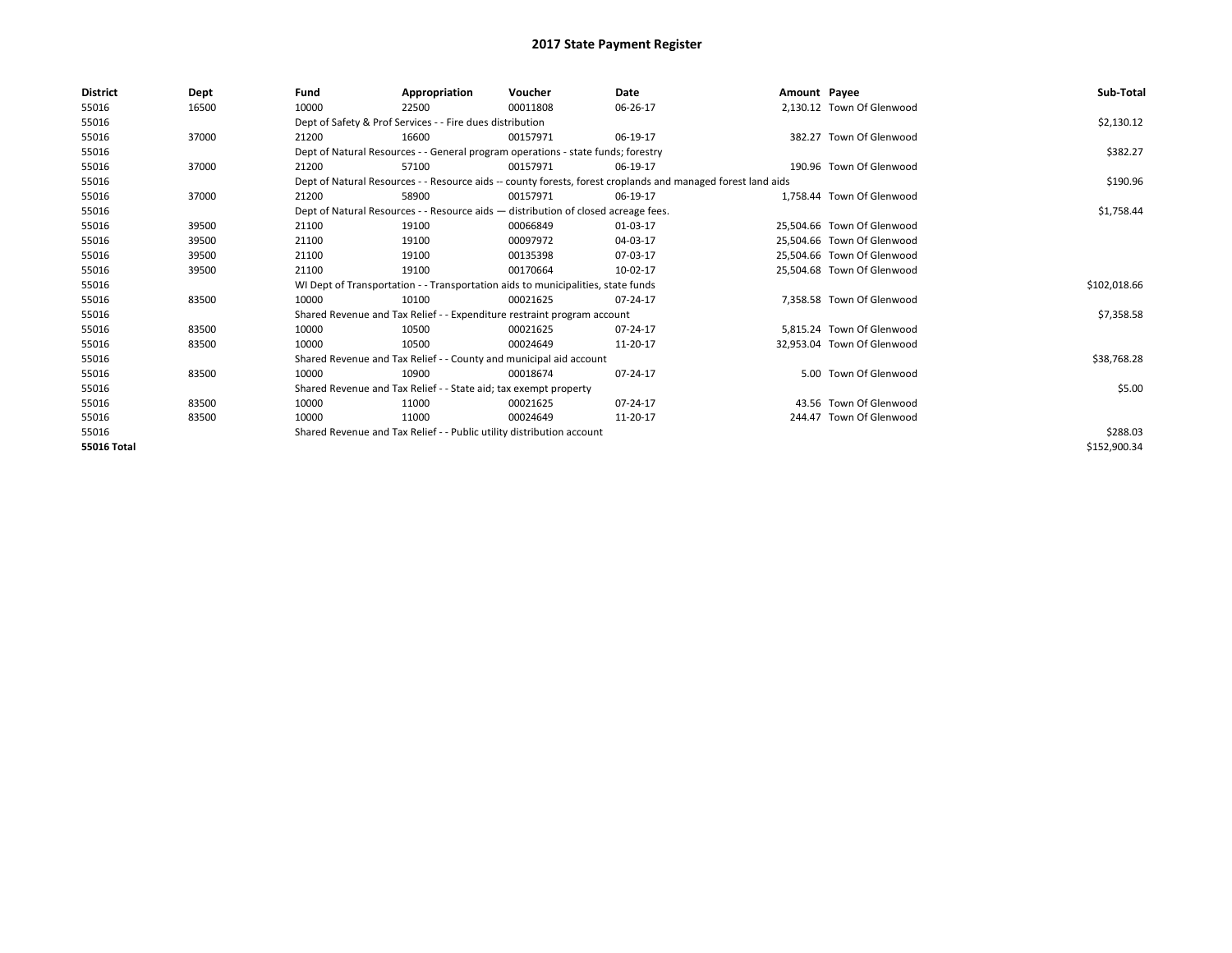| District           | Dept  | Fund                                                                                                         | Appropriation                                                                      | Voucher  | Date     | Amount Payee |                           | Sub-Total    |
|--------------------|-------|--------------------------------------------------------------------------------------------------------------|------------------------------------------------------------------------------------|----------|----------|--------------|---------------------------|--------------|
| 55018              | 16500 | 10000                                                                                                        | 22500                                                                              | 00011809 | 06-26-17 |              | 8,457.58 Town Of Hammond  |              |
| 55018              |       |                                                                                                              | Dept of Safety & Prof Services - - Fire dues distribution                          |          |          |              |                           | \$8,457.58   |
| 55018              | 37000 | 21200                                                                                                        | 16600                                                                              | 00157972 | 06-19-17 |              | 96.01 Town Of Hammond     |              |
| 55018              |       | Dept of Natural Resources - - General program operations - state funds; forestry                             |                                                                                    | \$96.01  |          |              |                           |              |
| 55018              | 37000 | 21200                                                                                                        | 57100                                                                              | 00157972 | 06-19-17 |              | 43.94 Town Of Hammond     |              |
| 55018              |       | Dept of Natural Resources - - Resource aids -- county forests, forest croplands and managed forest land aids |                                                                                    | \$43.94  |          |              |                           |              |
| 55018              | 37000 | 21200                                                                                                        | 58900                                                                              | 00157972 | 06-19-17 |              | 441.63 Town Of Hammond    |              |
| 55018              |       |                                                                                                              | Dept of Natural Resources - - Resource aids - distribution of closed acreage fees. |          |          |              |                           | \$441.63     |
| 55018              | 39500 | 21100                                                                                                        | 19100                                                                              | 00066850 | 01-03-17 |              | 32,573.08 Town Of Hammond |              |
| 55018              | 39500 | 21100                                                                                                        | 19100                                                                              | 00097973 | 04-03-17 |              | 32,573.08 Town Of Hammond |              |
| 55018              | 39500 | 21100                                                                                                        | 19100                                                                              | 00135399 | 07-03-17 |              | 32,573.08 Town Of Hammond |              |
| 55018              | 39500 | 21100                                                                                                        | 19100                                                                              | 00170665 | 10-02-17 |              | 32,573.10 Town Of Hammond |              |
| 55018              |       |                                                                                                              | WI Dept of Transportation - - Transportation aids to municipalities, state funds   |          |          |              |                           | \$130,292.34 |
| 55018              | 83500 | 10000                                                                                                        | 10500                                                                              | 00021626 | 07-24-17 |              | 1,597.79 Town Of Hammond  |              |
| 55018              | 83500 | 10000                                                                                                        | 10500                                                                              | 00024650 | 11-20-17 |              | 9,054.16 Town Of Hammond  |              |
| 55018              |       |                                                                                                              | Shared Revenue and Tax Relief - - County and municipal aid account                 |          |          |              |                           | \$10,651.95  |
| 55018              | 83500 | 10000                                                                                                        | 10900                                                                              | 00018675 | 07-24-17 |              | 37.00 Town Of Hammond     |              |
| 55018              |       |                                                                                                              | Shared Revenue and Tax Relief - - State aid; tax exempt property                   |          |          |              |                           | \$37.00      |
| 55018              | 83500 | 10000                                                                                                        | 11000                                                                              | 00021626 | 07-24-17 |              | 6.83 Town Of Hammond      |              |
| 55018              | 83500 | 10000                                                                                                        | 11000                                                                              | 00024650 | 11-20-17 |              | 38.15 Town Of Hammond     |              |
| 55018              |       |                                                                                                              | Shared Revenue and Tax Relief - - Public utility distribution account              |          |          |              |                           | \$44.98      |
| <b>55018 Total</b> |       |                                                                                                              |                                                                                    |          |          |              |                           | \$150,065.43 |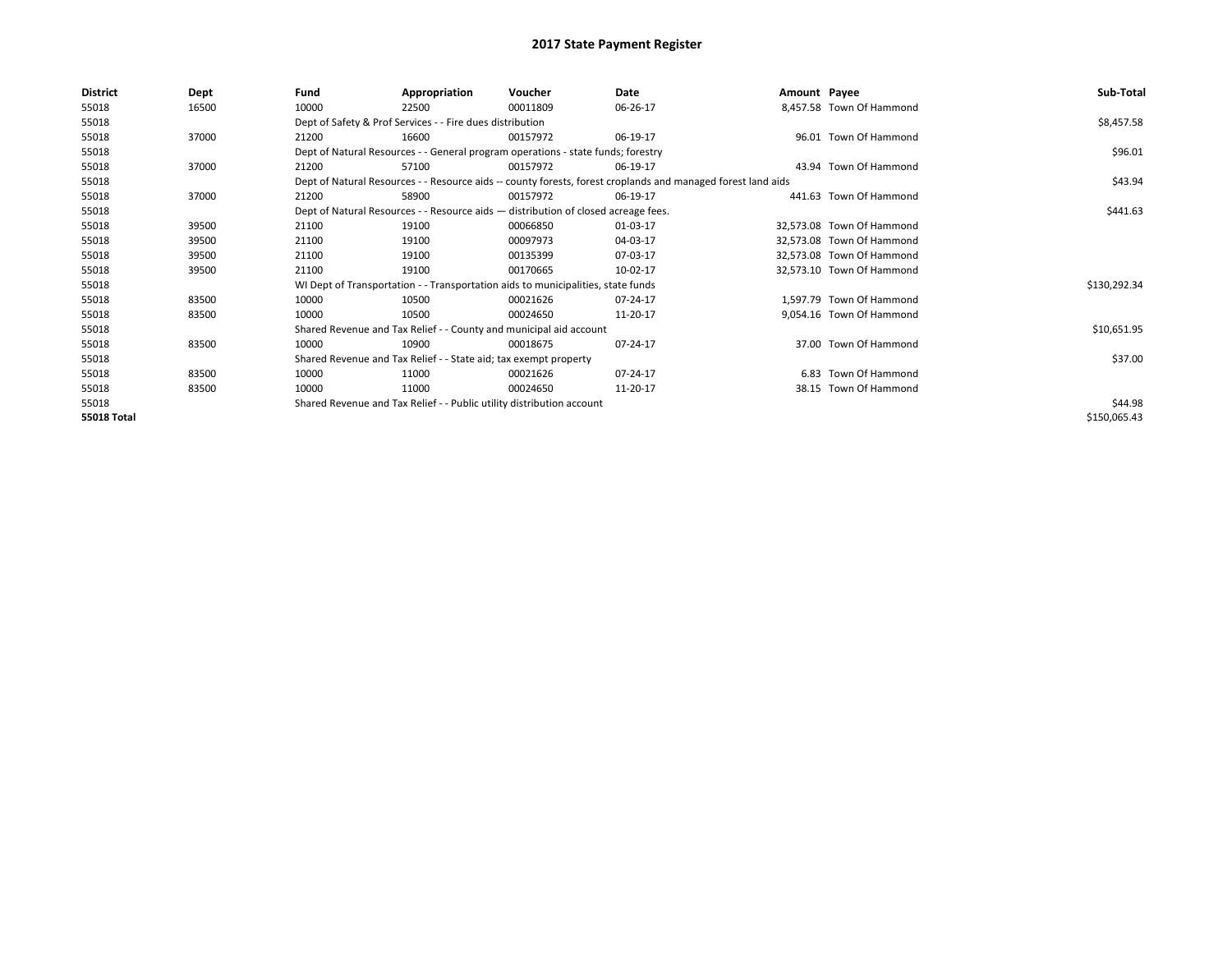| <b>District</b>    | Dept  | Fund  | Appropriation                                                                      | Voucher  | Date                                                                                                         | Amount Payee |                          | Sub-Total    |
|--------------------|-------|-------|------------------------------------------------------------------------------------|----------|--------------------------------------------------------------------------------------------------------------|--------------|--------------------------|--------------|
| 55020              | 16500 | 10000 | 22500                                                                              | 00011810 | 06-26-17                                                                                                     |              | 42,481.48 Town Of Hudson |              |
| 55020              |       |       | Dept of Safety & Prof Services - - Fire dues distribution                          |          |                                                                                                              |              |                          | \$42,481.48  |
| 55020              | 37000 | 10000 | 50300                                                                              | 00126635 | 02-07-17                                                                                                     |              | 20.988.02 Town Of Hudson |              |
| 55020              | 37000 | 10000 | 50300                                                                              | 00144095 | $04 - 21 - 17$                                                                                               |              | 1,138.01 Town Of Hudson  |              |
| 55020              |       |       | Dept of Natural Resources - - Aids in lieu of taxes - general fund                 |          |                                                                                                              |              |                          | \$22,126.03  |
| 55020              | 37000 | 21200 | 16600                                                                              | 00157973 | 06-19-17                                                                                                     |              | 63.90 Town Of Hudson     |              |
| 55020              |       |       | Dept of Natural Resources - - General program operations - state funds; forestry   |          |                                                                                                              |              |                          | \$63.90      |
| 55020              | 37000 | 21200 | 57100                                                                              | 00157973 | 06-19-17                                                                                                     |              | 32.65 Town Of Hudson     |              |
| 55020              |       |       |                                                                                    |          | Dept of Natural Resources - - Resource aids -- county forests, forest croplands and managed forest land aids |              |                          | \$32.65      |
| 55020              | 37000 | 21200 | 57900                                                                              | 00144094 | 04-21-17                                                                                                     |              | 56.67 Town Of Hudson     |              |
| 55020              |       |       | Dept of Natural Resources - - Aids in lieu of taxes - sum sufficient               |          |                                                                                                              |              |                          | \$56.67      |
| 55020              | 37000 | 21200 | 58900                                                                              | 00157973 | 06-19-17                                                                                                     |              | 293.96 Town Of Hudson    |              |
| 55020              |       |       | Dept of Natural Resources - - Resource aids - distribution of closed acreage fees. |          |                                                                                                              |              |                          | \$293.96     |
| 55020              | 39500 | 21100 | 19100                                                                              | 00066851 | 01-03-17                                                                                                     |              | 54,235.26 Town Of Hudson |              |
| 55020              | 39500 | 21100 | 19100                                                                              | 00097974 | 04-03-17                                                                                                     |              | 54,235.26 Town Of Hudson |              |
| 55020              | 39500 | 21100 | 19100                                                                              | 00135400 | 07-03-17                                                                                                     |              | 54,235.26 Town Of Hudson |              |
| 55020              | 39500 | 21100 | 19100                                                                              | 00170666 | 10-02-17                                                                                                     |              | 54,235.26 Town Of Hudson |              |
| 55020              |       |       | WI Dept of Transportation - - Transportation aids to municipalities, state funds   |          |                                                                                                              |              |                          | \$216,941.04 |
| 55020              | 39500 | 21100 | 27800                                                                              | 00177878 | 10-12-17                                                                                                     |              | 14,563.13 Town Of Hudson |              |
| 55020              |       |       | WI Dept of Transportation - - Local roads improvement program, state funds         |          |                                                                                                              |              |                          | \$14,563.13  |
| 55020              | 83500 | 10000 | 10500                                                                              | 00021627 | $07 - 24 - 17$                                                                                               |              | 9,017.42 Town Of Hudson  |              |
| 55020              | 83500 | 10000 | 10500                                                                              | 00024651 | 11-20-17                                                                                                     |              | 55,046.64 Town Of Hudson |              |
| 55020              |       |       | Shared Revenue and Tax Relief - - County and municipal aid account                 |          |                                                                                                              |              |                          | \$64,064.06  |
| 55020              | 83500 | 10000 | 10900                                                                              | 00018676 | 07-24-17                                                                                                     |              | 286.00 Town Of Hudson    |              |
| 55020              |       |       | Shared Revenue and Tax Relief - - State aid; tax exempt property                   |          |                                                                                                              |              |                          | \$286.00     |
| 55020              | 83500 | 10000 | 11000                                                                              | 00021627 | 07-24-17                                                                                                     |              | 1,678.15 Town Of Hudson  |              |
| 55020              | 83500 | 10000 | 11000                                                                              | 00024651 | 11-20-17                                                                                                     |              | 9,470.55 Town Of Hudson  |              |
| 55020              |       |       | Shared Revenue and Tax Relief - - Public utility distribution account              |          |                                                                                                              |              |                          | \$11,148.70  |
| 55020              | 83500 | 10000 | 50100                                                                              | 00015382 | $01 - 31 - 17$                                                                                               |              | 344.11 Town Of Hudson    |              |
| 55020              |       |       | Shared Revenue and Tax Relief - - Payments for municipal services                  |          |                                                                                                              |              |                          | \$344.11     |
| <b>55020 Total</b> |       |       |                                                                                    |          |                                                                                                              |              |                          | \$372,401.73 |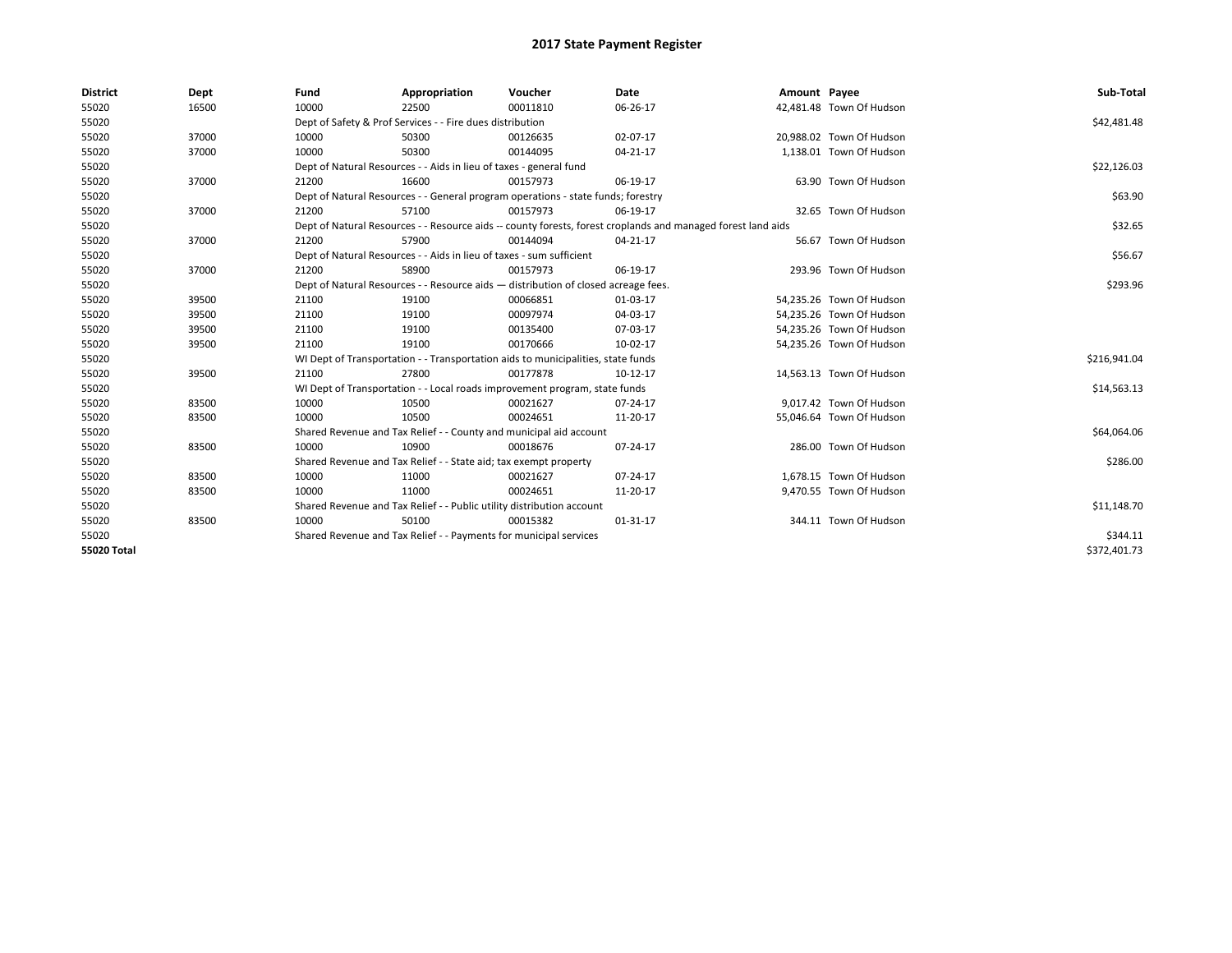| <b>District</b>    | Dept  | Fund  | Appropriation                                                                                                | Voucher  | Date     | Amount Payee |                                | Sub-Total    |  |  |
|--------------------|-------|-------|--------------------------------------------------------------------------------------------------------------|----------|----------|--------------|--------------------------------|--------------|--|--|
| 55022              | 16500 | 10000 | 22500                                                                                                        | 00011811 | 06-26-17 |              | 7,967.20 Town Of Kinnickinnic  |              |  |  |
| 55022              |       |       | Dept of Safety & Prof Services - - Fire dues distribution                                                    |          |          |              |                                | \$7,967.20   |  |  |
| 55022              | 37000 | 10000 | 50300                                                                                                        | 00125944 | 02-06-17 |              | 36.252.69 Town Of Kinnickinnic |              |  |  |
| 55022              | 37000 | 10000 | 50300                                                                                                        | 00143007 | 04-21-17 |              | 180.30 Town Of Kinnickinnic    |              |  |  |
| 55022              |       |       | Dept of Natural Resources - - Aids in lieu of taxes - general fund                                           |          |          |              |                                |              |  |  |
| 55022              | 37000 | 21200 | 16600                                                                                                        | 00157974 | 06-19-17 |              | 308.74 Town Of Kinnickinnic    |              |  |  |
| 55022              |       |       | Dept of Natural Resources - - General program operations - state funds; forestry                             |          |          |              |                                |              |  |  |
| 55022              | 37000 | 21200 | 57100                                                                                                        | 00157974 | 06-19-17 |              | 167.31 Town Of Kinnickinnic    |              |  |  |
| 55022              |       |       | Dept of Natural Resources - - Resource aids -- county forests, forest croplands and managed forest land aids |          |          |              |                                | \$167.31     |  |  |
| 55022              | 37000 | 21200 | 57900                                                                                                        | 00143006 | 04-21-17 |              | 8.30 Town Of Kinnickinnic      |              |  |  |
| 55022              |       |       | Dept of Natural Resources - - Aids in lieu of taxes - sum sufficient                                         |          |          |              |                                | \$8.30       |  |  |
| 55022              | 37000 | 21200 | 58900                                                                                                        | 00157974 | 06-19-17 |              | 1,420.22 Town Of Kinnickinnic  |              |  |  |
| 55022              |       |       | Dept of Natural Resources - - Resource aids - distribution of closed acreage fees.                           |          |          |              |                                |              |  |  |
| 55022              | 39500 | 21100 | 19100                                                                                                        | 00066852 | 01-03-17 |              | 24,051.34 Town Of Kinnickinnic |              |  |  |
| 55022              | 39500 | 21100 | 19100                                                                                                        | 00097975 | 04-03-17 |              | 24,051.34 Town Of Kinnickinnic |              |  |  |
| 55022              | 39500 | 21100 | 19100                                                                                                        | 00135401 | 07-03-17 |              | 24.051.34 Town Of Kinnickinnic |              |  |  |
| 55022              | 39500 | 21100 | 19100                                                                                                        | 00170667 | 10-02-17 |              | 24,051.36 Town Of Kinnickinnic |              |  |  |
| 55022              |       |       | WI Dept of Transportation - - Transportation aids to municipalities, state funds                             |          |          |              |                                | \$96,205.38  |  |  |
| 55022              | 83500 | 10000 | 10500                                                                                                        | 00021628 | 07-24-17 |              | 2,490.64 Town Of Kinnickinnic  |              |  |  |
| 55022              | 83500 | 10000 | 10500                                                                                                        | 00024652 | 11-20-17 |              | 14,113.62 Town Of Kinnickinnic |              |  |  |
| 55022              |       |       | Shared Revenue and Tax Relief - - County and municipal aid account                                           |          |          |              |                                | \$16,604.26  |  |  |
| 55022              | 83500 | 10000 | 10900                                                                                                        | 00018677 | 07-24-17 |              | 4.00 Town Of Kinnickinnic      |              |  |  |
| 55022              |       |       | Shared Revenue and Tax Relief - - State aid; tax exempt property                                             |          |          |              |                                | \$4.00       |  |  |
| 55022              | 83500 | 10000 | 11000                                                                                                        | 00021628 | 07-24-17 |              | 122.32 Town Of Kinnickinnic    |              |  |  |
| 55022              | 83500 | 10000 | 11000                                                                                                        | 00024652 | 11-20-17 |              | 699.39 Town Of Kinnickinnic    |              |  |  |
| 55022              |       |       | Shared Revenue and Tax Relief - - Public utility distribution account                                        |          |          |              |                                |              |  |  |
| <b>55022 Total</b> |       |       |                                                                                                              |          |          |              |                                | \$159,940.11 |  |  |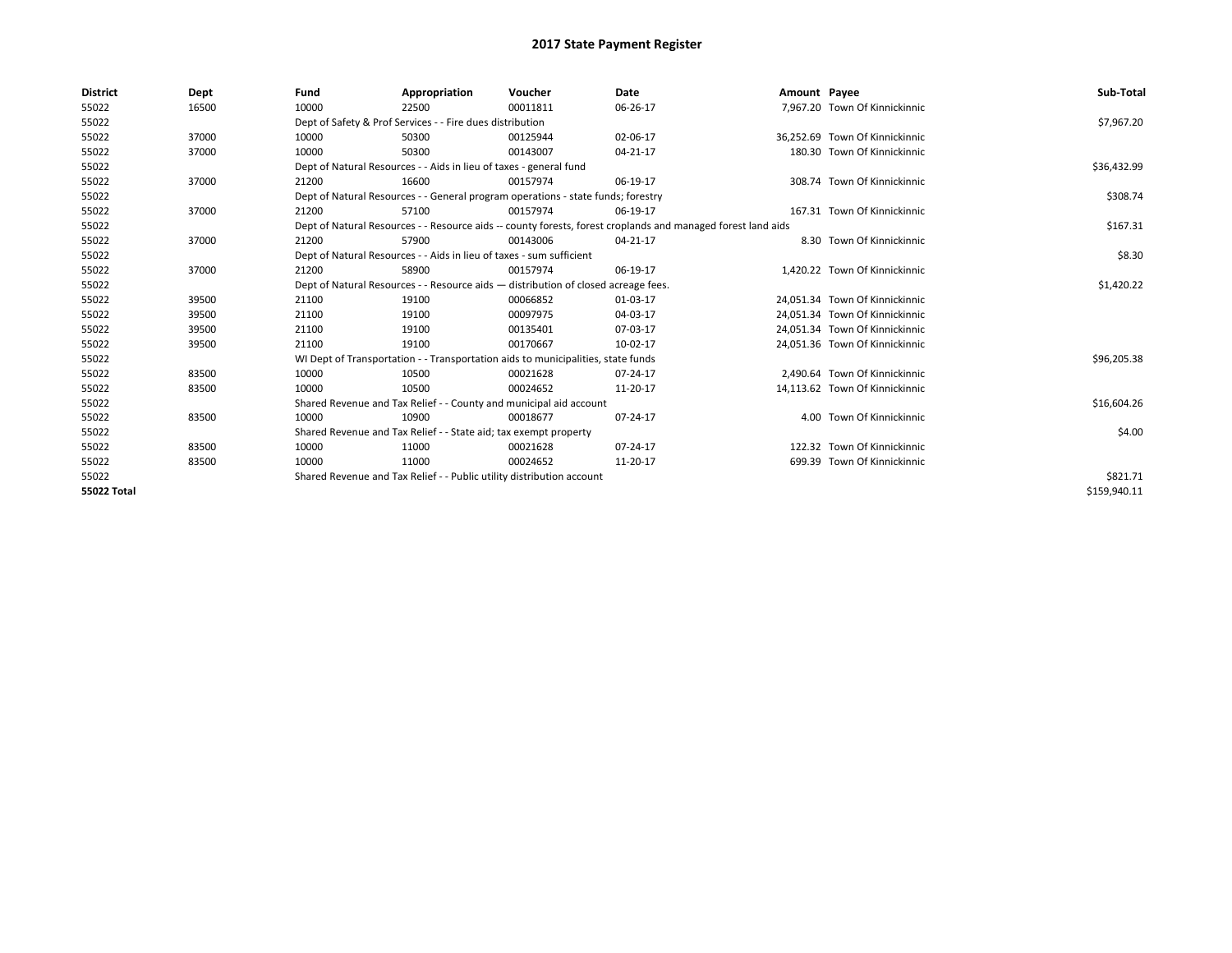| <b>District</b> | Dept  | Fund  | Appropriation                                                                      | Voucher  | Date                                                                                                         | Amount Payee |                                   | Sub-Total   |
|-----------------|-------|-------|------------------------------------------------------------------------------------|----------|--------------------------------------------------------------------------------------------------------------|--------------|-----------------------------------|-------------|
| 55024           | 16500 | 10000 | 22500                                                                              | 00011812 | 06-26-17                                                                                                     |              | 1,830.33 Town Of Pleasant Valley  |             |
| 55024           |       |       | Dept of Safety & Prof Services - - Fire dues distribution                          |          |                                                                                                              |              |                                   | \$1,830.33  |
| 55024           | 37000 | 10000 | 50300                                                                              | 00138909 | 04-06-17                                                                                                     |              | 3,596.29 Town Of Pleasant Valley  |             |
| 55024           |       |       | Dept of Natural Resources - - Aids in lieu of taxes - general fund                 |          |                                                                                                              |              |                                   | \$3,596.29  |
| 55024           | 37000 | 21200 | 16600                                                                              | 00157975 | 06-19-17                                                                                                     |              | 40.20 Town Of Pleasant Valley     |             |
| 55024           |       |       | Dept of Natural Resources - - General program operations - state funds; forestry   |          |                                                                                                              |              |                                   | \$40.20     |
| 55024           | 37000 | 21200 | 57100                                                                              | 00157975 | 06-19-17                                                                                                     |              | 23.40 Town Of Pleasant Valley     |             |
| 55024           |       |       |                                                                                    |          | Dept of Natural Resources - - Resource aids -- county forests, forest croplands and managed forest land aids |              |                                   | \$23.40     |
| 55024           | 37000 | 21200 | 58900                                                                              | 00157975 | 06-19-17                                                                                                     |              | 184.93 Town Of Pleasant Valley    |             |
| 55024           |       |       | Dept of Natural Resources - - Resource aids - distribution of closed acreage fees. |          |                                                                                                              |              |                                   | \$184.93    |
| 55024           | 39500 | 21100 | 19100                                                                              | 00066853 | 01-03-17                                                                                                     |              | 10,707.22 Town Of Pleasant Valley |             |
| 55024           | 39500 | 21100 | 19100                                                                              | 00097976 | 04-03-17                                                                                                     |              | 10,707.22 Town Of Pleasant Valley |             |
| 55024           | 39500 | 21100 | 19100                                                                              | 00135402 | 07-03-17                                                                                                     |              | 10,707.22 Town Of Pleasant Valley |             |
| 55024           | 39500 | 21100 | 19100                                                                              | 00170668 | 10-02-17                                                                                                     |              | 10,707.24 Town Of Pleasant Valley |             |
| 55024           |       |       | WI Dept of Transportation - - Transportation aids to municipalities, state funds   |          |                                                                                                              |              |                                   | \$42,828.90 |
| 55024           | 83500 | 10000 | 10500                                                                              | 00021629 | 07-24-17                                                                                                     |              | 1,950.97 Town Of Pleasant Valley  |             |
| 55024           | 83500 | 10000 | 10500                                                                              | 00024653 | 11-20-17                                                                                                     |              | 11,055.48 Town Of Pleasant Valley |             |
| 55024           |       |       | Shared Revenue and Tax Relief - - County and municipal aid account                 |          |                                                                                                              |              |                                   | \$13,006.45 |
| 55024           | 83500 | 10000 | 10900                                                                              | 00018678 | 07-24-17                                                                                                     |              | 1.00 Town Of Pleasant Valley      |             |
| 55024           |       |       | Shared Revenue and Tax Relief - - State aid; tax exempt property                   |          |                                                                                                              |              |                                   | \$1.00      |
| 55024 Total     |       |       |                                                                                    |          |                                                                                                              |              |                                   | \$61,511.50 |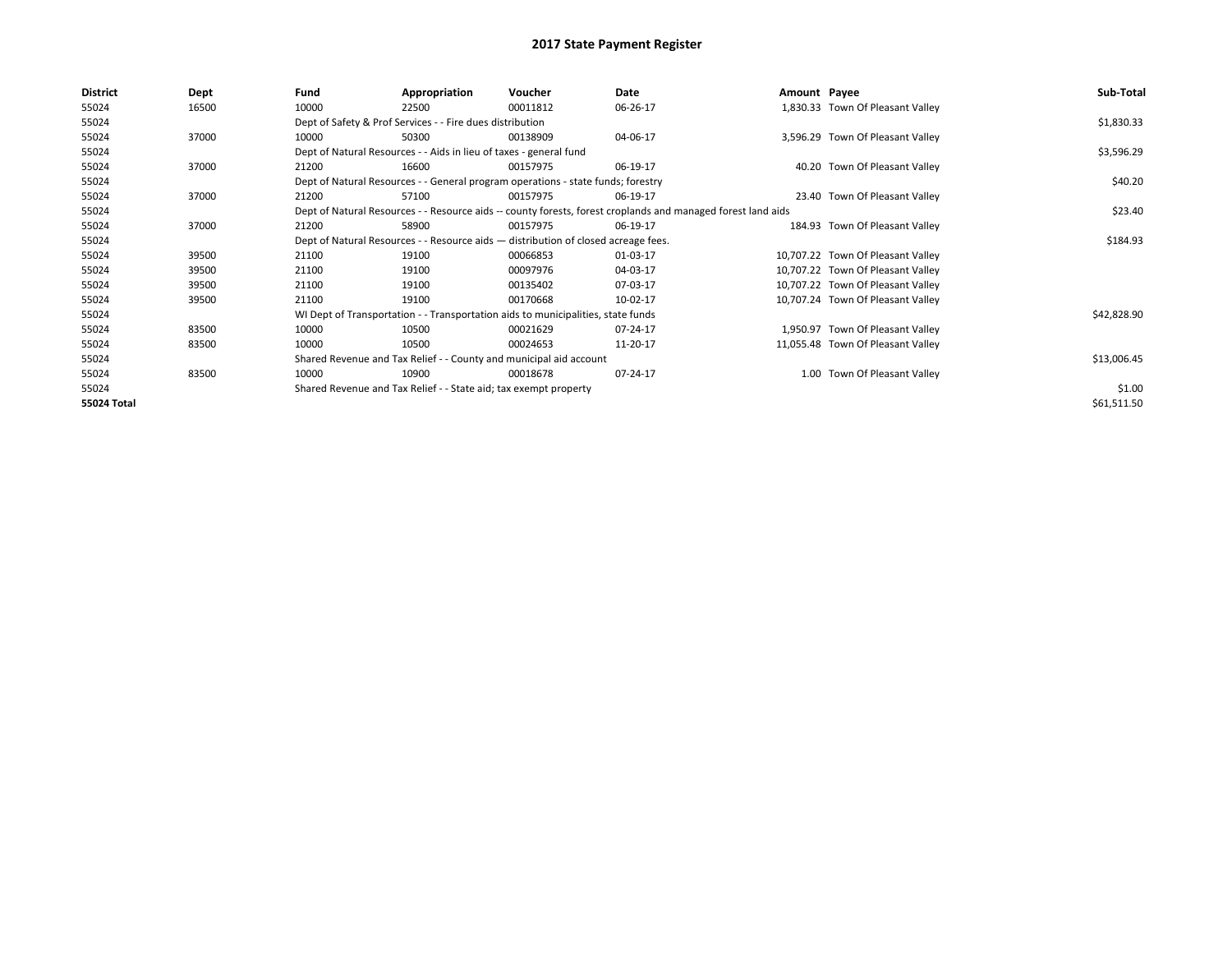| <b>District</b> | Dept  | Fund                                                                             | Appropriation                                                                      | Voucher    | Date                                                                                                         | Amount Payee |                             | Sub-Total    |
|-----------------|-------|----------------------------------------------------------------------------------|------------------------------------------------------------------------------------|------------|--------------------------------------------------------------------------------------------------------------|--------------|-----------------------------|--------------|
| 55026           | 16500 | 10000                                                                            | 22500                                                                              | 00011813   | 06-26-17                                                                                                     |              | 14,160.37 Richmond, Town of |              |
| 55026           |       |                                                                                  | Dept of Safety & Prof Services - - Fire dues distribution                          |            |                                                                                                              |              |                             | \$14,160.37  |
| 55026           | 37000 | 10000                                                                            | 50300                                                                              | 00126274   | 02-06-17                                                                                                     |              | 5,299.93 Richmond, Town of  |              |
| 55026           | 37000 | 10000                                                                            | 50300                                                                              | 00143927   | 04-21-17                                                                                                     |              | 124.38 Richmond, Town of    |              |
| 55026           |       |                                                                                  | Dept of Natural Resources - - Aids in lieu of taxes - general fund                 |            |                                                                                                              |              |                             | \$5,424.31   |
| 55026           | 37000 | 21200                                                                            | 16600                                                                              | 00157976   | 06-19-17                                                                                                     |              | 24.03 Richmond, Town of     |              |
| 55026           |       | Dept of Natural Resources - - General program operations - state funds; forestry |                                                                                    | \$24.03    |                                                                                                              |              |                             |              |
| 55026           | 37000 | 21200                                                                            | 57100                                                                              | 00157976   | 06-19-17                                                                                                     |              | 20.10 Richmond, Town of     |              |
| 55026           |       |                                                                                  |                                                                                    |            | Dept of Natural Resources - - Resource aids -- county forests, forest croplands and managed forest land aids |              |                             | \$20.10      |
| 55026           | 37000 | 21200                                                                            | 58900                                                                              | 00157976   | 06-19-17                                                                                                     |              | 110.56 Richmond, Town of    |              |
| 55026           |       |                                                                                  | Dept of Natural Resources - - Resource aids - distribution of closed acreage fees. |            |                                                                                                              |              |                             | \$110.56     |
| 55026           | 39500 | 21100                                                                            | 19100                                                                              | 00066854   | 01-03-17                                                                                                     |              | 36,999.10 Richmond, Town of |              |
| 55026           | 39500 | 21100                                                                            | 19100                                                                              | 00097977   | 04-03-17                                                                                                     |              | 36,999.10 Richmond, Town of |              |
| 55026           | 39500 | 21100                                                                            | 19100                                                                              | 00135403   | 07-03-17                                                                                                     |              | 36,999.10 Richmond, Town of |              |
| 55026           | 39500 | 21100                                                                            | 19100                                                                              | 00170669   | 10-02-17                                                                                                     |              | 36,999.12 Richmond, Town of |              |
| 55026           |       |                                                                                  | WI Dept of Transportation - - Transportation aids to municipalities, state funds   |            |                                                                                                              |              |                             | \$147,996.42 |
| 55026           | 83500 | 10000                                                                            | 10500                                                                              | 00021630   | 07-24-17                                                                                                     |              | 3,503.89 Richmond, Town of  |              |
| 55026           | 83500 | 10000                                                                            | 10500                                                                              | 00024654   | 11-20-17                                                                                                     |              | 19,855.36 Richmond, Town of |              |
| 55026           |       |                                                                                  | Shared Revenue and Tax Relief - - County and municipal aid account                 |            |                                                                                                              |              |                             | \$23,359.25  |
| 55026           | 83500 | 10000                                                                            | 10900                                                                              | 00018679   | 07-24-17                                                                                                     |              | 69.00 Richmond, Town of     |              |
| 55026           |       |                                                                                  | Shared Revenue and Tax Relief - - State aid; tax exempt property                   |            |                                                                                                              |              |                             | \$69.00      |
| 55026           | 83500 | 10000                                                                            | 11000                                                                              | 00021630   | 07-24-17                                                                                                     |              | 355.55 Richmond, Town of    |              |
| 55026           | 83500 | 10000                                                                            | 11000                                                                              | 00024654   | 11-20-17                                                                                                     |              | 2,065.66 Richmond, Town of  |              |
| 55026           |       |                                                                                  | Shared Revenue and Tax Relief - - Public utility distribution account              |            |                                                                                                              |              |                             | \$2,421.21   |
| 55026           | 83500 | 52100                                                                            | 36300                                                                              | 00015998   | 03-27-17                                                                                                     |              | 2,368.92 Richmond, Town of  |              |
| 55026           |       | Shared Revenue and Tax Relief - - Lottery and gaming credit                      |                                                                                    | \$2,368.92 |                                                                                                              |              |                             |              |
| 55026 Total     |       |                                                                                  |                                                                                    |            |                                                                                                              |              |                             | \$195,954.17 |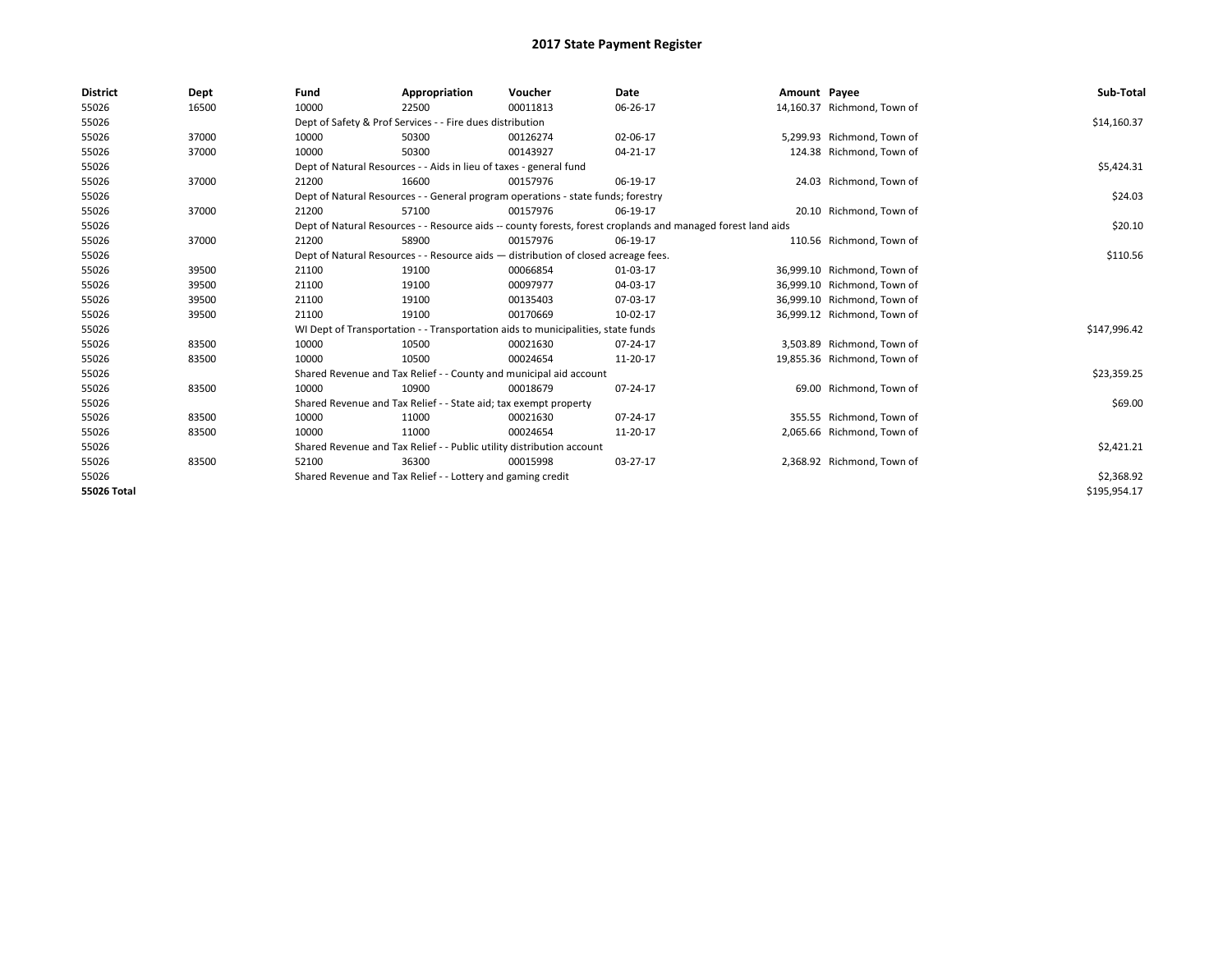| <b>District</b> | Dept  | Fund                                                                             | Appropriation                                                                                                | Voucher  | Date     | Amount Payee |                               | Sub-Total    |  |
|-----------------|-------|----------------------------------------------------------------------------------|--------------------------------------------------------------------------------------------------------------|----------|----------|--------------|-------------------------------|--------------|--|
| 55028           | 16500 | 10000                                                                            | 22500                                                                                                        | 00011814 | 06-27-17 |              | 1,998.29 Rush River, Town of  |              |  |
| 55028           |       |                                                                                  | Dept of Safety & Prof Services - - Fire dues distribution                                                    |          |          |              |                               | \$1,998.29   |  |
| 55028           | 37000 | 10000                                                                            | 50300                                                                                                        | 00125975 | 02-06-17 |              | 4,700.49 Rush River, Town of  |              |  |
| 55028           |       |                                                                                  | Dept of Natural Resources - - Aids in lieu of taxes - general fund                                           |          |          |              |                               | \$4,700.49   |  |
| 55028           | 37000 | 21200                                                                            | 16600                                                                                                        | 00157977 | 06-19-17 |              | 132.41 Rush River, Town of    |              |  |
| 55028           |       | Dept of Natural Resources - - General program operations - state funds; forestry |                                                                                                              | \$132.41 |          |              |                               |              |  |
| 55028           | 37000 | 21200                                                                            | 57100                                                                                                        | 00157977 | 06-19-17 |              | 76.20 Rush River, Town of     |              |  |
| 55028           |       |                                                                                  | Dept of Natural Resources - - Resource aids -- county forests, forest croplands and managed forest land aids |          |          |              |                               |              |  |
| 55028           | 37000 | 21200                                                                            | 58900                                                                                                        | 00157977 | 06-19-17 |              | 609.07 Rush River, Town of    |              |  |
| 55028           |       |                                                                                  | Dept of Natural Resources - - Resource aids - distribution of closed acreage fees.                           |          |          |              |                               | \$609.07     |  |
| 55028           | 39500 | 21100                                                                            | 19100                                                                                                        | 00066855 | 01-03-17 |              | 11,709.13 Rush River, Town of |              |  |
| 55028           | 39500 | 21100                                                                            | 19100                                                                                                        | 00097978 | 04-03-17 |              | 11,709.13 Rush River, Town of |              |  |
| 55028           | 39500 | 21100                                                                            | 19100                                                                                                        | 00135404 | 07-03-17 |              | 11,709.13 Rush River, Town of |              |  |
| 55028           | 39500 | 21100                                                                            | 19100                                                                                                        | 00170670 | 10-02-17 |              | 11,709.15 Rush River, Town of |              |  |
| 55028           |       |                                                                                  | WI Dept of Transportation - - Transportation aids to municipalities, state funds                             |          |          |              |                               | \$46,836.54  |  |
| 55028           | 39500 | 21100                                                                            | 27800                                                                                                        | 00158239 | 08-24-17 |              | 18,860.51 Rush River, Town of |              |  |
| 55028           | 39500 | 21100                                                                            | 27800                                                                                                        | 00087390 | 02-20-17 |              | 14,320.45 Rush River, Town of |              |  |
| 55028           |       |                                                                                  | WI Dept of Transportation - - Local roads improvement program, state funds                                   |          |          |              |                               | \$33,180.96  |  |
| 55028           | 39500 | 21100                                                                            | 36500                                                                                                        | 00090463 | 03-01-17 |              | 500.00 Rush River, Town of    |              |  |
| 55028           | 39500 | 21100                                                                            | 36500                                                                                                        | 00090469 | 03-01-17 |              | 500.00 Rush River, Town of    |              |  |
| 55028           |       |                                                                                  | WI Dept of Transportation - - Highway system management and operations, state funds                          |          |          |              |                               | \$1,000.00   |  |
| 55028           | 83500 | 10000                                                                            | 10500                                                                                                        | 00021631 | 07-24-17 |              | 1,790.60 Rush River, Town of  |              |  |
| 55028           | 83500 | 10000                                                                            | 10500                                                                                                        | 00024655 | 11-20-17 |              | 10,146.76 Rush River, Town of |              |  |
| 55028           |       |                                                                                  | Shared Revenue and Tax Relief - - County and municipal aid account                                           |          |          |              |                               | \$11,937.36  |  |
| 55028           | 83500 | 10000                                                                            | 10900                                                                                                        | 00018680 | 07-24-17 |              | 3.00 Rush River, Town of      |              |  |
| 55028           |       |                                                                                  | Shared Revenue and Tax Relief - - State aid; tax exempt property                                             |          |          |              |                               | \$3.00       |  |
| 55028 Total     |       |                                                                                  |                                                                                                              |          |          |              |                               | \$100,474.32 |  |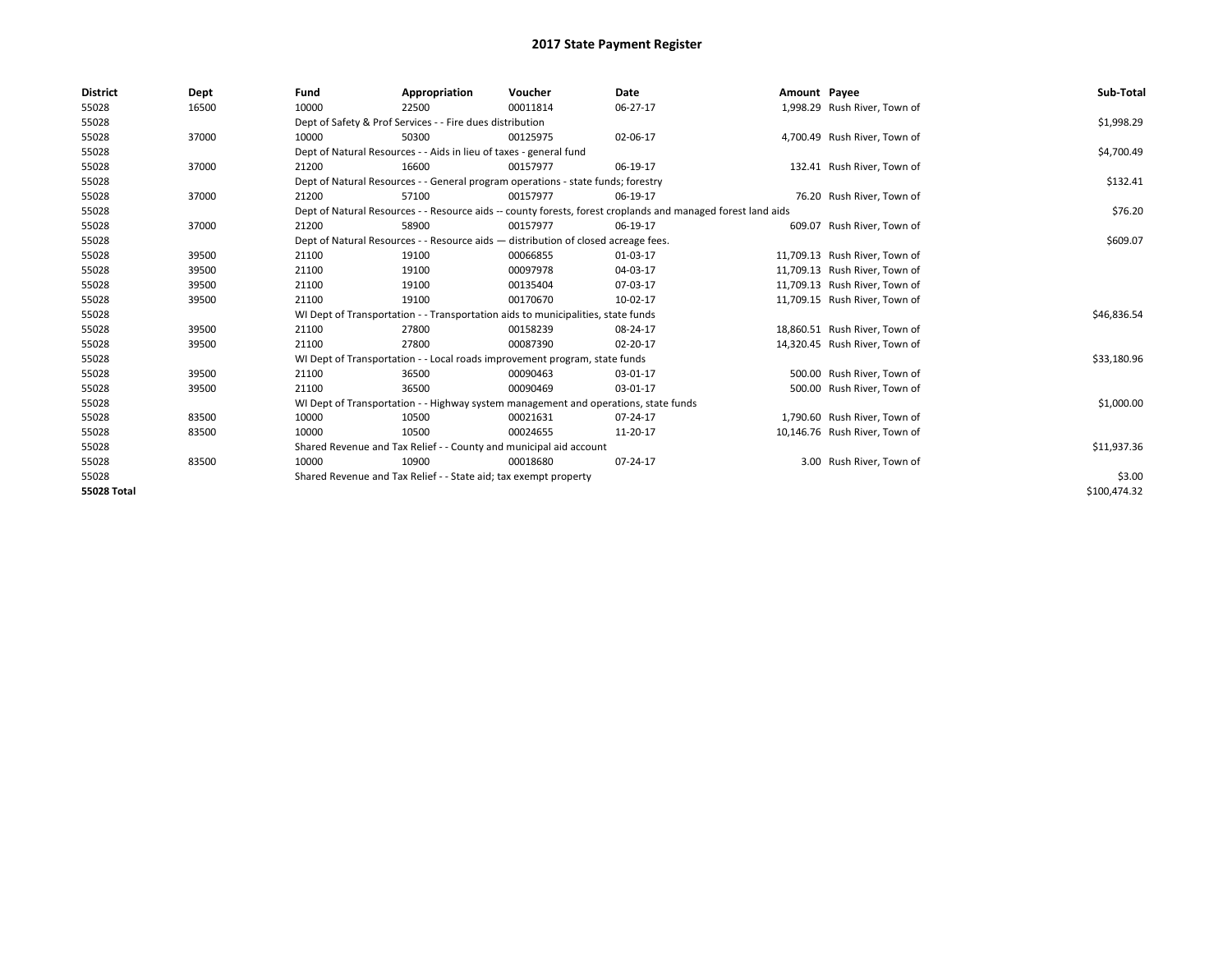| <b>District</b> | Dept  | Fund  | Appropriation                                                                                                | Voucher  | <b>Date</b> | Amount Payee |                                | Sub-Total    |  |  |
|-----------------|-------|-------|--------------------------------------------------------------------------------------------------------------|----------|-------------|--------------|--------------------------------|--------------|--|--|
| 55030           | 16500 | 10000 | 22500                                                                                                        | 00011815 | 06-26-17    |              | 19,101.48 Town Of Saint Joseph |              |  |  |
| 55030           |       |       | Dept of Safety & Prof Services - - Fire dues distribution                                                    |          |             |              |                                | \$19,101.48  |  |  |
| 55030           | 37000 | 10000 | 50300                                                                                                        | 00125885 | 02-06-17    |              | 1,637.82 Town Of Saint Joseph  |              |  |  |
| 55030           | 37000 | 10000 | 50300                                                                                                        | 00125886 | 02-06-17    |              | 11,504.07 Town Of Saint Joseph |              |  |  |
| 55030           | 37000 | 10000 | 50300                                                                                                        | 00142849 | 04-21-17    |              | 1,464.00 Town Of Saint Joseph  |              |  |  |
| 55030           |       |       | Dept of Natural Resources - - Aids in lieu of taxes - general fund                                           |          | \$14,605.89 |              |                                |              |  |  |
| 55030           | 37000 | 21200 | 16600                                                                                                        | 00157978 | 06-19-17    |              | 193.95 Town Of Saint Joseph    |              |  |  |
| 55030           |       |       | Dept of Natural Resources - - General program operations - state funds; forestry                             |          |             |              |                                |              |  |  |
| 55030           | 37000 | 21200 | 57100                                                                                                        | 00157978 | 06-19-17    |              | 106.97 Town Of Saint Joseph    |              |  |  |
| 55030           |       |       | Dept of Natural Resources - - Resource aids -- county forests, forest croplands and managed forest land aids |          | \$106.97    |              |                                |              |  |  |
| 55030           | 37000 | 21200 | 57900                                                                                                        | 00142850 | 04-21-17    |              | 161.87 Town Of Saint Joseph    |              |  |  |
| 55030           |       |       | Dept of Natural Resources - - Aids in lieu of taxes - sum sufficient                                         |          |             |              |                                | \$161.87     |  |  |
| 55030           | 37000 | 21200 | 58300                                                                                                        | 00147335 | 05-16-17    |              | 994.16 Town Of Saint Joseph    |              |  |  |
| 55030           |       |       | Dept of Natural Resources - - Recreation and resource aids, federal funds                                    |          |             |              |                                |              |  |  |
| 55030           | 37000 | 21200 | 58900                                                                                                        | 00157978 | 06-19-17    |              | 892.16 Town Of Saint Joseph    |              |  |  |
| 55030           |       |       | Dept of Natural Resources - - Resource aids - distribution of closed acreage fees.                           |          |             |              |                                | \$892.16     |  |  |
| 55030           | 39500 | 21100 | 19100                                                                                                        | 00066856 | 01-03-17    |              | 36,360.52 Town Of Saint Joseph |              |  |  |
| 55030           | 39500 | 21100 | 19100                                                                                                        | 00097979 | 04-03-17    |              | 36,360.52 Town Of Saint Joseph |              |  |  |
| 55030           | 39500 | 21100 | 19100                                                                                                        | 00135405 | 07-03-17    |              | 36,360.52 Town Of Saint Joseph |              |  |  |
| 55030           | 39500 | 21100 | 19100                                                                                                        | 00170671 | 10-02-17    |              | 36,360.54 Town Of Saint Joseph |              |  |  |
| 55030           |       |       | WI Dept of Transportation - - Transportation aids to municipalities, state funds                             |          |             |              |                                | \$145,442.10 |  |  |
| 55030           | 83500 | 10000 | 10500                                                                                                        | 00021632 | 07-24-17    |              | 5,761.41 Town Of Saint Joseph  |              |  |  |
| 55030           | 83500 | 10000 | 10500                                                                                                        | 00024656 | 11-20-17    |              | 32,648.01 Town Of Saint Joseph |              |  |  |
| 55030           |       |       | Shared Revenue and Tax Relief - - County and municipal aid account                                           |          |             |              |                                | \$38,409.42  |  |  |
| 55030           | 83500 | 10000 | 10900                                                                                                        | 00018681 | 07-24-17    |              | 179.00 Town Of Saint Joseph    |              |  |  |
| 55030           |       |       | Shared Revenue and Tax Relief - - State aid; tax exempt property                                             |          |             |              |                                | \$179.00     |  |  |
| 55030           | 83500 | 10000 | 11000                                                                                                        | 00021632 | 07-24-17    |              | 4.79 Town Of Saint Joseph      |              |  |  |
| 55030           | 83500 | 10000 | 11000                                                                                                        | 00024656 | 11-20-17    |              | 24.14 Town Of Saint Joseph     |              |  |  |
| 55030           |       |       | Shared Revenue and Tax Relief - - Public utility distribution account                                        |          |             |              |                                | \$28.93      |  |  |
| 55030           | 83500 | 52100 | 36300                                                                                                        | 00015999 | 03-27-17    |              | 3,177.28 Town Of Saint Joseph  |              |  |  |
| 55030           |       |       | Shared Revenue and Tax Relief - - Lottery and gaming credit                                                  |          |             |              |                                | \$3,177.28   |  |  |
| 55030 Total     |       |       |                                                                                                              |          |             |              |                                | \$223,293.21 |  |  |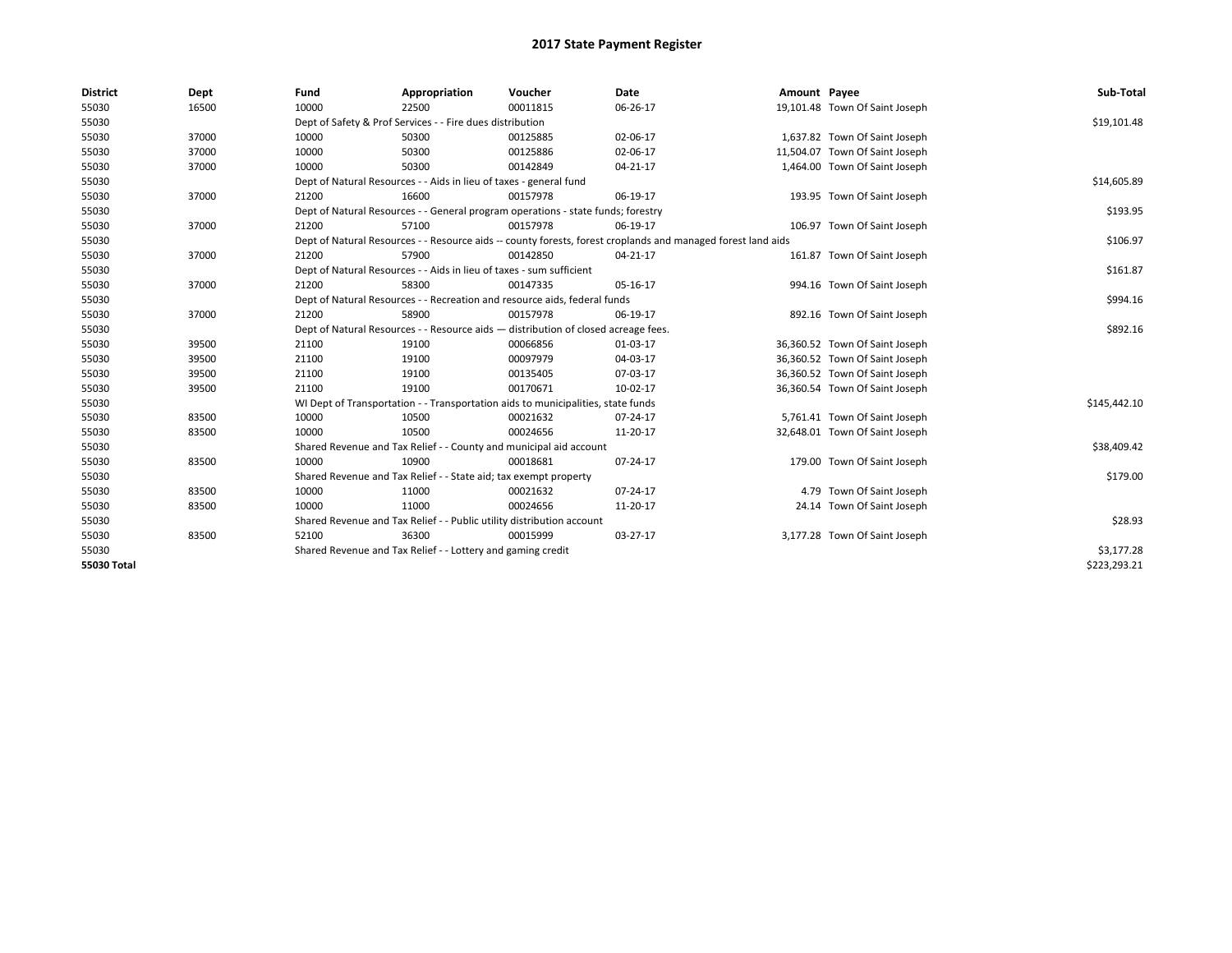| <b>District</b>    | Dept  | Fund  | Appropriation                                                                                                | Voucher  | Date           | Amount Payee |                            | Sub-Total    |  |  |
|--------------------|-------|-------|--------------------------------------------------------------------------------------------------------------|----------|----------------|--------------|----------------------------|--------------|--|--|
| 55032              | 16500 | 10000 | 22500                                                                                                        | 00011816 | 06-26-17       |              | 18,753.45 Town Of Somerset |              |  |  |
| 55032              |       |       | Dept of Safety & Prof Services - - Fire dues distribution                                                    |          |                |              |                            | \$18,753.45  |  |  |
| 55032              | 37000 | 10000 | 50300                                                                                                        | 00126319 | 02-06-17       |              | 4,891.64 Town Of Somerset  |              |  |  |
| 55032              | 37000 | 10000 | 50300                                                                                                        | 00126320 | 02-06-17       |              | 8,332.53 Town Of Somerset  |              |  |  |
| 55032              | 37000 | 10000 | 50300                                                                                                        | 00144042 | 04-21-17       |              | 207.65 Town Of Somerset    |              |  |  |
| 55032              | 37000 | 10000 | 50300                                                                                                        | 00144043 | $04 - 21 - 17$ |              | 789.69 Town Of Somerset    |              |  |  |
| 55032              | 37000 | 10000 | 50300                                                                                                        | 00144044 | 04-21-17       |              | 2.39 Town Of Somerset      |              |  |  |
| 55032              |       |       | Dept of Natural Resources - - Aids in lieu of taxes - general fund                                           |          |                |              |                            |              |  |  |
| 55032              | 37000 | 21200 | 16600                                                                                                        | 00157979 | 06-19-17       |              | 574.47 Town Of Somerset    |              |  |  |
| 55032              |       |       | Dept of Natural Resources - - General program operations - state funds; forestry                             |          |                |              |                            | \$574.47     |  |  |
| 55032              | 37000 | 21200 | 57100                                                                                                        | 00157979 | 06-19-17       |              | 319.85 Town Of Somerset    |              |  |  |
| 55032              |       |       | Dept of Natural Resources - - Resource aids -- county forests, forest croplands and managed forest land aids |          |                |              |                            | \$319.85     |  |  |
| 55032              | 37000 | 21200 | 57900                                                                                                        | 00144041 | 04-21-17       |              | 473.34 Town Of Somerset    |              |  |  |
| 55032              |       |       | Dept of Natural Resources - - Aids in lieu of taxes - sum sufficient                                         |          |                |              |                            |              |  |  |
| 55032              | 37000 | 21200 | 58900                                                                                                        | 00157979 | 06-19-17       |              | 2,642.56 Town Of Somerset  |              |  |  |
| 55032              |       |       | Dept of Natural Resources - - Resource aids - distribution of closed acreage fees.                           |          |                |              |                            |              |  |  |
| 55032              | 39500 | 21100 | 19100                                                                                                        | 00066857 | 01-03-17       |              | 55,347.27 Town Of Somerset |              |  |  |
| 55032              | 39500 | 21100 | 19100                                                                                                        | 00097980 | 04-03-17       |              | 55,347.27 Town Of Somerset |              |  |  |
| 55032              | 39500 | 21100 | 19100                                                                                                        | 00135406 | 07-03-17       |              | 55,347.27 Town Of Somerset |              |  |  |
| 55032              | 39500 | 21100 | 19100                                                                                                        | 00170672 | 10-02-17       |              | 55,347.27 Town Of Somerset |              |  |  |
| 55032              |       |       | WI Dept of Transportation - - Transportation aids to municipalities, state funds                             |          |                |              |                            | \$221,389.08 |  |  |
| 55032              | 83500 | 10000 | 10500                                                                                                        | 00021633 | 07-24-17       |              | 4,406.00 Town Of Somerset  |              |  |  |
| 55032              | 83500 | 10000 | 10500                                                                                                        | 00024657 | 11-20-17       |              | 24,967.34 Town Of Somerset |              |  |  |
| 55032              |       |       | Shared Revenue and Tax Relief - - County and municipal aid account                                           |          |                |              |                            | \$29,373.34  |  |  |
| 55032              | 83500 | 10000 | 10900                                                                                                        | 00018682 | 07-24-17       |              | 1,479.00 Town Of Somerset  |              |  |  |
| 55032              |       |       | Shared Revenue and Tax Relief - - State aid; tax exempt property                                             |          |                |              |                            | \$1,479.00   |  |  |
| 55032              | 83500 | 10000 | 11000                                                                                                        | 00021633 | 07-24-17       |              | 998.21 Town Of Somerset    |              |  |  |
| 55032              | 83500 | 10000 | 11000                                                                                                        | 00024657 | 11-20-17       |              | 4,006.36 Town Of Somerset  |              |  |  |
| 55032              |       |       | Shared Revenue and Tax Relief - - Public utility distribution account                                        |          |                |              |                            | \$5,004.57   |  |  |
| 55032              | 83500 | 52100 | 36300                                                                                                        | 00016000 | 03-27-17       |              | 2,586.18 Town Of Somerset  |              |  |  |
| 55032              |       |       | Shared Revenue and Tax Relief - - Lottery and gaming credit                                                  |          |                |              |                            | \$2,586.18   |  |  |
| <b>55032 Total</b> |       |       |                                                                                                              |          |                |              |                            | \$296,819.74 |  |  |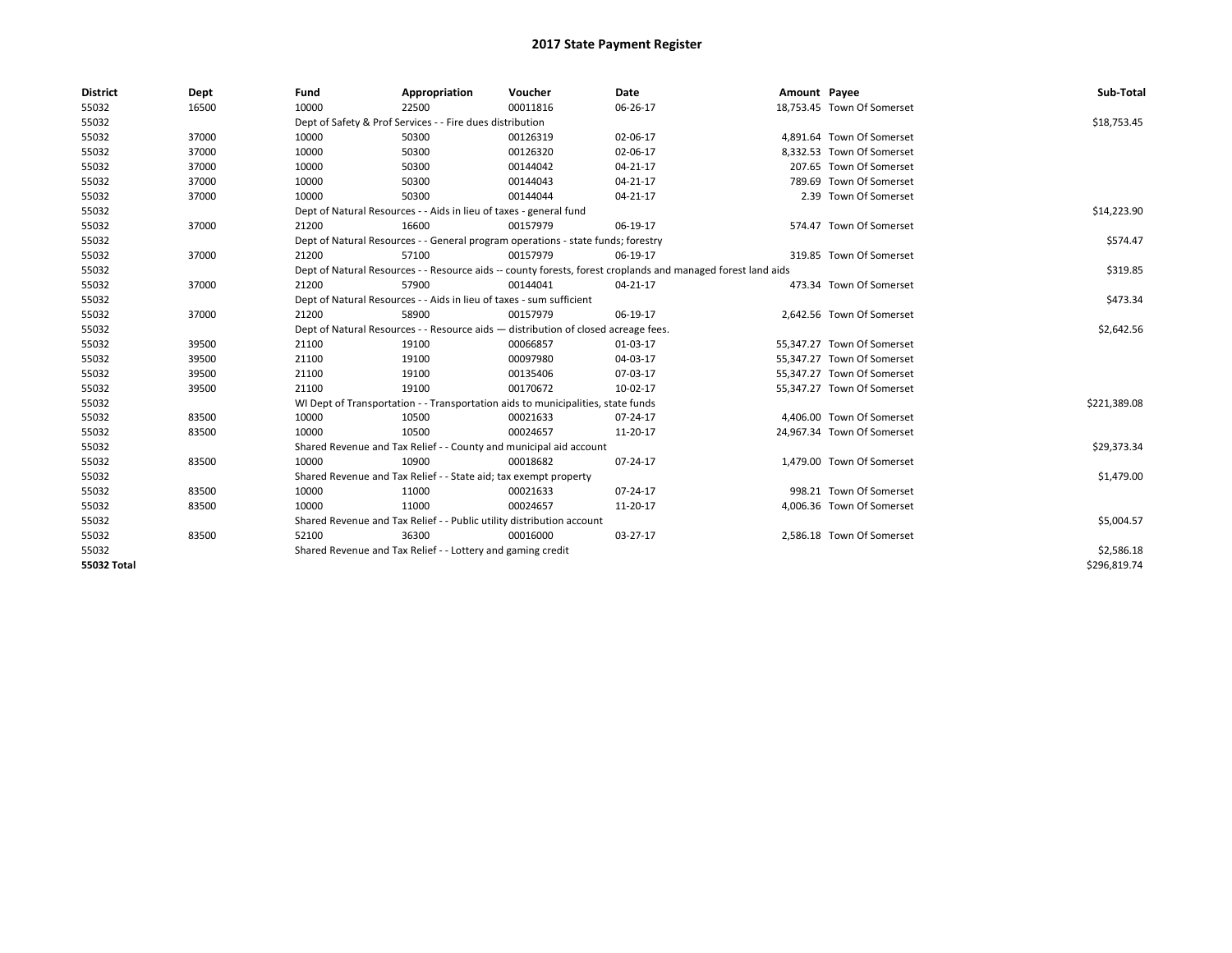| <b>District</b> | Dept  | Fund  | Appropriation                                                                                                | Voucher  | Date     | Amount Payee |                               | Sub-Total    |  |
|-----------------|-------|-------|--------------------------------------------------------------------------------------------------------------|----------|----------|--------------|-------------------------------|--------------|--|
| 55034           | 16500 | 10000 | 22500                                                                                                        | 00011817 | 06-26-17 |              | 2,788.19 Town Of Springfield  |              |  |
| 55034           |       |       | Dept of Safety & Prof Services - - Fire dues distribution                                                    |          |          |              |                               | \$2,788.19   |  |
| 55034           | 37000 | 21200 | 16600                                                                                                        | 00157980 | 06-19-17 |              | 253.98 Town Of Springfield    |              |  |
| 55034           |       |       | Dept of Natural Resources - - General program operations - state funds; forestry                             |          |          |              |                               |              |  |
| 55034           | 37000 | 21200 | 57100                                                                                                        | 00157980 | 06-19-17 |              | 137.24 Town Of Springfield    |              |  |
| 55034           |       |       | Dept of Natural Resources - - Resource aids -- county forests, forest croplands and managed forest land aids |          |          |              |                               |              |  |
| 55034           | 37000 | 21200 | 58900                                                                                                        | 00157980 | 06-19-17 |              | 1,168.31 Town Of Springfield  |              |  |
| 55034           |       |       | Dept of Natural Resources - - Resource aids - distribution of closed acreage fees.                           |          |          |              |                               | \$1,168.31   |  |
| 55034           | 39500 | 21100 | 19100                                                                                                        | 00066858 | 01-03-17 |              | 18,821.59 Town Of Springfield |              |  |
| 55034           | 39500 | 21100 | 19100                                                                                                        | 00097981 | 04-03-17 |              | 18,821.59 Town Of Springfield |              |  |
| 55034           | 39500 | 21100 | 19100                                                                                                        | 00135407 | 07-03-17 |              | 18,821.59 Town Of Springfield |              |  |
| 55034           | 39500 | 21100 | 19100                                                                                                        | 00170673 | 10-02-17 |              | 18,821.61 Town Of Springfield |              |  |
| 55034           |       |       | WI Dept of Transportation - - Transportation aids to municipalities, state funds                             |          |          |              |                               | \$75,286.38  |  |
| 55034           | 39500 | 21100 | 27800                                                                                                        | 00167871 | 09-22-17 |              | 14,563.13 Town Of Springfield |              |  |
| 55034           |       |       | WI Dept of Transportation - - Local roads improvement program, state funds                                   |          |          |              |                               | \$14,563.13  |  |
| 55034           | 83500 | 10000 | 10500                                                                                                        | 00021634 | 07-24-17 |              | 6,459.24 Town Of Springfield  |              |  |
| 55034           | 83500 | 10000 | 10500                                                                                                        | 00024658 | 11-20-17 |              | 36,602.38 Town Of Springfield |              |  |
| 55034           |       |       | Shared Revenue and Tax Relief - - County and municipal aid account                                           |          |          |              |                               | \$43,061.62  |  |
| 55034           | 83500 | 10000 | 10900                                                                                                        | 00018683 | 07-24-17 |              | 3.00 Town Of Springfield      |              |  |
| 55034           |       |       | Shared Revenue and Tax Relief - - State aid; tax exempt property                                             |          |          |              |                               | \$3.00       |  |
| 55034 Total     |       |       |                                                                                                              |          |          |              |                               | \$137,261.85 |  |
|                 |       |       |                                                                                                              |          |          |              |                               |              |  |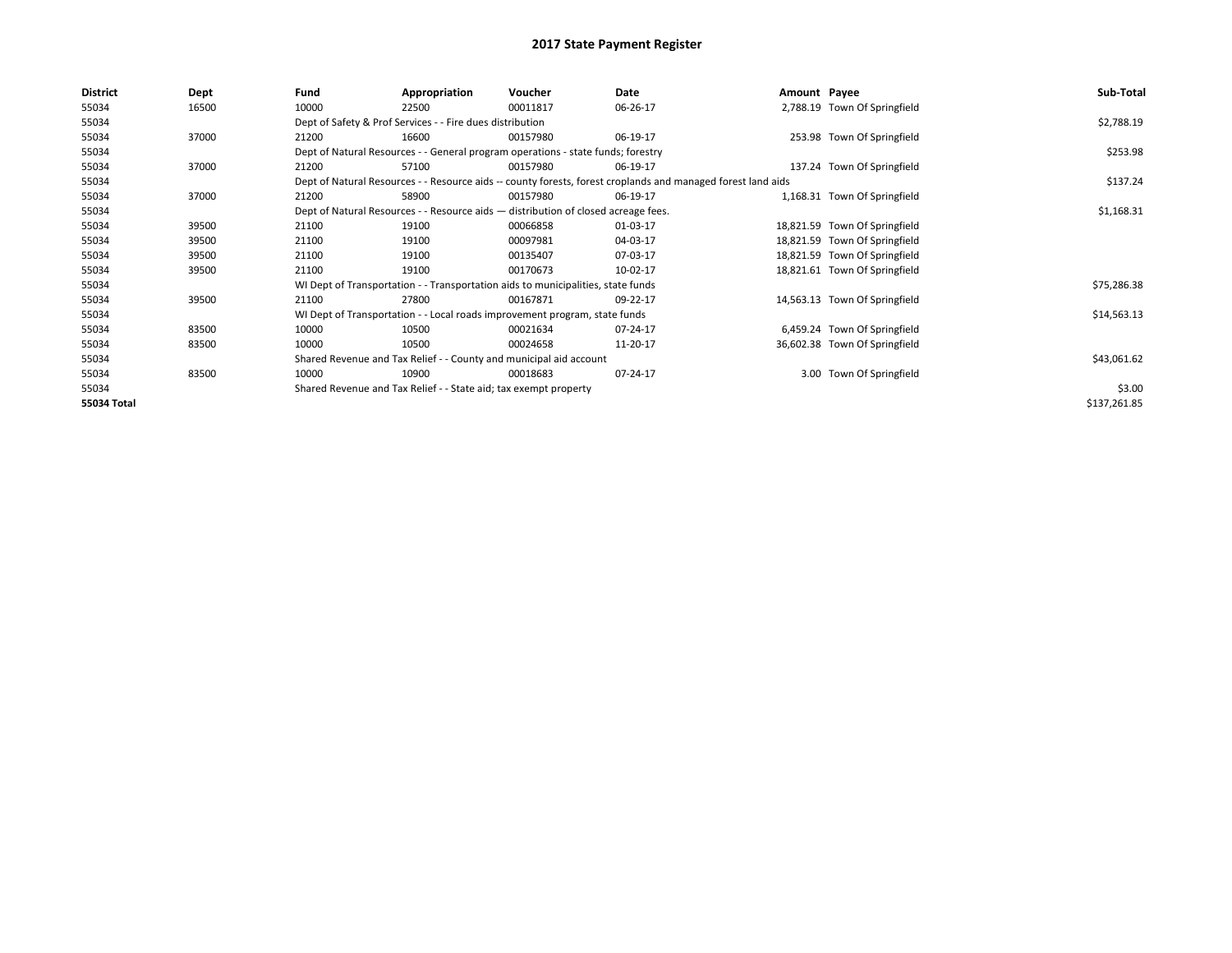| <b>District</b>    | Dept  | Fund  | Appropriation                                                                                                | Voucher  | Date           | Amount Payee |                           | Sub-Total    |  |  |
|--------------------|-------|-------|--------------------------------------------------------------------------------------------------------------|----------|----------------|--------------|---------------------------|--------------|--|--|
| 55036              | 16500 | 10000 | 22500                                                                                                        | 00011818 | 06-26-17       |              | 2,734.65 Town Of Stanton  |              |  |  |
| 55036              |       |       | Dept of Safety & Prof Services - - Fire dues distribution                                                    |          |                |              |                           | \$2,734.65   |  |  |
| 55036              | 37000 | 10000 | 50300                                                                                                        | 00125942 | 02-06-17       |              | 10,215.18 Town Of Stanton |              |  |  |
| 55036              | 37000 | 10000 | 50300                                                                                                        | 00142989 | $04 - 21 - 17$ |              | 213.20 Town Of Stanton    |              |  |  |
| 55036              |       |       | Dept of Natural Resources - - Aids in lieu of taxes - general fund                                           |          |                |              |                           | \$10,428.38  |  |  |
| 55036              | 37000 | 21200 | 16600                                                                                                        | 00157981 | 06-19-17       |              | 249.85 Town Of Stanton    |              |  |  |
| 55036              |       |       | Dept of Natural Resources - - General program operations - state funds; forestry                             |          |                |              |                           |              |  |  |
| 55036              | 37000 | 21200 | 57100                                                                                                        | 00157981 | 06-19-17       |              | 125.35 Town Of Stanton    |              |  |  |
| 55036              |       |       | Dept of Natural Resources - - Resource aids -- county forests, forest croplands and managed forest land aids |          |                |              |                           |              |  |  |
| 55036              | 37000 | 21200 | 58900                                                                                                        | 00157981 | 06-19-17       |              | 1,149.29 Town Of Stanton  |              |  |  |
| 55036              |       |       | Dept of Natural Resources - - Resource aids - distribution of closed acreage fees.                           |          | \$1,149.29     |              |                           |              |  |  |
| 55036              | 39500 | 21100 | 19100                                                                                                        | 00066859 | 01-03-17       |              | 23,451.30 Town Of Stanton |              |  |  |
| 55036              | 39500 | 21100 | 19100                                                                                                        | 00097982 | 04-03-17       |              | 23.451.30 Town Of Stanton |              |  |  |
| 55036              | 39500 | 21100 | 19100                                                                                                        | 00135408 | 07-03-17       |              | 23,451.30 Town Of Stanton |              |  |  |
| 55036              | 39500 | 21100 | 19100                                                                                                        | 00170674 | 10-02-17       |              | 23,451.30 Town Of Stanton |              |  |  |
| 55036              |       |       | WI Dept of Transportation - - Transportation aids to municipalities, state funds                             |          |                |              |                           |              |  |  |
| 55036              | 39500 | 21100 | 27800                                                                                                        | 00190731 | 11-10-17       |              | 14,563.13 Town Of Stanton |              |  |  |
| 55036              |       |       | WI Dept of Transportation - - Local roads improvement program, state funds                                   |          |                |              |                           | \$14,563.13  |  |  |
| 55036              | 51000 | 22000 | 18000                                                                                                        | 00000538 | 06-02-17       |              | 145.00 Town Of Stanton    |              |  |  |
| 55036              |       |       | Elections Commission - - Fed aid, election admin fund                                                        |          |                |              |                           | \$145.00     |  |  |
| 55036              | 83500 | 10000 | 10500                                                                                                        | 00021635 | 07-24-17       |              | 4,815.13 Town Of Stanton  |              |  |  |
| 55036              | 83500 | 10000 | 10500                                                                                                        | 00024659 | 11-20-17       |              | 27,285.75 Town Of Stanton |              |  |  |
| 55036              |       |       | Shared Revenue and Tax Relief - - County and municipal aid account                                           |          |                |              |                           | \$32,100.88  |  |  |
| 55036              | 83500 | 10000 | 10900                                                                                                        | 00018684 | 07-24-17       |              | 12.00 Town Of Stanton     |              |  |  |
| 55036              |       |       | Shared Revenue and Tax Relief - - State aid; tax exempt property                                             |          |                |              |                           | \$12.00      |  |  |
| 55036              | 83500 | 10000 | 11000                                                                                                        | 00021635 | 07-24-17       |              | 687.62 Town Of Stanton    |              |  |  |
| 55036              | 83500 | 10000 | 11000                                                                                                        | 00024659 | 11-20-17       |              | 4,003.24 Town Of Stanton  |              |  |  |
| 55036              |       |       | Shared Revenue and Tax Relief - - Public utility distribution account                                        |          |                |              |                           | \$4,690.86   |  |  |
| 55036              | 83500 | 52100 | 36300                                                                                                        | 00016001 | 03-27-17       |              | 1,647.24 Town Of Stanton  |              |  |  |
| 55036              |       |       | Shared Revenue and Tax Relief - - Lottery and gaming credit                                                  |          |                |              |                           | \$1,647.24   |  |  |
| <b>55036 Total</b> |       |       |                                                                                                              |          |                |              |                           | \$161.651.83 |  |  |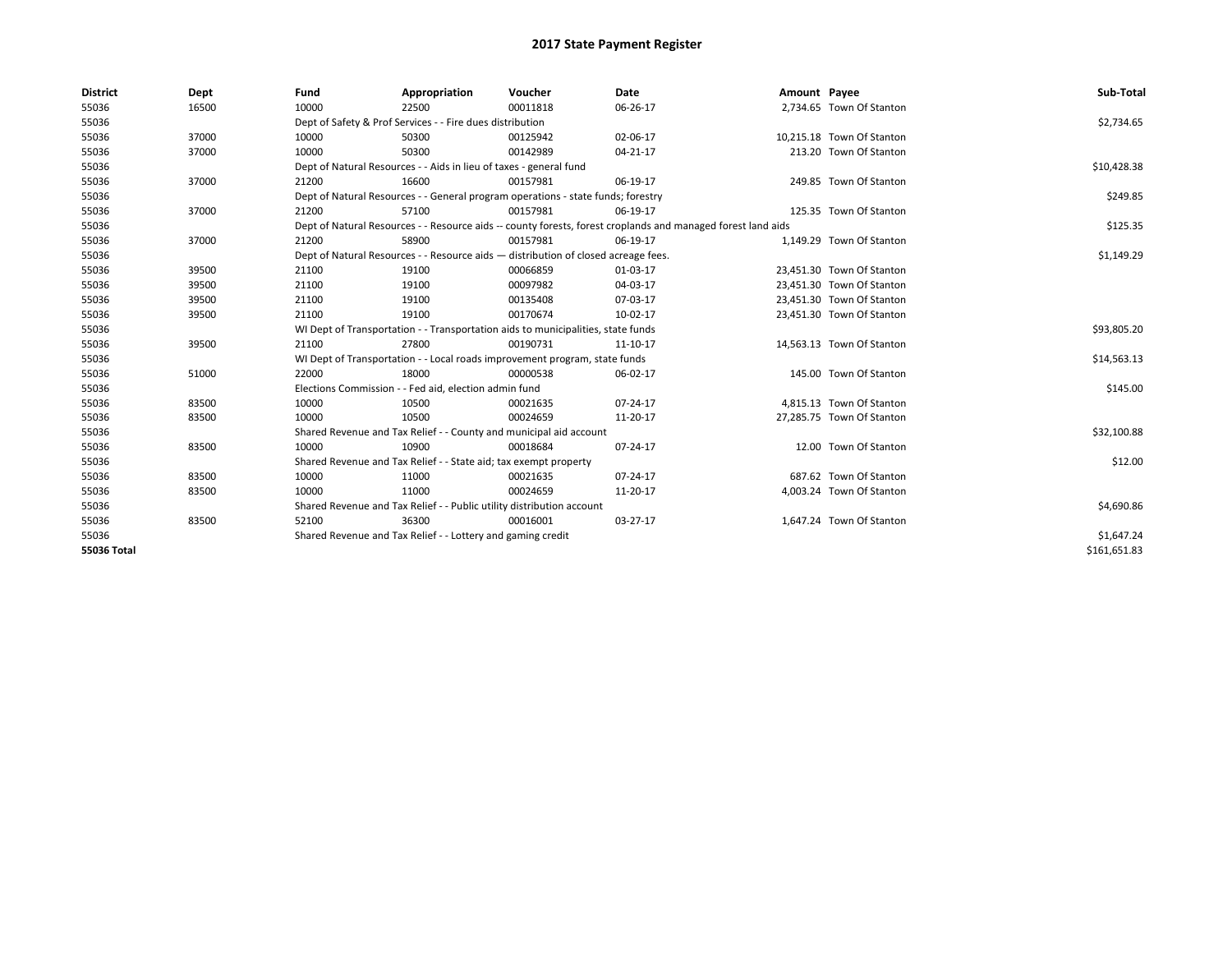| <b>District</b>    | Dept  | Fund  | Appropriation                                                                                                | Voucher  | Date     | Amount Payee |                                | Sub-Total    |  |  |  |
|--------------------|-------|-------|--------------------------------------------------------------------------------------------------------------|----------|----------|--------------|--------------------------------|--------------|--|--|--|
| 55038              | 16500 | 10000 | 22500                                                                                                        | 00011819 | 06-26-17 |              | 12,071.34 Town Of Star Prairie |              |  |  |  |
| 55038              |       |       | Dept of Safety & Prof Services - - Fire dues distribution                                                    |          |          |              |                                | \$12,071.34  |  |  |  |
| 55038              | 37000 | 21200 | 16600                                                                                                        | 00157982 | 06-19-17 |              | 229.30 Town Of Star Prairie    |              |  |  |  |
| 55038              |       |       | Dept of Natural Resources - - General program operations - state funds; forestry                             |          |          |              |                                |              |  |  |  |
| 55038              | 37000 | 21200 | 57100                                                                                                        | 00157982 | 06-19-17 |              | 134.54 Town Of Star Prairie    |              |  |  |  |
| 55038              |       |       | Dept of Natural Resources - - Resource aids -- county forests, forest croplands and managed forest land aids |          |          |              |                                |              |  |  |  |
| 55038              | 37000 | 21200 | 58900                                                                                                        | 00157982 | 06-19-17 |              | 1.054.78 Town Of Star Prairie  |              |  |  |  |
| 55038              |       |       | Dept of Natural Resources - - Resource aids - distribution of closed acreage fees.                           |          |          |              |                                |              |  |  |  |
| 55038              | 39500 | 21100 | 19100                                                                                                        | 00066860 | 01-03-17 |              | 33,899.79 Town Of Star Prairie |              |  |  |  |
| 55038              | 39500 | 21100 | 19100                                                                                                        | 00097983 | 04-03-17 |              | 33.899.79 Town Of Star Prairie |              |  |  |  |
| 55038              | 39500 | 21100 | 19100                                                                                                        | 00135409 | 07-03-17 |              | 33,899.79 Town Of Star Prairie |              |  |  |  |
| 55038              | 39500 | 21100 | 19100                                                                                                        | 00170675 | 10-02-17 |              | 33,899.79 Town Of Star Prairie |              |  |  |  |
| 55038              |       |       | WI Dept of Transportation - - Transportation aids to municipalities, state funds                             |          |          |              |                                |              |  |  |  |
| 55038              | 39500 | 21100 | 27800                                                                                                        | 00154910 | 08-15-17 |              | 14,563.13 Town Of Star Prairie |              |  |  |  |
| 55038              |       |       | WI Dept of Transportation - - Local roads improvement program, state funds                                   |          |          |              |                                | \$14,563.13  |  |  |  |
| 55038              | 39500 | 21100 | 36500                                                                                                        | 00094701 | 03-14-17 |              | 231.34 Town Of Star Prairie    |              |  |  |  |
| 55038              |       |       | WI Dept of Transportation - - Highway system management and operations, state funds                          |          |          |              |                                | \$231.34     |  |  |  |
| 55038              | 83500 | 10000 | 10500                                                                                                        | 00021636 | 07-24-17 |              | 4,274.43 Town Of Star Prairie  |              |  |  |  |
| 55038              | 83500 | 10000 | 10500                                                                                                        | 00024660 | 11-20-17 |              | 24,221.80 Town Of Star Prairie |              |  |  |  |
| 55038              |       |       | Shared Revenue and Tax Relief - - County and municipal aid account                                           |          |          |              |                                | \$28,496.23  |  |  |  |
| 55038              | 83500 | 10000 | 10900                                                                                                        | 00018685 | 07-24-17 |              | 40.00 Town Of Star Prairie     |              |  |  |  |
| 55038              |       |       | Shared Revenue and Tax Relief - - State aid; tax exempt property                                             |          |          |              |                                | \$40.00      |  |  |  |
| 55038              | 83500 | 10000 | 11000                                                                                                        | 00021636 | 07-24-17 |              | 916.64 Town Of Star Prairie    |              |  |  |  |
| 55038              | 83500 | 10000 | 11000                                                                                                        | 00024660 | 11-20-17 |              | 5,453.29 Town Of Star Prairie  |              |  |  |  |
| 55038              |       |       | Shared Revenue and Tax Relief - - Public utility distribution account                                        |          |          |              |                                |              |  |  |  |
| 55038              | 83500 | 52100 | 36300                                                                                                        | 00016002 | 03-27-17 |              | 10.928.91 Town Of Star Prairie |              |  |  |  |
| 55038              |       |       | Shared Revenue and Tax Relief - - Lottery and gaming credit                                                  |          |          |              |                                | \$10,928.91  |  |  |  |
| <b>55038 Total</b> |       |       |                                                                                                              |          |          |              |                                | \$209,718.66 |  |  |  |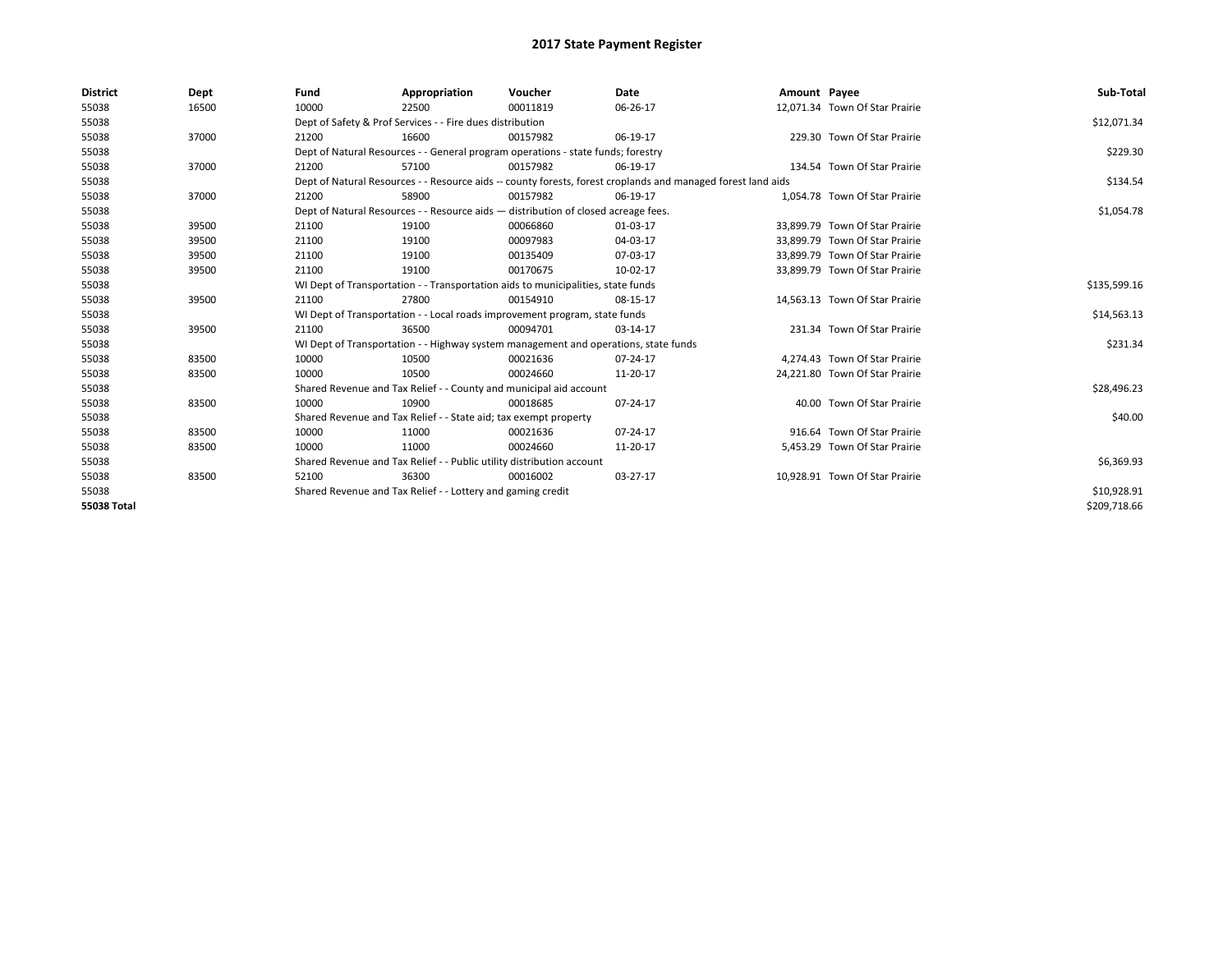| <b>District</b>    | Dept  | Fund                                                                                                         | Appropriation                                                                       | Voucher    | Date           | Amount Payee |                        | Sub-Total    |
|--------------------|-------|--------------------------------------------------------------------------------------------------------------|-------------------------------------------------------------------------------------|------------|----------------|--------------|------------------------|--------------|
| 55040              | 16500 | 10000                                                                                                        | 22500                                                                               | 00011820   | 06-26-17       |              | 29,106.24 Town Of Troy |              |
| 55040              |       |                                                                                                              | Dept of Safety & Prof Services - - Fire dues distribution                           |            |                |              |                        | \$29,106.24  |
| 55040              | 37000 | 10000                                                                                                        | 50300                                                                               | 00143787   | $04 - 21 - 17$ |              | 2.80 Town Of Troy      |              |
| 55040              |       |                                                                                                              | Dept of Natural Resources - - Aids in lieu of taxes - general fund                  |            |                |              |                        | \$2.80       |
| 55040              | 37000 | 21200                                                                                                        | 16600                                                                               | 00157983   | 06-19-17       |              | 317.82 Town Of Troy    |              |
| 55040              |       | Dept of Natural Resources - - General program operations - state funds; forestry                             |                                                                                     | \$317.82   |                |              |                        |              |
| 55040              | 37000 | 21200                                                                                                        | 57100                                                                               | 00157983   | 06-19-17       |              | 155.66 Town Of Troy    |              |
| 55040              |       | Dept of Natural Resources - - Resource aids -- county forests, forest croplands and managed forest land aids |                                                                                     | \$155.66   |                |              |                        |              |
| 55040              | 37000 | 21200                                                                                                        | 57900                                                                               | 00143788   | 04-21-17       |              | 0.28 Town Of Troy      |              |
| 55040              |       |                                                                                                              | Dept of Natural Resources - - Aids in lieu of taxes - sum sufficient                |            |                |              |                        | \$0.28       |
| 55040              | 37000 | 21200                                                                                                        | 58900                                                                               | 00157983   | 06-19-17       |              | 1,461.99 Town Of Troy  |              |
| 55040              |       | Dept of Natural Resources - - Resource aids - distribution of closed acreage fees.                           |                                                                                     | \$1,461.99 |                |              |                        |              |
| 55040              | 39500 | 21100                                                                                                        | 19100                                                                               | 00066861   | 01-03-17       |              | 49,539.49 Town Of Troy |              |
| 55040              | 39500 | 21100                                                                                                        | 19100                                                                               | 00097984   | 04-03-17       |              | 49,539.49 Town Of Troy |              |
| 55040              | 39500 | 21100                                                                                                        | 19100                                                                               | 00135410   | 07-03-17       |              | 49,539.49 Town Of Troy |              |
| 55040              | 39500 | 21100                                                                                                        | 19100                                                                               | 00170676   | 10-02-17       |              | 49,539.51 Town Of Troy |              |
| 55040              |       |                                                                                                              | WI Dept of Transportation - - Transportation aids to municipalities, state funds    |            |                |              |                        | \$198,157.98 |
| 55040              | 39500 | 21100                                                                                                        | 36500                                                                               | 00128484   | 06-15-17       |              | 500.00 Town Of Troy    |              |
| 55040              |       |                                                                                                              | WI Dept of Transportation - - Highway system management and operations, state funds |            |                |              |                        | \$500.00     |
| 55040              | 83500 | 10000                                                                                                        | 10500                                                                               | 00021637   | $07 - 24 - 17$ |              | 6,203.89 Town Of Troy  |              |
| 55040              | 83500 | 10000                                                                                                        | 10500                                                                               | 00024661   | 11-20-17       |              | 35,155.36 Town Of Troy |              |
| 55040              |       |                                                                                                              | Shared Revenue and Tax Relief - - County and municipal aid account                  |            |                |              |                        | \$41,359.25  |
| 55040              | 83500 | 10000                                                                                                        | 10900                                                                               | 00018686   | 07-24-17       |              | 57.00 Town Of Troy     |              |
| 55040              |       |                                                                                                              | Shared Revenue and Tax Relief - - State aid; tax exempt property                    |            |                |              |                        | \$57.00      |
| 55040              | 83500 | 10000                                                                                                        | 11000                                                                               | 00021637   | 07-24-17       |              | 332.36 Town Of Trov    |              |
| 55040              | 83500 | 10000                                                                                                        | 11000                                                                               | 00024661   | 11-20-17       |              | 1,947.70 Town Of Troy  |              |
| 55040              |       | Shared Revenue and Tax Relief - - Public utility distribution account                                        |                                                                                     | \$2,280.06 |                |              |                        |              |
| 55040              | 83500 | 52100                                                                                                        | 36300                                                                               | 00016003   | 03-27-17       |              | 4,407.84 Town Of Troy  |              |
| 55040              |       | Shared Revenue and Tax Relief - - Lottery and gaming credit                                                  |                                                                                     | \$4,407.84 |                |              |                        |              |
| <b>55040 Total</b> |       |                                                                                                              |                                                                                     |            |                |              |                        | \$277,806.92 |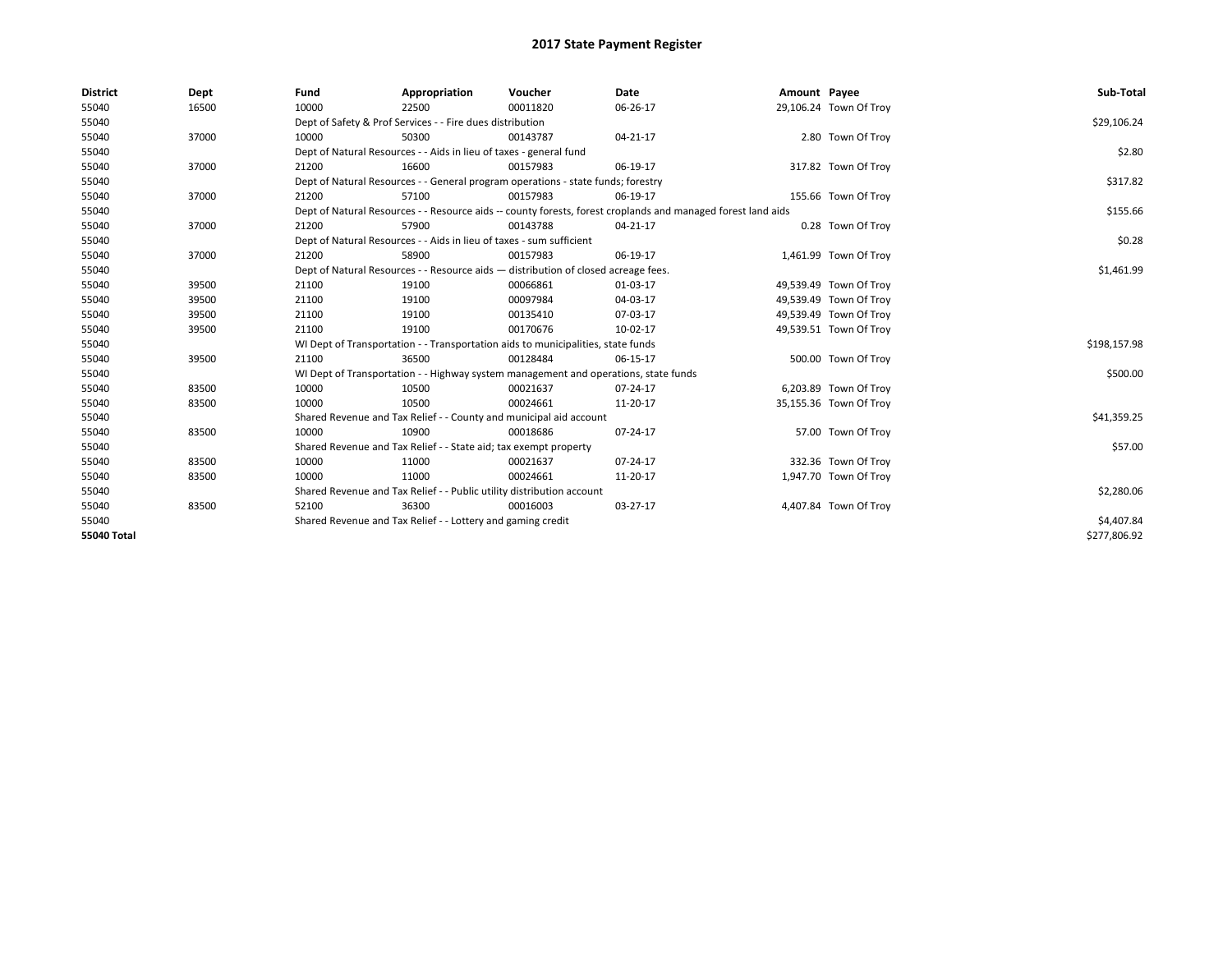| <b>District</b>    | Dept  | Fund                                                                               | Appropriation                                                                           | Voucher  | Date                                                                                                         | Amount Payee |                           | Sub-Total    |
|--------------------|-------|------------------------------------------------------------------------------------|-----------------------------------------------------------------------------------------|----------|--------------------------------------------------------------------------------------------------------------|--------------|---------------------------|--------------|
| 55042              | 16500 | 10000                                                                              | 22500                                                                                   | 00011821 | 06-26-17                                                                                                     |              | 6,917.06 Warren, Town of  |              |
| 55042              |       |                                                                                    | Dept of Safety & Prof Services - - Fire dues distribution                               |          |                                                                                                              |              |                           | \$6,917.06   |
| 55042              | 37000 | 10000                                                                              | 50300                                                                                   | 00126059 | 02-06-17                                                                                                     |              | 19,646.48 Warren, Town of |              |
| 55042              | 37000 | 10000                                                                              | 50300                                                                                   | 00126060 | 02-06-17                                                                                                     |              | 65,530.43 Warren, Town of |              |
| 55042              | 37000 | 10000                                                                              | 50300                                                                                   | 00143276 | 04-21-17                                                                                                     |              | 21.26 Warren, Town of     |              |
| 55042              | 37000 | 10000                                                                              | 50300                                                                                   | 00143277 | 04-21-17                                                                                                     |              | 233.45 Warren, Town of    |              |
| 55042              |       | Dept of Natural Resources - - Aids in lieu of taxes - general fund                 | \$85,431.62                                                                             |          |                                                                                                              |              |                           |              |
| 55042              | 37000 | 21200                                                                              | 16600                                                                                   | 00157984 | 06-19-17                                                                                                     |              | 90.24 Warren, Town of     |              |
| 55042              |       |                                                                                    | Dept of Natural Resources - - General program operations - state funds; forestry        |          |                                                                                                              |              |                           | \$90.24      |
| 55042              | 37000 | 21200                                                                              | 57100                                                                                   | 00157984 | 06-19-17                                                                                                     |              | 47.30 Warren, Town of     |              |
| 55042              |       |                                                                                    |                                                                                         |          | Dept of Natural Resources - - Resource aids -- county forests, forest croplands and managed forest land aids |              |                           | \$47.30      |
| 55042              | 37000 | 21200                                                                              | 57900                                                                                   | 00143278 | 04-21-17                                                                                                     |              | 3.18 Warren, Town of      |              |
| 55042              |       |                                                                                    | Dept of Natural Resources - - Aids in lieu of taxes - sum sufficient                    |          |                                                                                                              |              |                           | \$3.18       |
| 55042              | 37000 | 21200                                                                              | 58900                                                                                   | 00157984 | 06-19-17                                                                                                     |              | 415.09 Warren, Town of    |              |
| 55042              |       | Dept of Natural Resources - - Resource aids - distribution of closed acreage fees. | \$415.09                                                                                |          |                                                                                                              |              |                           |              |
| 55042              | 37000 | 27400                                                                              | 67000                                                                                   | 00154028 | 06-01-17                                                                                                     |              | 6,215.38 Warren, Town of  |              |
| 55042              |       |                                                                                    | Dept of Natural Resources - - Financial assistance for responsible units                |          |                                                                                                              |              |                           | \$6,215.38   |
| 55042              | 39500 | 21100                                                                              | 19100                                                                                   | 00066862 | 01-03-17                                                                                                     |              | 26,528.59 Warren, Town of |              |
| 55042              | 39500 | 21100                                                                              | 19100                                                                                   | 00097985 | 04-03-17                                                                                                     |              | 26,528.59 Warren, Town of |              |
| 55042              | 39500 | 21100                                                                              | 19100                                                                                   | 00135411 | 07-03-17                                                                                                     |              | 26,528.59 Warren, Town of |              |
| 55042              | 39500 | 21100                                                                              | 19100                                                                                   | 00170677 | 10-02-17                                                                                                     |              | 26,528.61 Warren, Town of |              |
| 55042              |       |                                                                                    | WI Dept of Transportation - - Transportation aids to municipalities, state funds        |          |                                                                                                              |              |                           | \$106,114.38 |
| 55042              | 46500 | 27200                                                                              | 36500                                                                                   | 00019826 | 01-05-17                                                                                                     |              | 9,707.87 Warren, Town of  |              |
| 55042              |       |                                                                                    | Department of Military Affairs - - State disaster assistance; petroleum inspection fund |          |                                                                                                              |              |                           | \$9,707.87   |
| 55042              | 83500 | 10000                                                                              | 10500                                                                                   | 00021638 | 07-24-17                                                                                                     |              | 2,073.35 Warren, Town of  |              |
| 55042              | 83500 | 10000                                                                              | 10500                                                                                   | 00024662 | 11-20-17                                                                                                     |              | 11,748.98 Warren, Town of |              |
| 55042              |       |                                                                                    | Shared Revenue and Tax Relief - - County and municipal aid account                      |          |                                                                                                              |              |                           | \$13,822.33  |
| 55042              | 83500 | 10000                                                                              | 10900                                                                                   | 00018687 | 07-24-17                                                                                                     |              | 82.00 Warren, Town of     |              |
| 55042              |       | Shared Revenue and Tax Relief - - State aid; tax exempt property                   | \$82.00                                                                                 |          |                                                                                                              |              |                           |              |
| 55042              | 83500 | 10000                                                                              | 11000                                                                                   | 00021638 | 07-24-17                                                                                                     |              | 140.04 Warren, Town of    |              |
| 55042              | 83500 | 10000                                                                              | 11000                                                                                   | 00024662 | 11-20-17                                                                                                     |              | 798.59 Warren, Town of    |              |
| 55042              |       |                                                                                    | Shared Revenue and Tax Relief - - Public utility distribution account                   |          |                                                                                                              |              |                           | \$938.63     |
| <b>55042 Total</b> |       |                                                                                    |                                                                                         |          |                                                                                                              |              |                           | \$229,785.08 |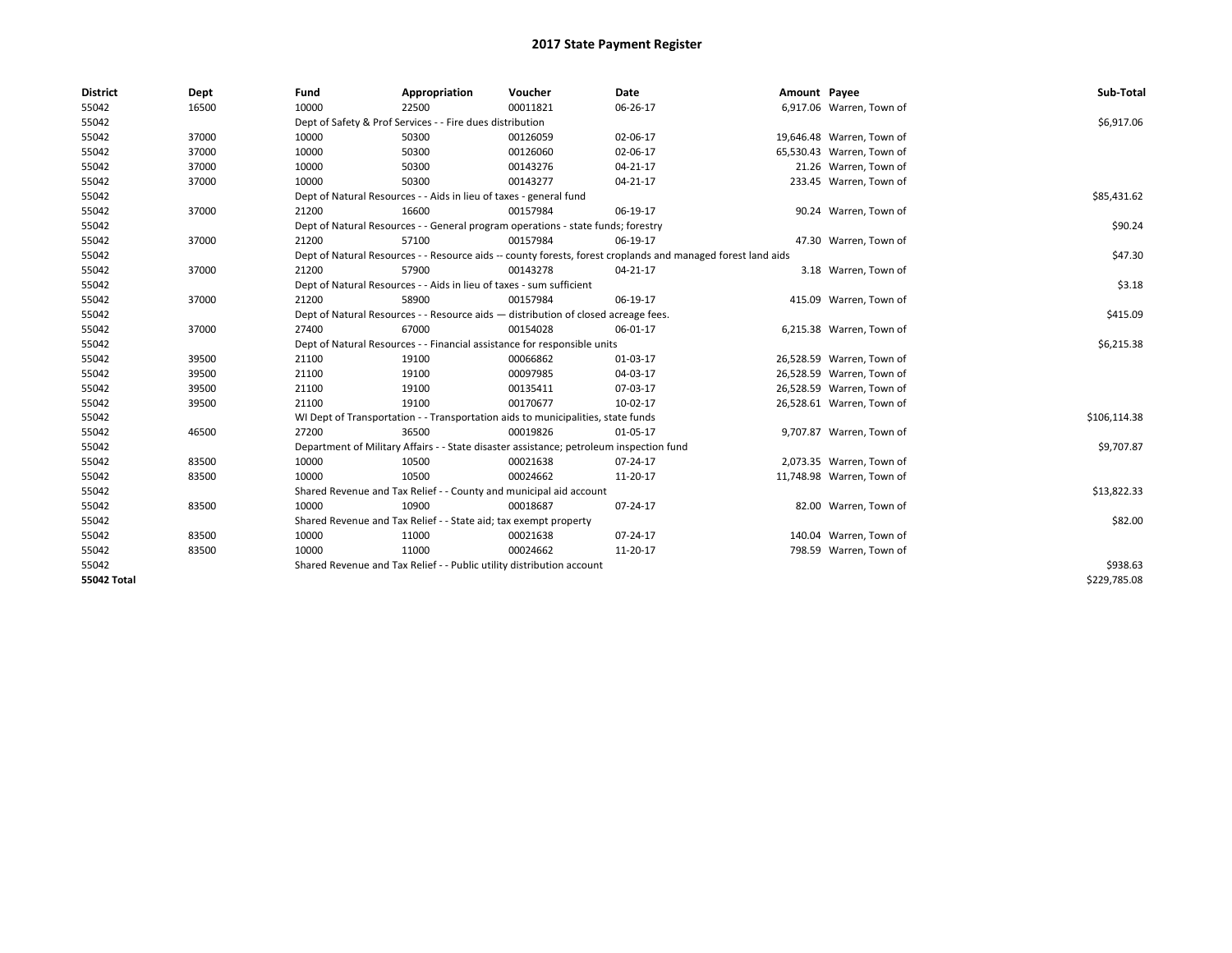| <b>District</b>    | Dept  | Fund                                                                  | Appropriation                                                                    | Voucher     | <b>Date</b> | Amount Payee |                               | Sub-Total    |
|--------------------|-------|-----------------------------------------------------------------------|----------------------------------------------------------------------------------|-------------|-------------|--------------|-------------------------------|--------------|
| 55106              | 16500 | 10000                                                                 | 22500                                                                            | 00011822    | 06-26-17    |              | 11,746.59 Village Of Baldwin  |              |
| 55106              |       |                                                                       | Dept of Safety & Prof Services - - Fire dues distribution                        |             |             |              |                               | \$11,746.59  |
| 55106              | 37000 | 10000                                                                 | 50300                                                                            | 00143849    | 04-21-17    |              | 13.20 Village Of Baldwin      |              |
| 55106              |       |                                                                       | Dept of Natural Resources - - Aids in lieu of taxes - general fund               |             |             |              |                               | \$13.20      |
| 55106              | 39500 | 21100                                                                 | 18500                                                                            | 00159576    | 09-01-17    |              | 3,699.10 Village Of Baldwin   |              |
| 55106              |       |                                                                       | WI Dept of Transportation - - Highway safety, local assistance, federal funds    |             |             |              |                               | \$3,699.10   |
| 55106              | 39500 | 21100                                                                 | 19100                                                                            | 00066863    | 01-03-17    |              | 58,471.40 Village Of Baldwin  |              |
| 55106              | 39500 | 21100                                                                 | 19100                                                                            | 00097986    | 04-03-17    |              | 58,471.40 Village Of Baldwin  |              |
| 55106              | 39500 | 21100                                                                 | 19100                                                                            | 00135412    | 07-03-17    |              | 58,471.40 Village Of Baldwin  |              |
| 55106              | 39500 | 21100                                                                 | 19100                                                                            | 00170678    | 10-02-17    |              | 58,471.40 Village Of Baldwin  |              |
| 55106              |       |                                                                       | WI Dept of Transportation - - Transportation aids to municipalities, state funds |             |             |              |                               | \$233,885.60 |
| 55106              | 43500 | 10000                                                                 | 11900                                                                            | 00152359    | 09-01-17    |              | 6,260.38 Village Of Baldwin   |              |
| 55106              |       |                                                                       | Department of Health Services - - Emergency medical services; aids               |             |             |              |                               | \$6,260.38   |
| 55106              | 43500 | 00005                                                                 | 16300                                                                            | 01LGS       | 11-17-17    |              | 17,660.38 Village Of Baldwin  |              |
| 55106              |       | Department of Health Services - - Guardianship grant program          |                                                                                  | \$17,660.38 |             |              |                               |              |
| 55106              | 45500 | 10000                                                                 | 23100                                                                            | 00033344    | 08-18-17    |              | 1,120.00 Village Of Baldwin   |              |
| 55106              |       |                                                                       | Department of Justice - - Law enforcement training fund, local assistance        |             |             |              |                               | \$1,120.00   |
| 55106              | 83500 | 10000                                                                 | 10100                                                                            | 00021639    | 07-24-17    |              | 67,150.59 Village Of Baldwin  |              |
| 55106              |       |                                                                       | Shared Revenue and Tax Relief - - Expenditure restraint program account          |             |             |              |                               | \$67,150.59  |
| 55106              | 83500 | 10000                                                                 | 10500                                                                            | 00021639    | 07-24-17    |              | 35,997.47 Village Of Baldwin  |              |
| 55106              | 83500 | 10000                                                                 | 10500                                                                            | 00024663    | 11-20-17    |              | 186,325.25 Village Of Baldwin |              |
| 55106              |       |                                                                       | Shared Revenue and Tax Relief - - County and municipal aid account               |             |             |              |                               | \$222,322.72 |
| 55106              | 83500 | 10000                                                                 | 10900                                                                            | 00018688    | 07-24-17    |              | 5,571.00 Village Of Baldwin   |              |
| 55106              | 83500 | 10000                                                                 | 10900                                                                            | 00019946    | 07-24-17    |              | 6,168.00 Village Of Baldwin   |              |
| 55106              |       |                                                                       | Shared Revenue and Tax Relief - - State aid; tax exempt property                 |             |             |              |                               | \$11,739.00  |
| 55106              | 83500 | 10000                                                                 | 11000                                                                            | 00021639    | 07-24-17    |              | 96.63 Village Of Baldwin      |              |
| 55106              | 83500 | 10000                                                                 | 11000                                                                            | 00024663    | 11-20-17    |              | 549.99 Village Of Baldwin     |              |
| 55106              |       | Shared Revenue and Tax Relief - - Public utility distribution account |                                                                                  | \$646.62    |             |              |                               |              |
| 55106              | 83500 | 52100                                                                 | 36300                                                                            | 00016004    | 03-27-17    |              | 6,020.83 Village Of Baldwin   |              |
| 55106              |       | Shared Revenue and Tax Relief - - Lottery and gaming credit           |                                                                                  | \$6,020.83  |             |              |                               |              |
| <b>55106 Total</b> |       |                                                                       |                                                                                  |             |             |              |                               | \$582,265.01 |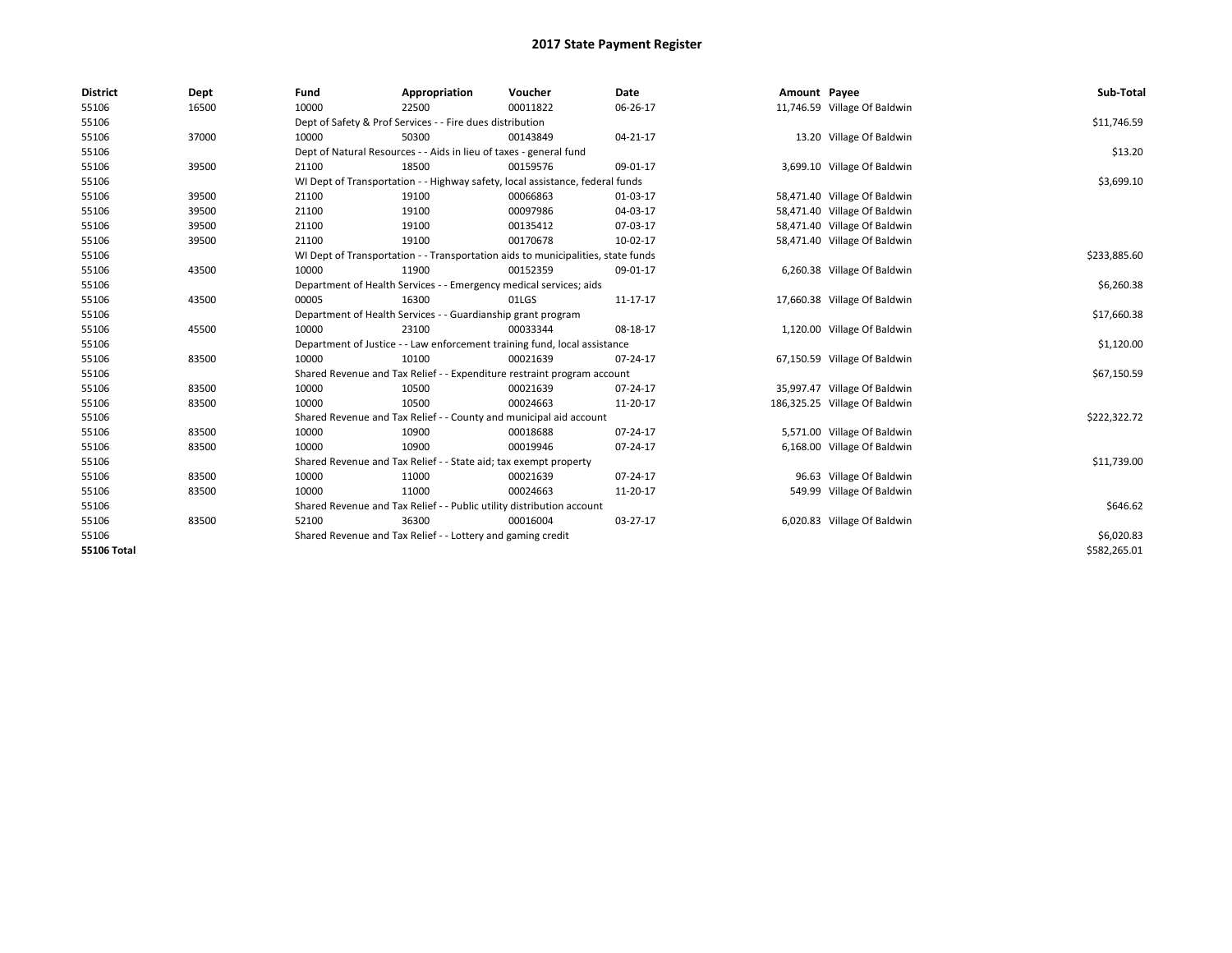| <b>District</b>    | Dept  | Fund  | Appropriation                                                    | Voucher                                                                          | Date     | Amount Payee |                                | Sub-Total   |  |  |
|--------------------|-------|-------|------------------------------------------------------------------|----------------------------------------------------------------------------------|----------|--------------|--------------------------------|-------------|--|--|
| 55116              | 16500 | 10000 | 22500                                                            | 00011823                                                                         | 06-26-17 |              | 600.66 Village Of Deer Park    |             |  |  |
| 55116              |       |       | Dept of Safety & Prof Services - - Fire dues distribution        |                                                                                  |          |              |                                |             |  |  |
| 55116              | 39500 | 21100 | 19100                                                            | 00066864                                                                         | 01-03-17 |              | 1,668.01 Village Of Deer Park  |             |  |  |
| 55116              | 39500 | 21100 | 19100                                                            | 00097987                                                                         | 04-03-17 |              | 1,668.01 Village Of Deer Park  |             |  |  |
| 55116              | 39500 | 21100 | 19100                                                            | 00135413                                                                         | 07-03-17 |              | 1,668.01 Village Of Deer Park  |             |  |  |
| 55116              | 39500 | 21100 | 19100                                                            | 00170679                                                                         | 10-02-17 |              | 1,668.03 Village Of Deer Park  |             |  |  |
| 55116              |       |       |                                                                  | WI Dept of Transportation - - Transportation aids to municipalities, state funds |          |              |                                | \$6,672.06  |  |  |
| 55116              | 83500 | 10000 | 10500                                                            | 00021640                                                                         | 07-24-17 |              | 6,575.96 Village Of Deer Park  |             |  |  |
| 55116              | 83500 | 10000 | 10500                                                            | 00024664                                                                         | 11-20-17 |              | 37,263.78 Village Of Deer Park |             |  |  |
| 55116              |       |       |                                                                  | Shared Revenue and Tax Relief - - County and municipal aid account               |          |              |                                | \$43,839.74 |  |  |
| 55116              | 83500 | 10000 | 10900                                                            | 00018689                                                                         | 07-24-17 |              | 4.00 Village Of Deer Park      |             |  |  |
| 55116              |       |       | Shared Revenue and Tax Relief - - State aid; tax exempt property |                                                                                  |          |              |                                | \$4.00      |  |  |
| <b>55116 Total</b> |       |       |                                                                  |                                                                                  |          |              |                                | \$51,116.46 |  |  |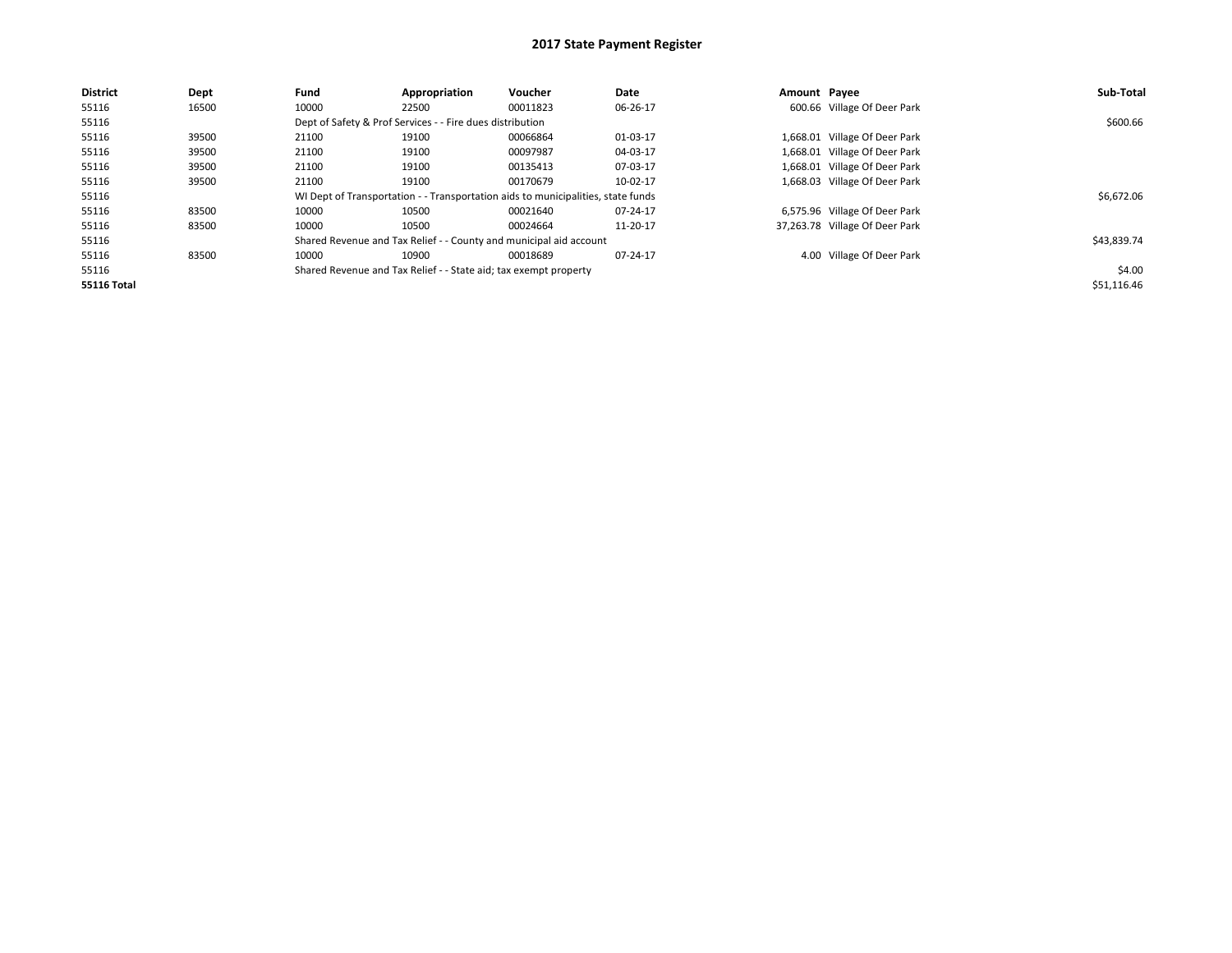| <b>District</b>    | Dept  | Fund                                                                          | Appropriation                                                    | Voucher                                                                          | Date     | Amount Payee |                                | Sub-Total    |
|--------------------|-------|-------------------------------------------------------------------------------|------------------------------------------------------------------|----------------------------------------------------------------------------------|----------|--------------|--------------------------------|--------------|
| 55136              | 16500 | 10000                                                                         | 22500                                                            | 00011824                                                                         | 06-26-17 |              | 5,364.32 Hammond, Village of   |              |
| 55136              |       |                                                                               | Dept of Safety & Prof Services - - Fire dues distribution        |                                                                                  |          |              |                                | \$5,364.32   |
| 55136              | 39500 | 21100                                                                         | 18500                                                            | 00156376                                                                         | 08-30-17 |              | 4,000.00 Hammond, Village of   |              |
| 55136              |       | WI Dept of Transportation - - Highway safety, local assistance, federal funds |                                                                  | \$4,000.00                                                                       |          |              |                                |              |
| 55136              | 39500 | 21100                                                                         | 19100                                                            | 00066865                                                                         | 01-03-17 |              | 28,497.64 Hammond, Village of  |              |
| 55136              | 39500 | 21100                                                                         | 19100                                                            | 00097988                                                                         | 04-03-17 |              | 28,497.64 Hammond, Village of  |              |
| 55136              | 39500 | 21100                                                                         | 19100                                                            | 00135414                                                                         | 07-03-17 |              | 28,497.64 Hammond, Village of  |              |
| 55136              | 39500 | 21100                                                                         | 19100                                                            | 00170680                                                                         | 10-02-17 |              | 28,497.67 Hammond, Village of  |              |
| 55136              |       |                                                                               |                                                                  | WI Dept of Transportation - - Transportation aids to municipalities, state funds |          |              |                                | \$113,990.59 |
| 55136              | 45500 | 10000                                                                         | 23100                                                            | 00038881                                                                         | 12-12-17 |              | 800.00 Hammond, Village of     |              |
| 55136              |       | Department of Justice - - Law enforcement training fund, local assistance     |                                                                  | \$800.00                                                                         |          |              |                                |              |
| 55136              | 83500 | 10000                                                                         | 10100                                                            | 00021641                                                                         | 07-24-17 |              | 31,701.17 Hammond, Village of  |              |
| 55136              |       |                                                                               |                                                                  | Shared Revenue and Tax Relief - - Expenditure restraint program account          |          |              |                                | \$31,701.17  |
| 55136              | 83500 | 10000                                                                         | 10500                                                            | 00021641                                                                         | 07-24-17 |              | 32,957.87 Hammond, Village of  |              |
| 55136              | 83500 | 10000                                                                         | 10500                                                            | 00024665                                                                         | 11-20-17 |              | 186,761.25 Hammond, Village of |              |
| 55136              |       |                                                                               |                                                                  | Shared Revenue and Tax Relief - - County and municipal aid account               |          |              |                                | \$219,719.12 |
| 55136              | 83500 | 10000                                                                         | 10900                                                            | 00018690                                                                         | 07-24-17 |              | 1,002.00 Hammond, Village of   |              |
| 55136              | 83500 | 10000                                                                         | 10900                                                            | 00019947                                                                         | 07-24-17 |              | 105.00 Hammond, Village of     |              |
| 55136              |       |                                                                               | Shared Revenue and Tax Relief - - State aid; tax exempt property |                                                                                  |          |              |                                | \$1,107.00   |
| 55136              | 83500 | 10000                                                                         | 11000                                                            | 00021641                                                                         | 07-24-17 |              | 1,854.49 Hammond, Village of   |              |
| 55136              | 83500 | 10000                                                                         | 11000                                                            | 00024665                                                                         | 11-20-17 |              | 10,375.79 Hammond, Village of  |              |
| 55136              |       | Shared Revenue and Tax Relief - - Public utility distribution account         |                                                                  | \$12,230.28                                                                      |          |              |                                |              |
| 55136              | 83500 | 52100                                                                         | 36300                                                            | 00016005                                                                         | 03-27-17 |              | 2,626.44 Hammond, Village of   |              |
| 55136              |       | Shared Revenue and Tax Relief - - Lottery and gaming credit                   |                                                                  | \$2,626.44                                                                       |          |              |                                |              |
| <b>55136 Total</b> |       |                                                                               |                                                                  |                                                                                  |          |              |                                | \$391,538.92 |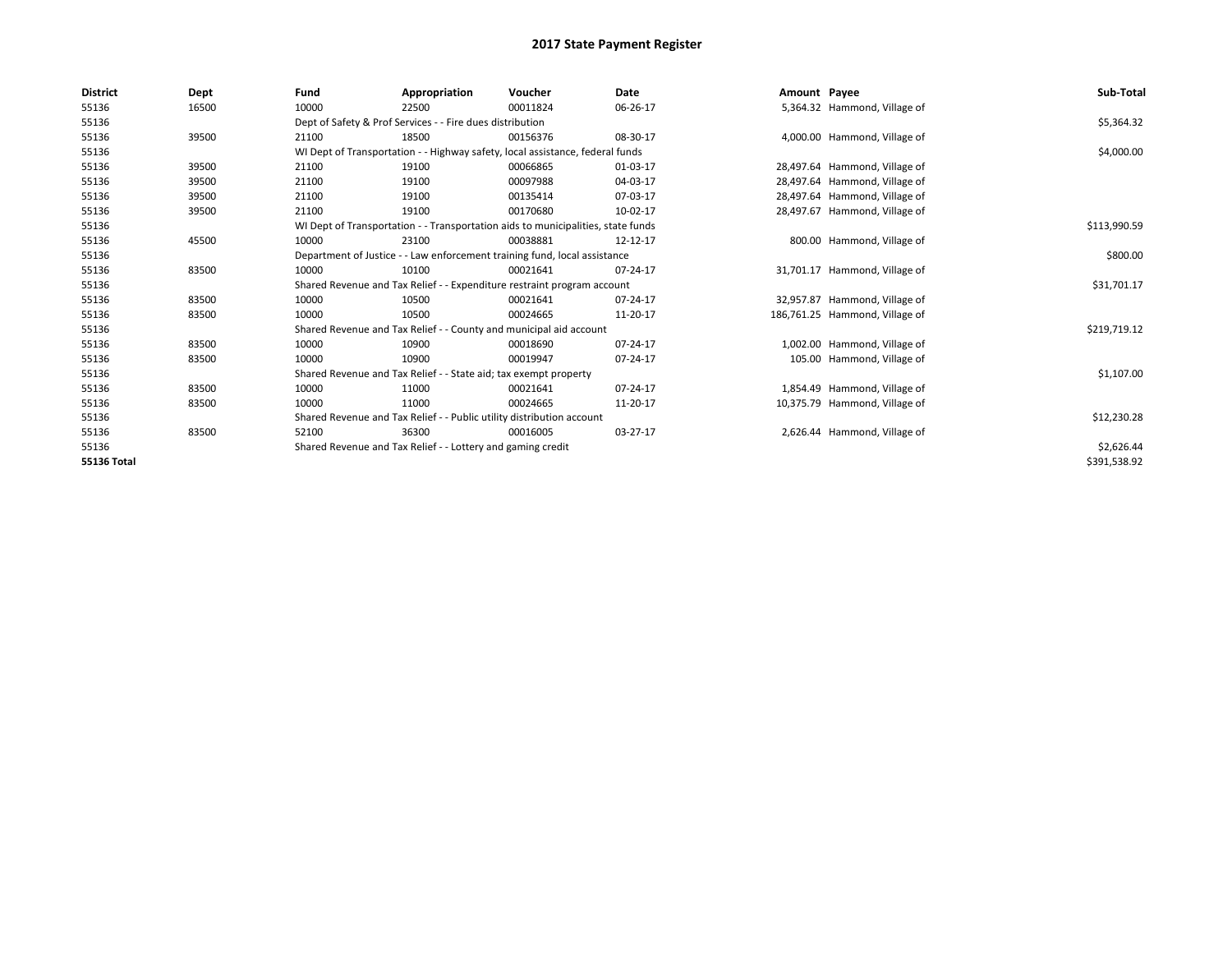| <b>District</b>    | Dept  | Fund  | Appropriation                                                                    | Voucher  | Date     | Amount Payee |                                    | Sub-Total    |  |  |  |
|--------------------|-------|-------|----------------------------------------------------------------------------------|----------|----------|--------------|------------------------------------|--------------|--|--|--|
| 55161              | 16500 | 10000 | 22500                                                                            | 00011825 | 06-26-17 |              | 15,054.75 North Hudson, Village of |              |  |  |  |
| 55161              |       |       | Dept of Safety & Prof Services - - Fire dues distribution                        |          |          |              |                                    | \$15,054.75  |  |  |  |
| 55161              | 39500 | 21100 | 19100                                                                            | 00066866 | 01-03-17 |              | 26,255.33 North Hudson, Village of |              |  |  |  |
| 55161              | 39500 | 21100 | 19100                                                                            | 00097989 | 04-03-17 |              | 26,255.33 North Hudson, Village of |              |  |  |  |
| 55161              | 39500 | 21100 | 19100                                                                            | 00135415 | 07-03-17 |              | 26,255.33 North Hudson, Village of |              |  |  |  |
| 55161              | 39500 | 21100 | 19100                                                                            | 00170681 | 10-02-17 |              | 26,255.34 North Hudson, Village of |              |  |  |  |
| 55161              |       |       | WI Dept of Transportation - - Transportation aids to municipalities, state funds |          |          |              |                                    |              |  |  |  |
| 55161              | 45500 | 10000 | 23100                                                                            | 00035821 | 10-16-17 |              | 640.00 North Hudson, Village of    |              |  |  |  |
| 55161              |       |       | Department of Justice - - Law enforcement training fund, local assistance        |          |          |              |                                    | \$640.00     |  |  |  |
| 55161              | 83500 | 10000 | 10500                                                                            | 00021642 | 07-24-17 |              | 11,312.86 North Hudson, Village of |              |  |  |  |
| 55161              | 83500 | 10000 | 10500                                                                            | 00024666 | 11-20-17 |              | 64,106.21 North Hudson, Village of |              |  |  |  |
| 55161              |       |       | Shared Revenue and Tax Relief - - County and municipal aid account               |          |          |              |                                    | \$75,419.07  |  |  |  |
| 55161              | 83500 | 10000 | 10900                                                                            | 00018691 | 07-24-17 |              | 313.00 North Hudson, Village of    |              |  |  |  |
| 55161              |       |       | Shared Revenue and Tax Relief - - State aid; tax exempt property                 |          |          |              |                                    | \$313.00     |  |  |  |
| 55161              | 83500 | 10000 | 11000                                                                            | 00021642 | 07-24-17 |              | 91.90 North Hudson, Village of     |              |  |  |  |
| 55161              | 83500 | 10000 | 11000                                                                            | 00024666 | 11-20-17 |              | 980.81 North Hudson, Village of    |              |  |  |  |
| 55161              |       |       | Shared Revenue and Tax Relief - - Public utility distribution account            |          |          |              |                                    |              |  |  |  |
| 55161              | 83500 | 52100 | 36300                                                                            | 00016006 | 03-27-17 |              | 249.12 North Hudson, Village of    |              |  |  |  |
| 55161              |       |       | Shared Revenue and Tax Relief - - Lottery and gaming credit                      |          |          |              |                                    | \$249.12     |  |  |  |
| <b>55161 Total</b> |       |       |                                                                                  |          |          |              |                                    | \$197,769.98 |  |  |  |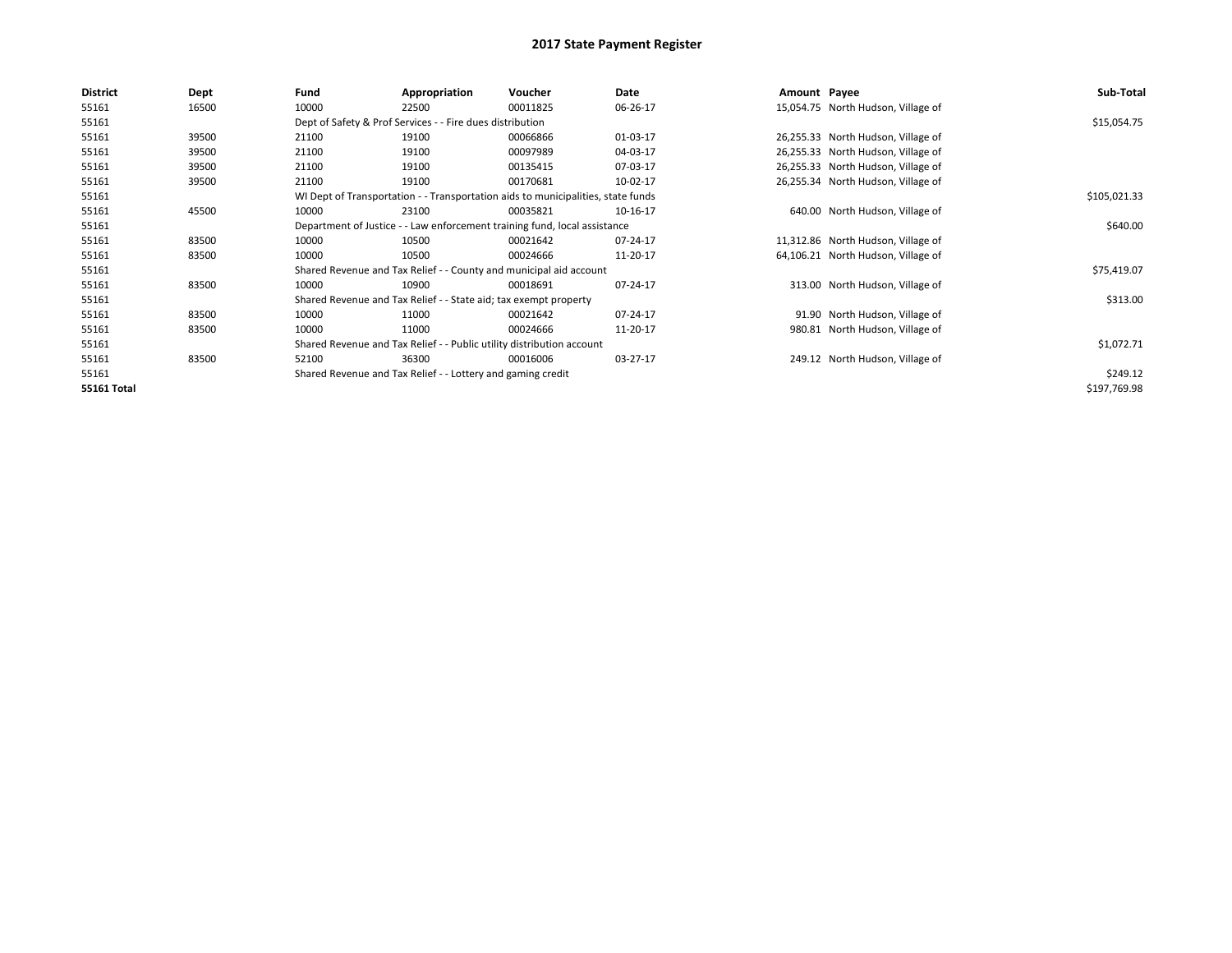| <b>District</b>    | Dept  | Fund                                                                      | Appropriation                                                                    | Voucher     | Date     | Amount Payee |                               | Sub-Total    |
|--------------------|-------|---------------------------------------------------------------------------|----------------------------------------------------------------------------------|-------------|----------|--------------|-------------------------------|--------------|
| 55176              | 16500 | 10000                                                                     | 22500                                                                            | 00011826    | 06-26-17 |              | 5,173.22 Village Of Roberts   |              |
| 55176              |       |                                                                           | Dept of Safety & Prof Services - - Fire dues distribution                        |             |          |              |                               | \$5,173.22   |
| 55176              | 37000 | 27400                                                                     | 67000                                                                            | 00154955    | 06-01-17 |              | 5,382.95 Village Of Roberts   |              |
| 55176              |       |                                                                           | Dept of Natural Resources - - Financial assistance for responsible units         |             |          |              |                               | \$5,382.95   |
| 55176              | 39500 | 21100                                                                     | 19100                                                                            | 00066867    | 01-03-17 |              | 22,525.70 Village Of Roberts  |              |
| 55176              | 39500 | 21100                                                                     | 19100                                                                            | 00097990    | 04-03-17 |              | 22,525.70 Village Of Roberts  |              |
| 55176              | 39500 | 21100                                                                     | 19100                                                                            | 00135416    | 07-03-17 |              | 22,525.70 Village Of Roberts  |              |
| 55176              | 39500 | 21100                                                                     | 19100                                                                            | 00170682    | 10-02-17 |              | 22,525.72 Village Of Roberts  |              |
| 55176              |       |                                                                           | WI Dept of Transportation - - Transportation aids to municipalities, state funds |             |          |              |                               | \$90,102.82  |
| 55176              | 45500 | 10000                                                                     | 23100                                                                            | 00038832    | 12-12-17 |              | 640.00 Village Of Roberts     |              |
| 55176              |       | Department of Justice - - Law enforcement training fund, local assistance |                                                                                  | \$640.00    |          |              |                               |              |
| 55176              | 83500 | 10000                                                                     | 10100                                                                            | 00021643    | 07-24-17 |              | 25,500.18 Village Of Roberts  |              |
| 55176              |       |                                                                           | Shared Revenue and Tax Relief - - Expenditure restraint program account          |             |          |              |                               | \$25,500.18  |
| 55176              | 83500 | 10000                                                                     | 10500                                                                            | 00021643    | 07-24-17 |              | 21,873.78 Village Of Roberts  |              |
| 55176              | 83500 | 10000                                                                     | 10500                                                                            | 00024667    | 11-20-17 |              | 219,667.06 Village Of Roberts |              |
| 55176              |       |                                                                           | Shared Revenue and Tax Relief - - County and municipal aid account               |             |          |              |                               | \$241,540.84 |
| 55176              | 83500 | 10000                                                                     | 10900                                                                            | 00018692    | 07-24-17 |              | 1,238.00 Village Of Roberts   |              |
| 55176              | 83500 | 10000                                                                     | 10900                                                                            | 00019948    | 07-24-17 |              | 635.00 Village Of Roberts     |              |
| 55176              |       |                                                                           | Shared Revenue and Tax Relief - - State aid; tax exempt property                 |             |          |              |                               | \$1,873.00   |
| 55176              | 83500 | 10000                                                                     | 11000                                                                            | 00021643    | 07-24-17 |              | 4,407.67 Village Of Roberts   |              |
| 55176              | 83500 | 10000                                                                     | 11000                                                                            | 00024667    | 11-20-17 |              | 25,416.84 Village Of Roberts  |              |
| 55176              |       | Shared Revenue and Tax Relief - - Public utility distribution account     |                                                                                  | \$29,824.51 |          |              |                               |              |
| 55176              | 83500 | 52100                                                                     | 36300                                                                            | 00016007    | 03-27-17 |              | 3,599.24 Village Of Roberts   |              |
| 55176              |       | Shared Revenue and Tax Relief - - Lottery and gaming credit               |                                                                                  | \$3,599.24  |          |              |                               |              |
| <b>55176 Total</b> |       |                                                                           |                                                                                  |             |          |              |                               | \$403,636.76 |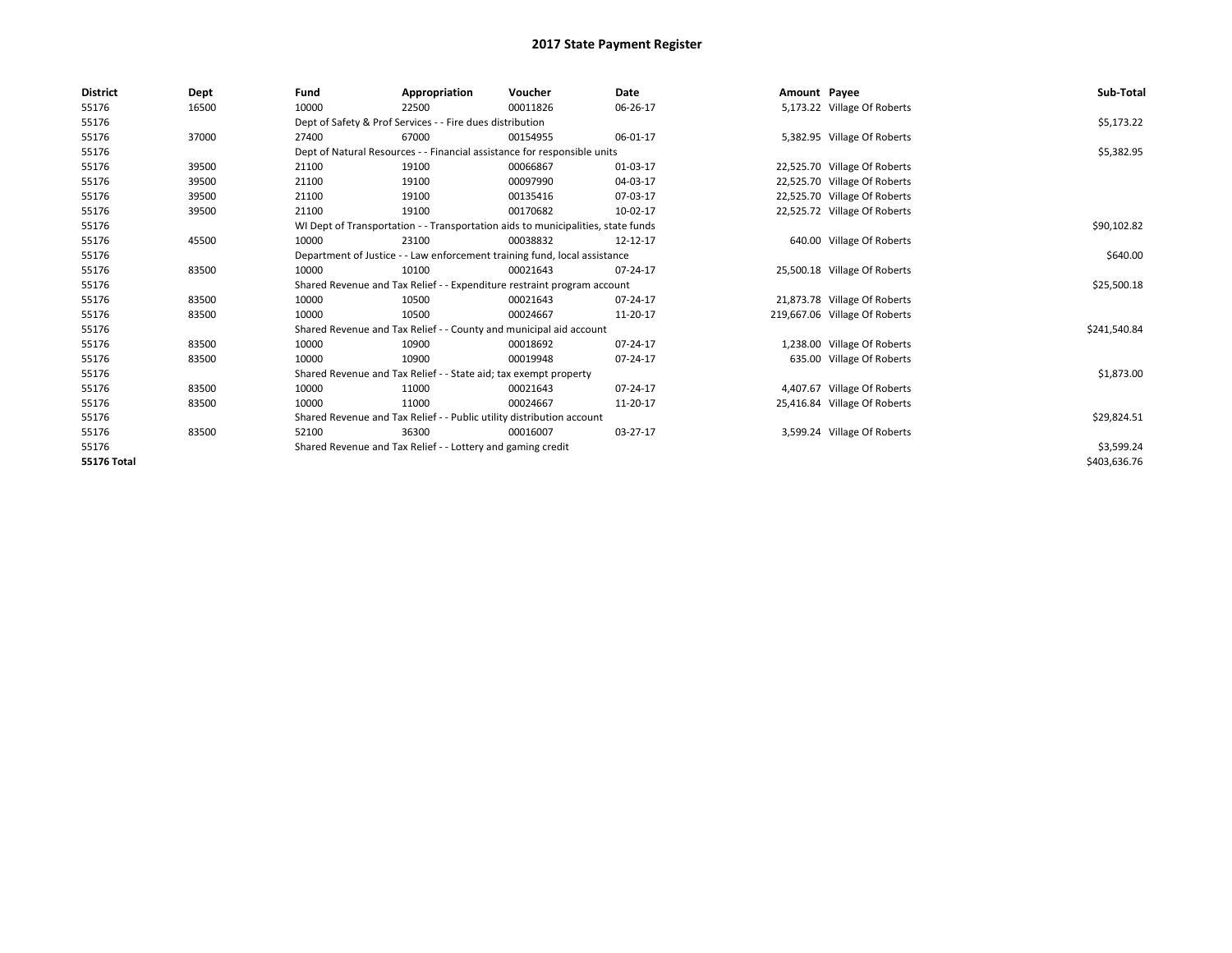| <b>District</b>    | Dept  | Fund                                                                                                         | Appropriation                                                                      | Voucher      | Date     | Amount Payee |                                | Sub-Total    |
|--------------------|-------|--------------------------------------------------------------------------------------------------------------|------------------------------------------------------------------------------------|--------------|----------|--------------|--------------------------------|--------------|
| 55181              | 16500 | 10000                                                                                                        | 22500                                                                              | 00011827     | 06-26-17 |              | 8,981.62 Village of Somerset   |              |
| 55181              |       |                                                                                                              | Dept of Safety & Prof Services - - Fire dues distribution                          |              |          |              |                                | \$8,981.62   |
| 55181              | 37000 | 21200                                                                                                        | 16600                                                                              | 00157985     | 06-19-17 |              | 9.61 Village of Somerset       |              |
| 55181              |       |                                                                                                              | Dept of Natural Resources - - General program operations - state funds; forestry   |              |          |              |                                | \$9.61       |
| 55181              | 37000 | 21200                                                                                                        | 57100                                                                              | 00157985     | 06-19-17 |              | 4.40 Village of Somerset       |              |
| 55181              |       | Dept of Natural Resources - - Resource aids -- county forests, forest croplands and managed forest land aids |                                                                                    | \$4.40       |          |              |                                |              |
| 55181              | 37000 | 21200                                                                                                        | 58900                                                                              | 00157985     | 06-19-17 |              | 44.22 Village of Somerset      |              |
| 55181              |       |                                                                                                              | Dept of Natural Resources - - Resource aids - distribution of closed acreage fees. |              |          |              |                                | \$44.22      |
| 55181              | 39500 | 21100                                                                                                        | 19100                                                                              | 00066868     | 01-03-17 |              | 37,296.83 Village of Somerset  |              |
| 55181              | 39500 | 21100                                                                                                        | 19100                                                                              | 00097991     | 04-03-17 |              | 37,296.83 Village of Somerset  |              |
| 55181              | 39500 | 21100                                                                                                        | 19100                                                                              | 00135417     | 07-03-17 |              | 37,296.83 Village of Somerset  |              |
| 55181              | 39500 | 21100                                                                                                        | 19100                                                                              | 00170683     | 10-02-17 |              | 37,296.83 Village of Somerset  |              |
| 55181              |       | WI Dept of Transportation - - Transportation aids to municipalities, state funds                             |                                                                                    | \$149,187.32 |          |              |                                |              |
| 55181              | 45500 | 10000                                                                                                        | 23100                                                                              | 00021560     | 01-03-17 |              | 480.00 Village of Somerset     |              |
| 55181              | 45500 | 10000                                                                                                        | 23100                                                                              | 00039586     | 12-22-17 |              | 1,120.00 Village of Somerset   |              |
| 55181              |       |                                                                                                              | Department of Justice - - Law enforcement training fund, local assistance          |              |          |              |                                | \$1,600.00   |
| 55181              | 83500 | 10000                                                                                                        | 10100                                                                              | 00021644     | 07-24-17 |              | 47,089.69 Village of Somerset  |              |
| 55181              |       |                                                                                                              | Shared Revenue and Tax Relief - - Expenditure restraint program account            |              |          |              |                                | \$47,089.69  |
| 55181              | 83500 | 10000                                                                                                        | 10500                                                                              | 00021644     | 07-24-17 |              | 30,614.80 Village of Somerset  |              |
| 55181              | 83500 | 10000                                                                                                        | 10500                                                                              | 00024668     | 11-20-17 |              | 173,483.89 Village of Somerset |              |
| 55181              |       |                                                                                                              | Shared Revenue and Tax Relief - - County and municipal aid account                 |              |          |              |                                | \$204,098.69 |
| 55181              | 83500 | 10000                                                                                                        | 10900                                                                              | 00018693     | 07-24-17 |              | 3,025.00 Village of Somerset   |              |
| 55181              | 83500 | 10000                                                                                                        | 10900                                                                              | 00019949     | 07-24-17 |              | 3,564.00 Village of Somerset   |              |
| 55181              |       |                                                                                                              | Shared Revenue and Tax Relief - - State aid; tax exempt property                   |              |          |              |                                | \$6,589.00   |
| 55181              | 83500 | 10000                                                                                                        | 11000                                                                              | 00021644     | 07-24-17 |              | 10.16 Village of Somerset      |              |
| 55181              | 83500 | 10000                                                                                                        | 11000                                                                              | 00024668     | 11-20-17 |              | 117.94 Village of Somerset     |              |
| 55181              |       | Shared Revenue and Tax Relief - - Public utility distribution account                                        |                                                                                    | \$128.10     |          |              |                                |              |
| <b>55181 Total</b> |       |                                                                                                              |                                                                                    |              |          |              |                                | \$417,732.65 |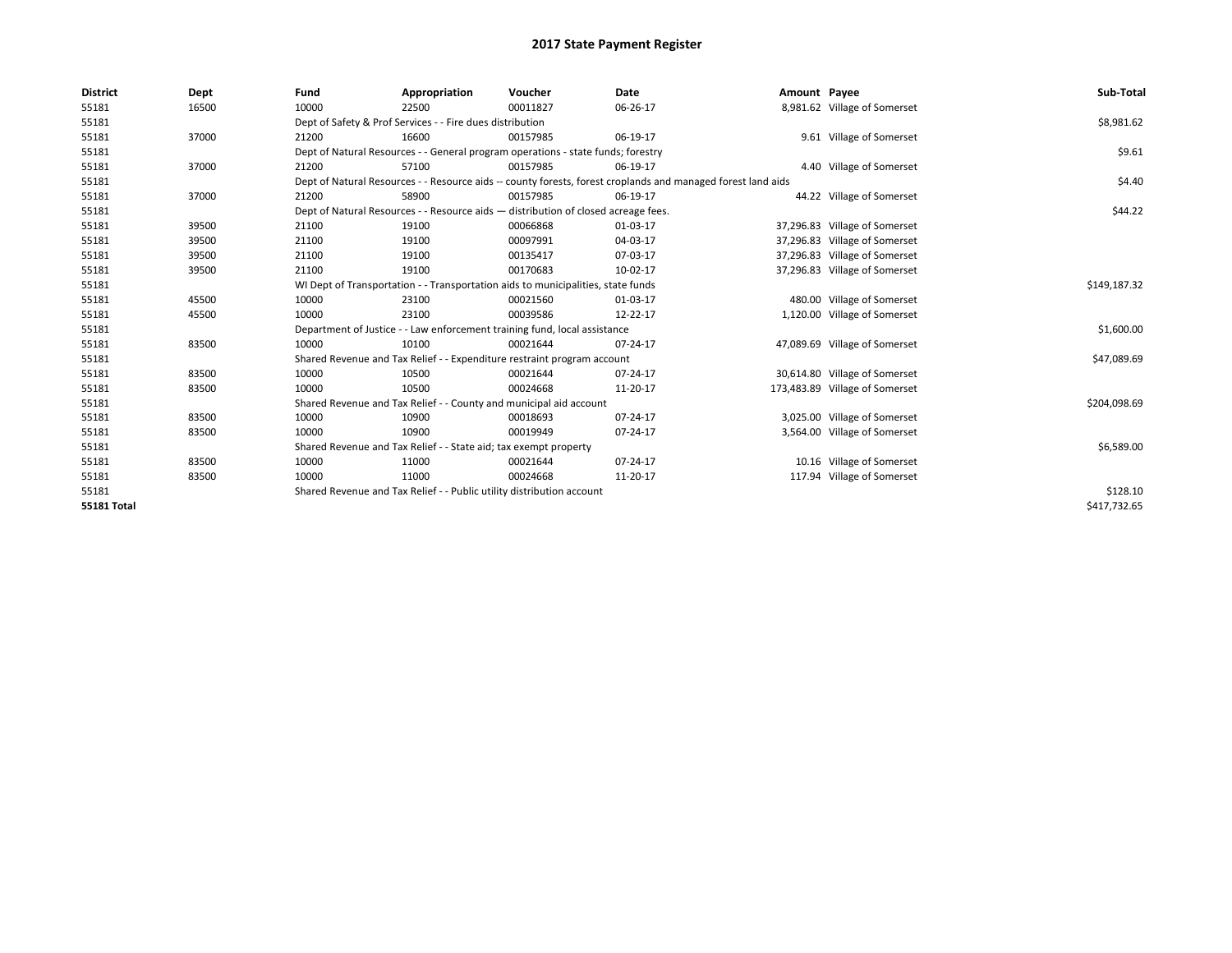| <b>District</b>    | Dept  | Fund  | Appropriation                                                                      | Voucher                                                                          | Date                                                                                                         | Amount Payee |                                   | Sub-Total   |  |  |  |
|--------------------|-------|-------|------------------------------------------------------------------------------------|----------------------------------------------------------------------------------|--------------------------------------------------------------------------------------------------------------|--------------|-----------------------------------|-------------|--|--|--|
| 55182              | 16500 | 10000 | 22500                                                                              | 00011828                                                                         | 06-26-17                                                                                                     |              | 1,662.66 Village Of Star Prairie  |             |  |  |  |
| 55182              |       |       | Dept of Safety & Prof Services - - Fire dues distribution                          |                                                                                  |                                                                                                              |              |                                   | \$1,662.66  |  |  |  |
| 55182              | 37000 | 21200 | 16600                                                                              | 00157986                                                                         | 06-19-17                                                                                                     |              | 31.86 Village Of Star Prairie     |             |  |  |  |
| 55182              |       |       | Dept of Natural Resources - - General program operations - state funds; forestry   |                                                                                  |                                                                                                              |              |                                   |             |  |  |  |
| 55182              | 37000 | 21200 | 57100                                                                              | 00157986                                                                         | 06-19-17                                                                                                     |              | 14.58 Village Of Star Prairie     |             |  |  |  |
| 55182              |       |       |                                                                                    |                                                                                  | Dept of Natural Resources - - Resource aids -- county forests, forest croplands and managed forest land aids |              |                                   | \$14.58     |  |  |  |
| 55182              | 37000 | 21200 | 58900                                                                              | 00157986                                                                         | 06-19-17                                                                                                     |              | 146.55 Village Of Star Prairie    |             |  |  |  |
| 55182              |       |       | Dept of Natural Resources - - Resource aids - distribution of closed acreage fees. |                                                                                  |                                                                                                              |              |                                   |             |  |  |  |
| 55182              | 39500 | 21100 | 19100                                                                              | 00066869                                                                         | 01-03-17                                                                                                     |              | 4,862.96 Village Of Star Prairie  |             |  |  |  |
| 55182              | 39500 | 21100 | 19100                                                                              | 00097992                                                                         | 04-03-17                                                                                                     |              | 4,862.96 Village Of Star Prairie  |             |  |  |  |
| 55182              | 39500 | 21100 | 19100                                                                              | 00135418                                                                         | 07-03-17                                                                                                     |              | 4,862.96 Village Of Star Prairie  |             |  |  |  |
| 55182              | 39500 | 21100 | 19100                                                                              | 00170684                                                                         | 10-02-17                                                                                                     |              | 4,862.97 Village Of Star Prairie  |             |  |  |  |
| 55182              |       |       |                                                                                    | WI Dept of Transportation - - Transportation aids to municipalities, state funds |                                                                                                              |              |                                   | \$19,451.85 |  |  |  |
| 55182              | 45500 | 10000 | 23100                                                                              | 00039126                                                                         | 12-20-17                                                                                                     |              | 160.00 Village Of Star Prairie    |             |  |  |  |
| 55182              |       |       |                                                                                    | Department of Justice - - Law enforcement training fund, local assistance        |                                                                                                              |              |                                   | \$160.00    |  |  |  |
| 55182              | 83500 | 10000 | 10500                                                                              | 00021645                                                                         | 07-24-17                                                                                                     |              | 8,346.56 Village Of Star Prairie  |             |  |  |  |
| 55182              | 83500 | 10000 | 10500                                                                              | 00024669                                                                         | 11-20-17                                                                                                     |              | 47,297.14 Village Of Star Prairie |             |  |  |  |
| 55182              |       |       | Shared Revenue and Tax Relief - - County and municipal aid account                 |                                                                                  |                                                                                                              |              |                                   | \$55,643.70 |  |  |  |
| 55182              | 83500 | 10000 | 10900                                                                              | 00018694                                                                         | 07-24-17                                                                                                     |              | 50.00 Village Of Star Prairie     |             |  |  |  |
| 55182              |       |       | Shared Revenue and Tax Relief - - State aid; tax exempt property                   |                                                                                  |                                                                                                              |              |                                   | \$50.00     |  |  |  |
| 55182              | 83500 | 10000 | 11000                                                                              | 00021645                                                                         | 07-24-17                                                                                                     |              | 49.07 Village Of Star Prairie     |             |  |  |  |
| 55182              | 83500 | 10000 | 11000                                                                              | 00024669                                                                         | 11-20-17                                                                                                     |              | 105.89 Village Of Star Prairie    |             |  |  |  |
| 55182              |       |       | Shared Revenue and Tax Relief - - Public utility distribution account              |                                                                                  |                                                                                                              |              |                                   | \$154.96    |  |  |  |
| <b>55182 Total</b> |       |       |                                                                                    |                                                                                  |                                                                                                              |              |                                   | \$77,316.16 |  |  |  |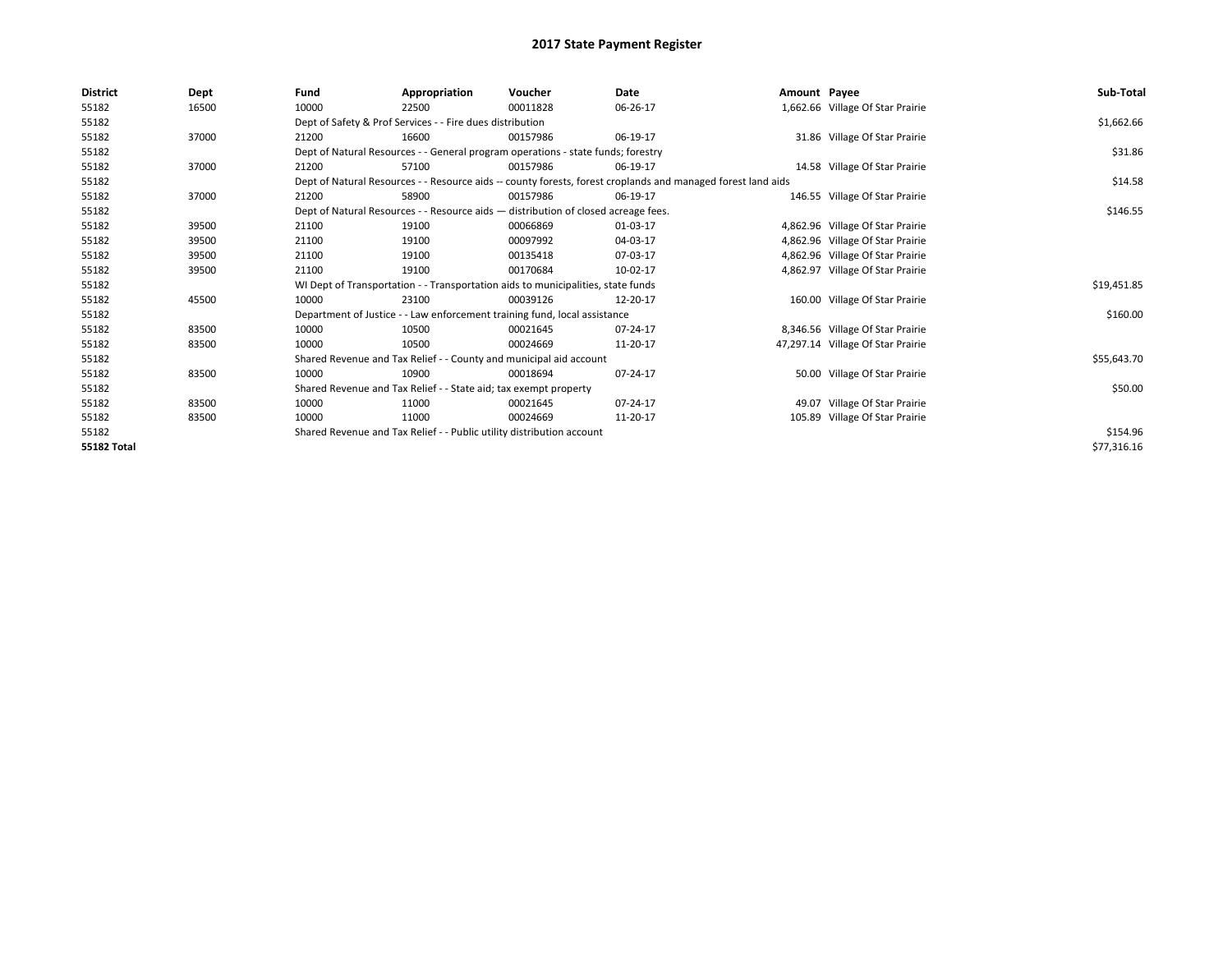| 485.50 Village Of Wilson<br>55191<br>16500<br>10000<br>00011829<br>06-26-17<br>22500<br>Dept of Safety & Prof Services - - Fire dues distribution<br>55191<br>6.12 Village Of Wilson<br>55191<br>37000<br>16600<br>00157987<br>06-19-17<br>21200<br>Dept of Natural Resources - - General program operations - state funds; forestry<br>55191<br>37000<br>2.80 Village Of Wilson<br>55191<br>57100<br>00157987<br>06-19-17<br>21200<br>Dept of Natural Resources - - Resource aids -- county forests, forest croplands and managed forest land aids<br>55191<br>28.14 Village Of Wilson<br>55191<br>37000<br>58900<br>21200<br>00157987<br>06-19-17<br>55191<br>Dept of Natural Resources - - Resource aids - distribution of closed acreage fees.<br>55191<br>37000<br>67000<br>969.08 Village Of Wilson<br>27400<br>00154574<br>06-01-17<br>Dept of Natural Resources - - Financial assistance for responsible units<br>55191<br>2,422.20 Village Of Wilson<br>55191<br>39500<br>19100<br>01-03-17<br>21100<br>00066870<br>55191<br>21100<br>00097993<br>04-03-17<br>2,422.20 Village Of Wilson<br>39500<br>19100<br>55191<br>21100<br>19100<br>00135419<br>07-03-17<br>2,422.20 Village Of Wilson<br>39500<br>55191<br>00170685<br>10-02-17<br>2,422.20 Village Of Wilson<br>39500<br>21100<br>19100<br>55191<br>WI Dept of Transportation - - Transportation aids to municipalities, state funds<br>55191<br>83500<br>10000<br>10500<br>9,765.99 Village Of Wilson<br>00021646<br>07-24-17<br>55191<br>10000<br>10500<br>11-20-17<br>55,340.59 Village Of Wilson<br>83500<br>00024670<br>55191<br>Shared Revenue and Tax Relief - - County and municipal aid account<br>1.00 Village Of Wilson<br>55191<br>83500<br>10000<br>10900<br>00018695<br>07-24-17<br>55191<br>Shared Revenue and Tax Relief - - State aid; tax exempt property | <b>District</b> | Dept | Fund | Appropriation | Voucher | Date | Amount Payee | Sub-Total   |
|---------------------------------------------------------------------------------------------------------------------------------------------------------------------------------------------------------------------------------------------------------------------------------------------------------------------------------------------------------------------------------------------------------------------------------------------------------------------------------------------------------------------------------------------------------------------------------------------------------------------------------------------------------------------------------------------------------------------------------------------------------------------------------------------------------------------------------------------------------------------------------------------------------------------------------------------------------------------------------------------------------------------------------------------------------------------------------------------------------------------------------------------------------------------------------------------------------------------------------------------------------------------------------------------------------------------------------------------------------------------------------------------------------------------------------------------------------------------------------------------------------------------------------------------------------------------------------------------------------------------------------------------------------------------------------------------------------------------------------------------------------------------------------------------------------------------------------------------|-----------------|------|------|---------------|---------|------|--------------|-------------|
|                                                                                                                                                                                                                                                                                                                                                                                                                                                                                                                                                                                                                                                                                                                                                                                                                                                                                                                                                                                                                                                                                                                                                                                                                                                                                                                                                                                                                                                                                                                                                                                                                                                                                                                                                                                                                                             |                 |      |      |               |         |      |              |             |
|                                                                                                                                                                                                                                                                                                                                                                                                                                                                                                                                                                                                                                                                                                                                                                                                                                                                                                                                                                                                                                                                                                                                                                                                                                                                                                                                                                                                                                                                                                                                                                                                                                                                                                                                                                                                                                             |                 |      |      |               |         |      |              | \$485.50    |
|                                                                                                                                                                                                                                                                                                                                                                                                                                                                                                                                                                                                                                                                                                                                                                                                                                                                                                                                                                                                                                                                                                                                                                                                                                                                                                                                                                                                                                                                                                                                                                                                                                                                                                                                                                                                                                             |                 |      |      |               |         |      |              |             |
|                                                                                                                                                                                                                                                                                                                                                                                                                                                                                                                                                                                                                                                                                                                                                                                                                                                                                                                                                                                                                                                                                                                                                                                                                                                                                                                                                                                                                                                                                                                                                                                                                                                                                                                                                                                                                                             |                 |      |      |               |         |      |              | \$6.12      |
|                                                                                                                                                                                                                                                                                                                                                                                                                                                                                                                                                                                                                                                                                                                                                                                                                                                                                                                                                                                                                                                                                                                                                                                                                                                                                                                                                                                                                                                                                                                                                                                                                                                                                                                                                                                                                                             |                 |      |      |               |         |      |              |             |
|                                                                                                                                                                                                                                                                                                                                                                                                                                                                                                                                                                                                                                                                                                                                                                                                                                                                                                                                                                                                                                                                                                                                                                                                                                                                                                                                                                                                                                                                                                                                                                                                                                                                                                                                                                                                                                             |                 |      |      |               |         |      |              | \$2.80      |
|                                                                                                                                                                                                                                                                                                                                                                                                                                                                                                                                                                                                                                                                                                                                                                                                                                                                                                                                                                                                                                                                                                                                                                                                                                                                                                                                                                                                                                                                                                                                                                                                                                                                                                                                                                                                                                             |                 |      |      |               |         |      |              |             |
|                                                                                                                                                                                                                                                                                                                                                                                                                                                                                                                                                                                                                                                                                                                                                                                                                                                                                                                                                                                                                                                                                                                                                                                                                                                                                                                                                                                                                                                                                                                                                                                                                                                                                                                                                                                                                                             |                 |      |      |               |         |      |              | \$28.14     |
|                                                                                                                                                                                                                                                                                                                                                                                                                                                                                                                                                                                                                                                                                                                                                                                                                                                                                                                                                                                                                                                                                                                                                                                                                                                                                                                                                                                                                                                                                                                                                                                                                                                                                                                                                                                                                                             |                 |      |      |               |         |      |              |             |
|                                                                                                                                                                                                                                                                                                                                                                                                                                                                                                                                                                                                                                                                                                                                                                                                                                                                                                                                                                                                                                                                                                                                                                                                                                                                                                                                                                                                                                                                                                                                                                                                                                                                                                                                                                                                                                             |                 |      |      |               |         |      |              | \$969.08    |
|                                                                                                                                                                                                                                                                                                                                                                                                                                                                                                                                                                                                                                                                                                                                                                                                                                                                                                                                                                                                                                                                                                                                                                                                                                                                                                                                                                                                                                                                                                                                                                                                                                                                                                                                                                                                                                             |                 |      |      |               |         |      |              |             |
|                                                                                                                                                                                                                                                                                                                                                                                                                                                                                                                                                                                                                                                                                                                                                                                                                                                                                                                                                                                                                                                                                                                                                                                                                                                                                                                                                                                                                                                                                                                                                                                                                                                                                                                                                                                                                                             |                 |      |      |               |         |      |              |             |
|                                                                                                                                                                                                                                                                                                                                                                                                                                                                                                                                                                                                                                                                                                                                                                                                                                                                                                                                                                                                                                                                                                                                                                                                                                                                                                                                                                                                                                                                                                                                                                                                                                                                                                                                                                                                                                             |                 |      |      |               |         |      |              |             |
|                                                                                                                                                                                                                                                                                                                                                                                                                                                                                                                                                                                                                                                                                                                                                                                                                                                                                                                                                                                                                                                                                                                                                                                                                                                                                                                                                                                                                                                                                                                                                                                                                                                                                                                                                                                                                                             |                 |      |      |               |         |      |              |             |
|                                                                                                                                                                                                                                                                                                                                                                                                                                                                                                                                                                                                                                                                                                                                                                                                                                                                                                                                                                                                                                                                                                                                                                                                                                                                                                                                                                                                                                                                                                                                                                                                                                                                                                                                                                                                                                             |                 |      |      |               |         |      |              | \$9,688.80  |
|                                                                                                                                                                                                                                                                                                                                                                                                                                                                                                                                                                                                                                                                                                                                                                                                                                                                                                                                                                                                                                                                                                                                                                                                                                                                                                                                                                                                                                                                                                                                                                                                                                                                                                                                                                                                                                             |                 |      |      |               |         |      |              |             |
|                                                                                                                                                                                                                                                                                                                                                                                                                                                                                                                                                                                                                                                                                                                                                                                                                                                                                                                                                                                                                                                                                                                                                                                                                                                                                                                                                                                                                                                                                                                                                                                                                                                                                                                                                                                                                                             |                 |      |      |               |         |      |              |             |
|                                                                                                                                                                                                                                                                                                                                                                                                                                                                                                                                                                                                                                                                                                                                                                                                                                                                                                                                                                                                                                                                                                                                                                                                                                                                                                                                                                                                                                                                                                                                                                                                                                                                                                                                                                                                                                             |                 |      |      | \$65,106.58   |         |      |              |             |
|                                                                                                                                                                                                                                                                                                                                                                                                                                                                                                                                                                                                                                                                                                                                                                                                                                                                                                                                                                                                                                                                                                                                                                                                                                                                                                                                                                                                                                                                                                                                                                                                                                                                                                                                                                                                                                             |                 |      |      |               |         |      |              |             |
|                                                                                                                                                                                                                                                                                                                                                                                                                                                                                                                                                                                                                                                                                                                                                                                                                                                                                                                                                                                                                                                                                                                                                                                                                                                                                                                                                                                                                                                                                                                                                                                                                                                                                                                                                                                                                                             |                 |      |      |               |         |      |              | \$1.00      |
| 55191 Total                                                                                                                                                                                                                                                                                                                                                                                                                                                                                                                                                                                                                                                                                                                                                                                                                                                                                                                                                                                                                                                                                                                                                                                                                                                                                                                                                                                                                                                                                                                                                                                                                                                                                                                                                                                                                                 |                 |      |      |               |         |      |              | \$76,288.02 |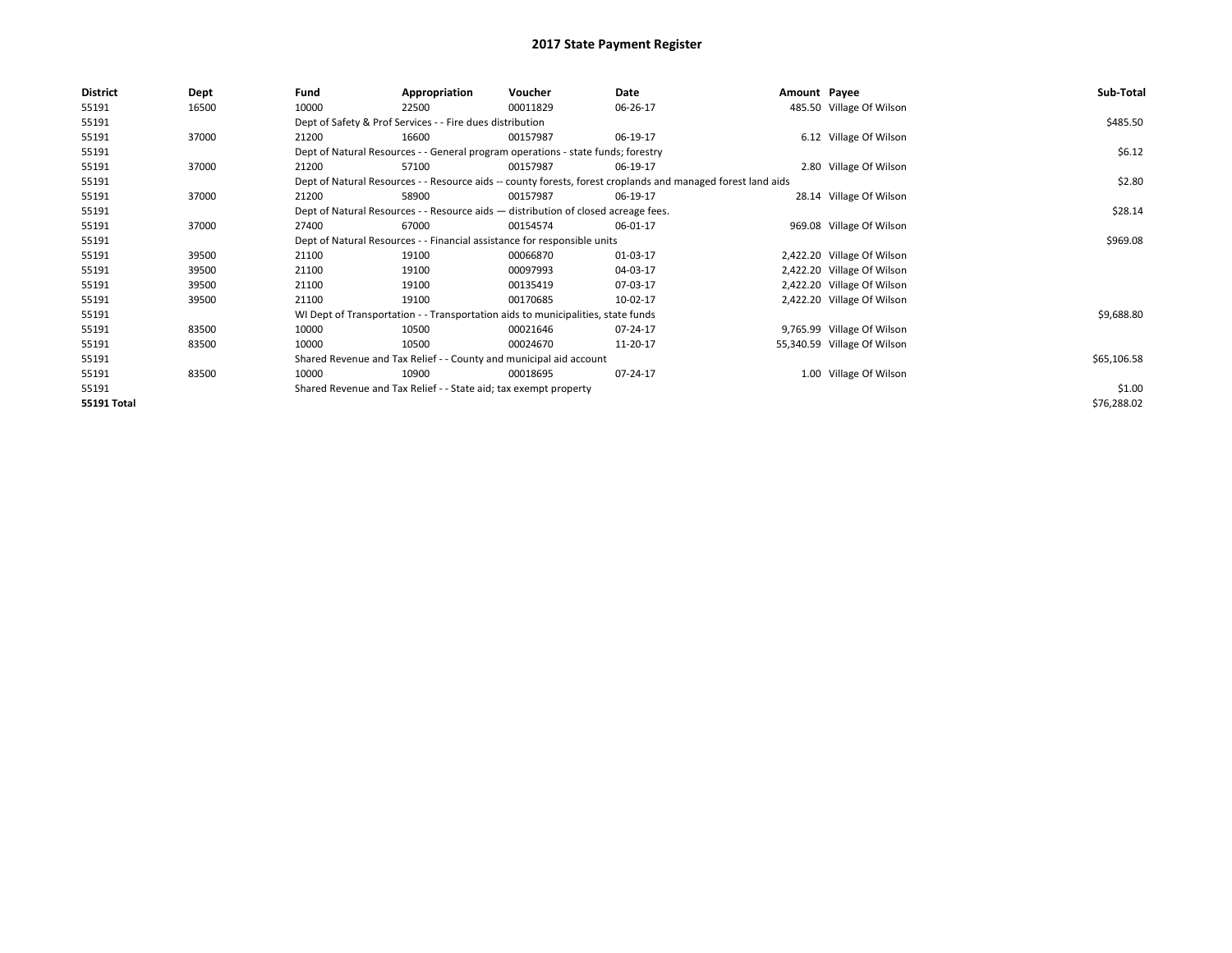| <b>District</b>    | Dept  | Fund  | Appropriation                                                                    | Voucher  | <b>Date</b> | Amount Payee |                                 | Sub-Total    |  |  |  |
|--------------------|-------|-------|----------------------------------------------------------------------------------|----------|-------------|--------------|---------------------------------|--------------|--|--|--|
| 55192              | 16500 | 10000 | 22500                                                                            | 00011830 | 06-26-17    |              | 3,458.41 Village Of Woodville   |              |  |  |  |
| 55192              |       |       | Dept of Safety & Prof Services - - Fire dues distribution                        |          |             |              |                                 | \$3,458.41   |  |  |  |
| 55192              | 39500 | 21100 | 18500                                                                            | 00175346 | 10-12-17    |              | 3,770.81 Village Of Woodville   |              |  |  |  |
| 55192              | 39500 | 21100 | 18500                                                                            | 00175355 | 10-12-17    |              | 3,980.88 Village Of Woodville   |              |  |  |  |
| 55192              |       |       | WI Dept of Transportation - - Highway safety, local assistance, federal funds    |          |             |              |                                 | \$7,751.69   |  |  |  |
| 55192              | 39500 | 21100 | 19100                                                                            | 00066871 | 01-03-17    |              | 21,778.76 Village Of Woodville  |              |  |  |  |
| 55192              | 39500 | 21100 | 19100                                                                            | 00097994 | 04-03-17    |              | 21,778.76 Village Of Woodville  |              |  |  |  |
| 55192              | 39500 | 21100 | 19100                                                                            | 00135420 | 07-03-17    |              | 21,778.76 Village Of Woodville  |              |  |  |  |
| 55192              | 39500 | 21100 | 19100                                                                            | 00170686 | 10-02-17    |              | 21,778.76 Village Of Woodville  |              |  |  |  |
| 55192              |       |       | WI Dept of Transportation - - Transportation aids to municipalities, state funds |          |             |              |                                 | \$87,115.04  |  |  |  |
| 55192              | 39500 | 21100 | 27800                                                                            | 00120440 | 05-23-17    |              | 17,272.00 Village Of Woodville  |              |  |  |  |
| 55192              |       |       | WI Dept of Transportation - - Local roads improvement program, state funds       |          |             |              |                                 | \$17,272.00  |  |  |  |
| 55192              | 45500 | 10000 | 23100                                                                            | 00021590 | 01-03-17    |              | 480.00 Village Of Woodville     |              |  |  |  |
| 55192              | 45500 | 10000 | 23100                                                                            | 00039716 | 12-26-17    |              | 640.00 Village Of Woodville     |              |  |  |  |
| 55192              |       |       | Department of Justice - - Law enforcement training fund, local assistance        |          |             |              |                                 |              |  |  |  |
| 55192              | 50500 | 10000 | 74300                                                                            | 00065929 | 12-04-17    |              | 66,783.30 Village Of Woodville  |              |  |  |  |
| 55192              |       |       | Department of Administration - - Federal aid; local assistance                   |          |             |              |                                 | \$66,783.30  |  |  |  |
| 55192              | 83500 | 10000 | 10100                                                                            | 00021647 | 07-24-17    |              | 20,218.26 Village Of Woodville  |              |  |  |  |
| 55192              |       |       | Shared Revenue and Tax Relief - - Expenditure restraint program account          |          |             |              |                                 | \$20,218.26  |  |  |  |
| 55192              | 83500 | 10000 | 10500                                                                            | 00021647 | 07-24-17    |              | 42,192.96 Village Of Woodville  |              |  |  |  |
| 55192              | 83500 | 10000 | 10500                                                                            | 00024671 | 11-20-17    |              | 244,235.68 Village Of Woodville |              |  |  |  |
| 55192              |       |       | Shared Revenue and Tax Relief - - County and municipal aid account               |          |             |              |                                 | \$286,428.64 |  |  |  |
| 55192              | 83500 | 10000 | 10900                                                                            | 00018696 | 07-24-17    |              | 2,785.00 Village Of Woodville   |              |  |  |  |
| 55192              | 83500 | 10000 | 10900                                                                            | 00019950 | 07-24-17    |              | 2,979.00 Village Of Woodville   |              |  |  |  |
| 55192              |       |       | Shared Revenue and Tax Relief - - State aid; tax exempt property                 |          |             |              |                                 | \$5,764.00   |  |  |  |
| 55192              | 83500 | 10000 | 11000                                                                            | 00021647 | 07-24-17    |              | 6,134.38 Village Of Woodville   |              |  |  |  |
| 55192              | 83500 | 10000 | 11000                                                                            | 00024671 | 11-20-17    |              | 34,952.25 Village Of Woodville  |              |  |  |  |
| 55192              |       |       | Shared Revenue and Tax Relief - - Public utility distribution account            |          |             |              |                                 | \$41,086.63  |  |  |  |
| 55192              | 83500 | 52100 | 36300                                                                            | 00016008 | 03-27-17    |              | 4,982.52 Village Of Woodville   |              |  |  |  |
| 55192              |       |       | Shared Revenue and Tax Relief - - Lottery and gaming credit                      |          |             |              |                                 | \$4,982.52   |  |  |  |
| <b>55192 Total</b> |       |       |                                                                                  |          |             |              |                                 | \$541.980.49 |  |  |  |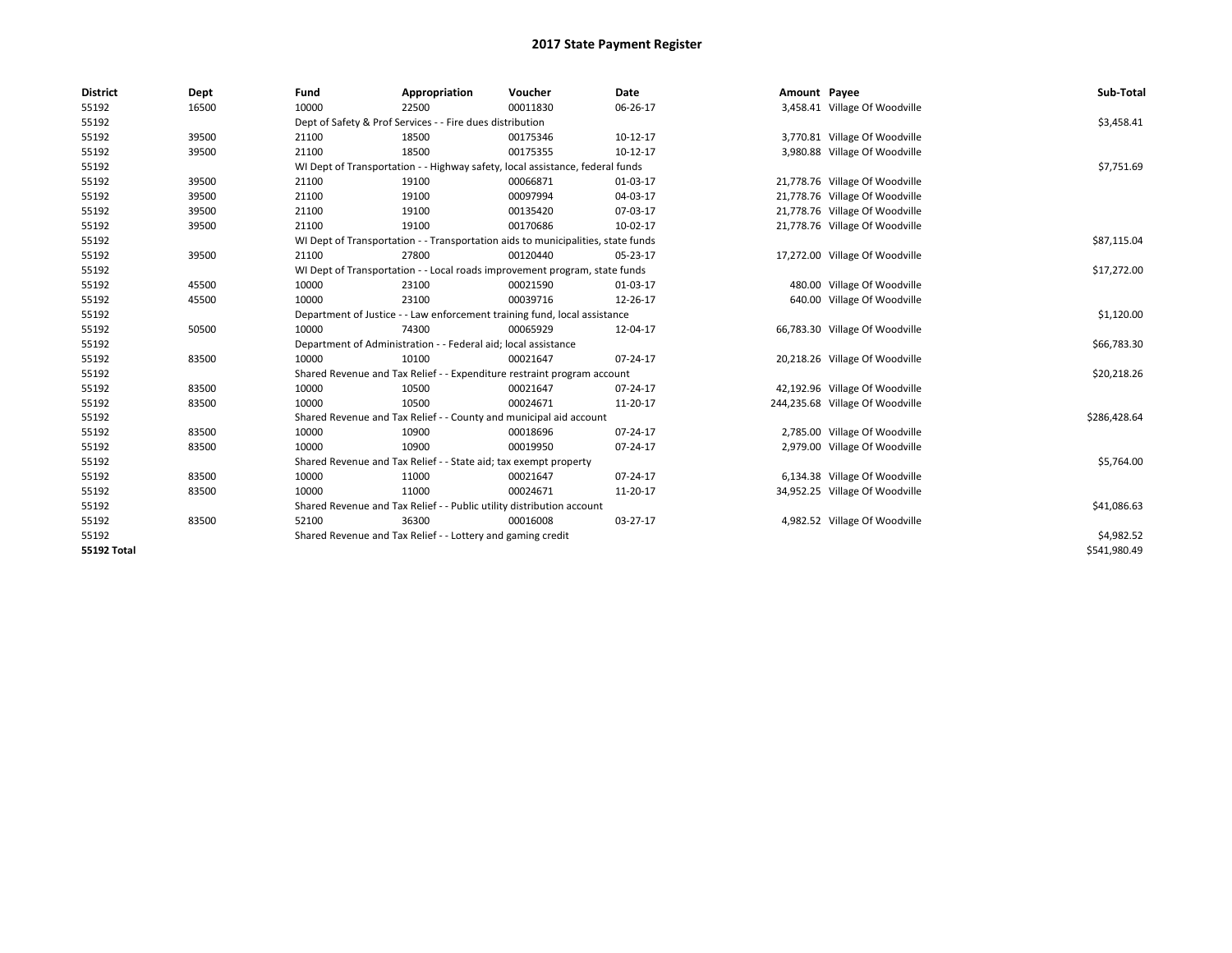| <b>District</b> | Dept  | Fund                                                      | Appropriation                                                                    | Voucher    | Date     | Amount Payee |                                  | Sub-Total    |
|-----------------|-------|-----------------------------------------------------------|----------------------------------------------------------------------------------|------------|----------|--------------|----------------------------------|--------------|
| 55231           | 16500 | 10000                                                     | 22500                                                                            | 00011831   | 06-26-17 |              | 2,674.37 City Of Glenwood City   |              |
| 55231           |       | Dept of Safety & Prof Services - - Fire dues distribution |                                                                                  | \$2,674.37 |          |              |                                  |              |
| 55231           | 37000 | 21200                                                     | 54500                                                                            | 00136652   | 03-29-17 |              | 5,531.60 City Of Glenwood City   |              |
| 55231           |       |                                                           | Dept of Natural Resources - - Resource aids -- fire suppression grants           |            |          |              |                                  | \$5,531.60   |
| 55231           | 37000 | 27400                                                     | 67000                                                                            | 00154730   | 06-01-17 |              | 9,503.17 City Of Glenwood City   |              |
| 55231           |       |                                                           | Dept of Natural Resources - - Financial assistance for responsible units         |            |          |              |                                  | \$9,503.17   |
| 55231           | 39500 | 21100                                                     | 19100                                                                            | 00066872   | 01-03-17 |              | 12,951.23 City Of Glenwood City  |              |
| 55231           | 39500 | 21100                                                     | 19100                                                                            | 00097995   | 04-03-17 |              | 12,951.23 City Of Glenwood City  |              |
| 55231           | 39500 | 21100                                                     | 19100                                                                            | 00135421   | 07-03-17 |              | 12,951.23 City Of Glenwood City  |              |
| 55231           | 39500 | 21100                                                     | 19100                                                                            | 00170687   | 10-02-17 |              | 12,951.25 City Of Glenwood City  |              |
| 55231           |       |                                                           | WI Dept of Transportation - - Transportation aids to municipalities, state funds |            |          |              |                                  | \$51,804.94  |
| 55231           | 43500 | 10000                                                     | 11900                                                                            | 00152434   | 09-01-17 |              | 5,021.26 City Of Glenwood City   |              |
| 55231           |       |                                                           | Department of Health Services - - Emergency medical services; aids               |            |          |              |                                  | \$5,021.26   |
| 55231           | 43500 | 00005                                                     | 16300                                                                            | 01LGS      | 11-17-17 |              | 3,735.85 City Of Glenwood City   |              |
| 55231           |       |                                                           | Department of Health Services - - Guardianship grant program                     |            |          |              |                                  | \$3,735.85   |
| 55231           | 45500 | 10000                                                     | 23100                                                                            | 00030815   | 06-30-17 |              | 160.00 City Of Glenwood City     |              |
| 55231           |       |                                                           | Department of Justice - - Law enforcement training fund, local assistance        |            |          |              |                                  | \$160.00     |
| 55231           | 50500 | 10000                                                     | 74300                                                                            | 00062372   | 10-18-17 |              | 173,550.00 City Of Glenwood City |              |
| 55231           | 50500 | 10000                                                     | 74300                                                                            | 00067409   | 12-26-17 |              | 44,916.00 City Of Glenwood City  |              |
| 55231           |       |                                                           | Department of Administration - - Federal aid; local assistance                   |            |          |              |                                  | \$218,466.00 |
| 55231           | 83500 | 10000                                                     | 10100                                                                            | 00021648   | 07-24-17 |              | 14,666.96 City Of Glenwood City  |              |
| 55231           |       |                                                           | Shared Revenue and Tax Relief - - Expenditure restraint program account          |            |          |              |                                  | \$14,666.96  |
| 55231           | 83500 | 10000                                                     | 10500                                                                            | 00021648   | 07-24-17 |              | 38,658.59 City Of Glenwood City  |              |
| 55231           | 83500 | 10000                                                     | 10500                                                                            | 00024672   | 11-20-17 |              | 215,329.50 City Of Glenwood City |              |
| 55231           |       |                                                           | Shared Revenue and Tax Relief - - County and municipal aid account               |            |          |              |                                  | \$253,988.09 |
| 55231           | 83500 | 10000                                                     | 10900                                                                            | 00018697   | 07-24-17 |              | 569.00 City Of Glenwood City     |              |
| 55231           |       |                                                           | Shared Revenue and Tax Relief - - State aid; tax exempt property                 |            |          |              |                                  | \$569.00     |
| 55231           | 83500 | 52100                                                     | 36300                                                                            | 00016009   | 03-27-17 |              | 2,988.08 City Of Glenwood City   |              |
| 55231           |       |                                                           | Shared Revenue and Tax Relief - - Lottery and gaming credit                      |            |          |              |                                  | \$2,988.08   |
| 55231 Total     |       |                                                           |                                                                                  |            |          |              |                                  | \$569,109.32 |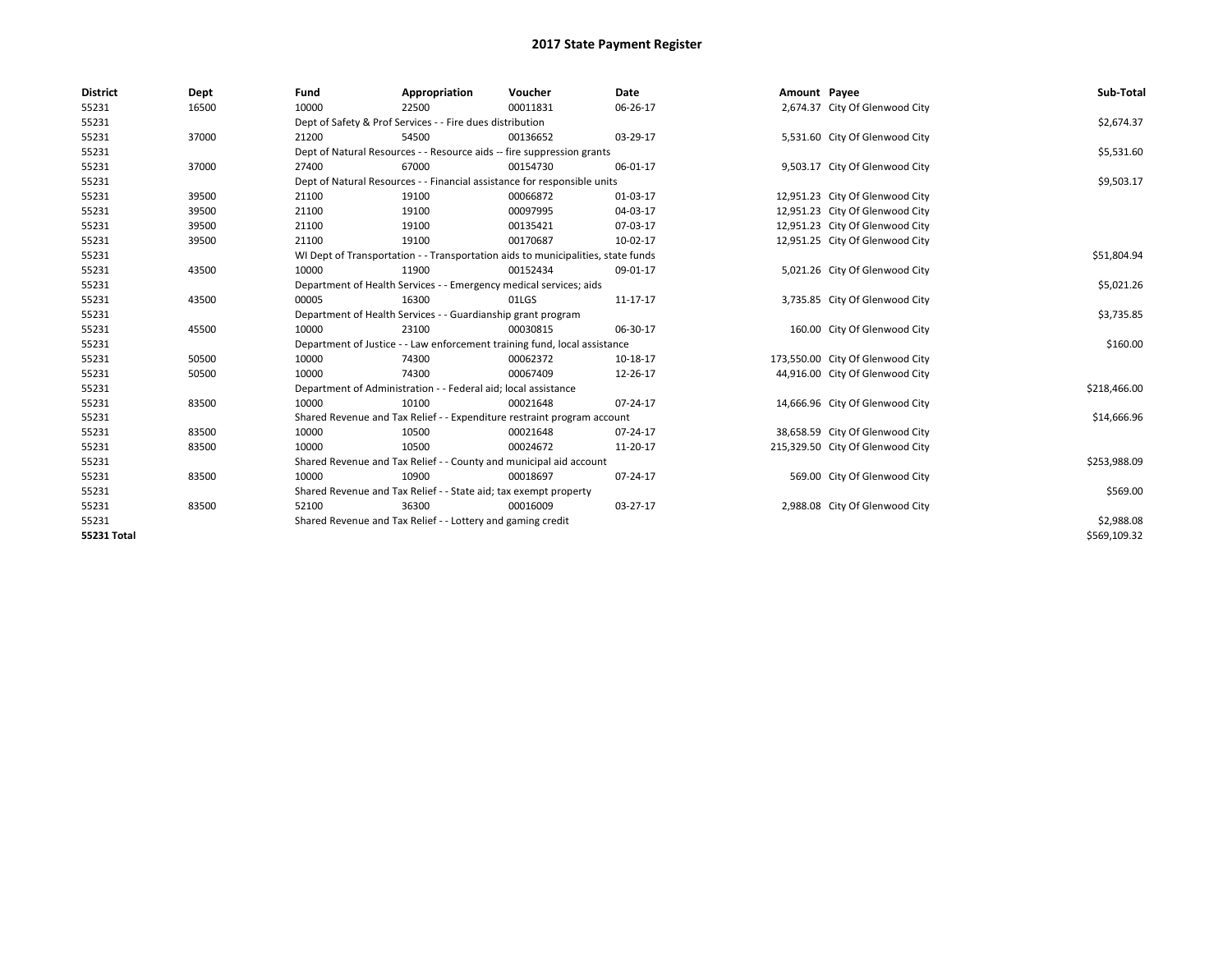| <b>District</b>    | Dept  | Fund                                                                             | Appropriation                                                             | Voucher      | Date     | Amount Payee |                           | Sub-Total    |
|--------------------|-------|----------------------------------------------------------------------------------|---------------------------------------------------------------------------|--------------|----------|--------------|---------------------------|--------------|
| 55236              | 16500 | 10000                                                                            | 22500                                                                     | 00011832     | 06-26-17 |              | 70,418.11 City Of Hudson  |              |
| 55236              |       | Dept of Safety & Prof Services - - Fire dues distribution                        |                                                                           | \$70,418.11  |          |              |                           |              |
| 55236              | 37000 | 21200                                                                            | 54500                                                                     | 00147351     | 05-16-17 |              | 7,050.00 City Of Hudson   |              |
| 55236              |       |                                                                                  | Dept of Natural Resources - - Resource aids -- fire suppression grants    |              |          |              |                           | \$7,050.00   |
| 55236              | 39500 | 21100                                                                            | 16200                                                                     | 00067411     | 01-03-17 |              | 4,522.08 City Of Hudson   |              |
| 55236              | 39500 | 21100                                                                            | 16200                                                                     | 00098534     | 04-03-17 |              | 4,522.08 City Of Hudson   |              |
| 55236              | 39500 | 21100                                                                            | 16200                                                                     | 00135960     | 07-03-17 |              | 4,522.08 City Of Hudson   |              |
| 55236              | 39500 | 21100                                                                            | 16200                                                                     | 00171226     | 10-02-17 |              | 4,522.11 City Of Hudson   |              |
| 55236              |       |                                                                                  | WI Dept of Transportation - - Connecting highways aids, state funds       |              |          |              |                           | \$18,088.35  |
| 55236              | 39500 | 21100                                                                            | 19100                                                                     | 00066873     | 01-03-17 |              | 151,273.11 City Of Hudson |              |
| 55236              | 39500 | 21100                                                                            | 19100                                                                     | 00097996     | 04-03-17 |              | 151,273.11 City Of Hudson |              |
| 55236              | 39500 | 21100                                                                            | 19100                                                                     | 00135422     | 07-03-17 |              | 151,273.11 City Of Hudson |              |
| 55236              | 39500 | 21100                                                                            | 19100                                                                     | 00170688     | 10-02-17 |              | 151,273.12 City Of Hudson |              |
| 55236              |       | WI Dept of Transportation - - Transportation aids to municipalities, state funds |                                                                           | \$605,092.45 |          |              |                           |              |
| 55236              | 43500 | 10000                                                                            | 11900                                                                     | 00152568     | 09-01-17 |              | 6,909.89 City Of Hudson   |              |
| 55236              |       |                                                                                  | Department of Health Services - - Emergency medical services; aids        |              |          |              |                           | \$6,909.89   |
| 55236              | 43500 | 00005                                                                            | 16300                                                                     | 01LGS        | 11-17-17 |              | 18,735.85 City Of Hudson  |              |
| 55236              |       | Department of Health Services - - Guardianship grant program                     |                                                                           | \$18,735.85  |          |              |                           |              |
| 55236              | 45500 | 10000                                                                            | 23100                                                                     | 00038851     | 12-12-17 |              | 3,840.00 City Of Hudson   |              |
| 55236              |       |                                                                                  | Department of Justice - - Law enforcement training fund, local assistance |              |          |              |                           | \$3,840.00   |
| 55236              | 83500 | 10000                                                                            | 10500                                                                     | 00021649     | 07-24-17 |              | 24,140.62 City Of Hudson  |              |
| 55236              | 83500 | 10000                                                                            | 10500                                                                     | 00024673     | 11-20-17 |              | 118,061.02 City Of Hudson |              |
| 55236              |       |                                                                                  | Shared Revenue and Tax Relief - - County and municipal aid account        |              |          |              |                           | \$142,201.64 |
| 55236              | 83500 | 10000                                                                            | 10900                                                                     | 00018698     | 07-24-17 |              | 29,350.00 City Of Hudson  |              |
| 55236              |       |                                                                                  | Shared Revenue and Tax Relief - - State aid; tax exempt property          |              |          |              |                           | \$29,350.00  |
| 55236              | 83500 | 10000                                                                            | 11000                                                                     | 00021649     | 07-24-17 |              | 1,047.32 City Of Hudson   |              |
| 55236              | 83500 | 10000                                                                            | 11000                                                                     | 00024673     | 11-20-17 |              | 15,096.38 City Of Hudson  |              |
| 55236              |       |                                                                                  | Shared Revenue and Tax Relief - - Public utility distribution account     |              |          |              |                           | \$16,143.70  |
| 55236              | 83500 | 10000                                                                            | 50100                                                                     | 00015383     | 01-31-17 |              | 131.10 City Of Hudson     |              |
| 55236              |       |                                                                                  | Shared Revenue and Tax Relief - - Payments for municipal services         |              |          |              |                           | \$131.10     |
| <b>55236 Total</b> |       |                                                                                  |                                                                           |              |          |              |                           | \$917,961.09 |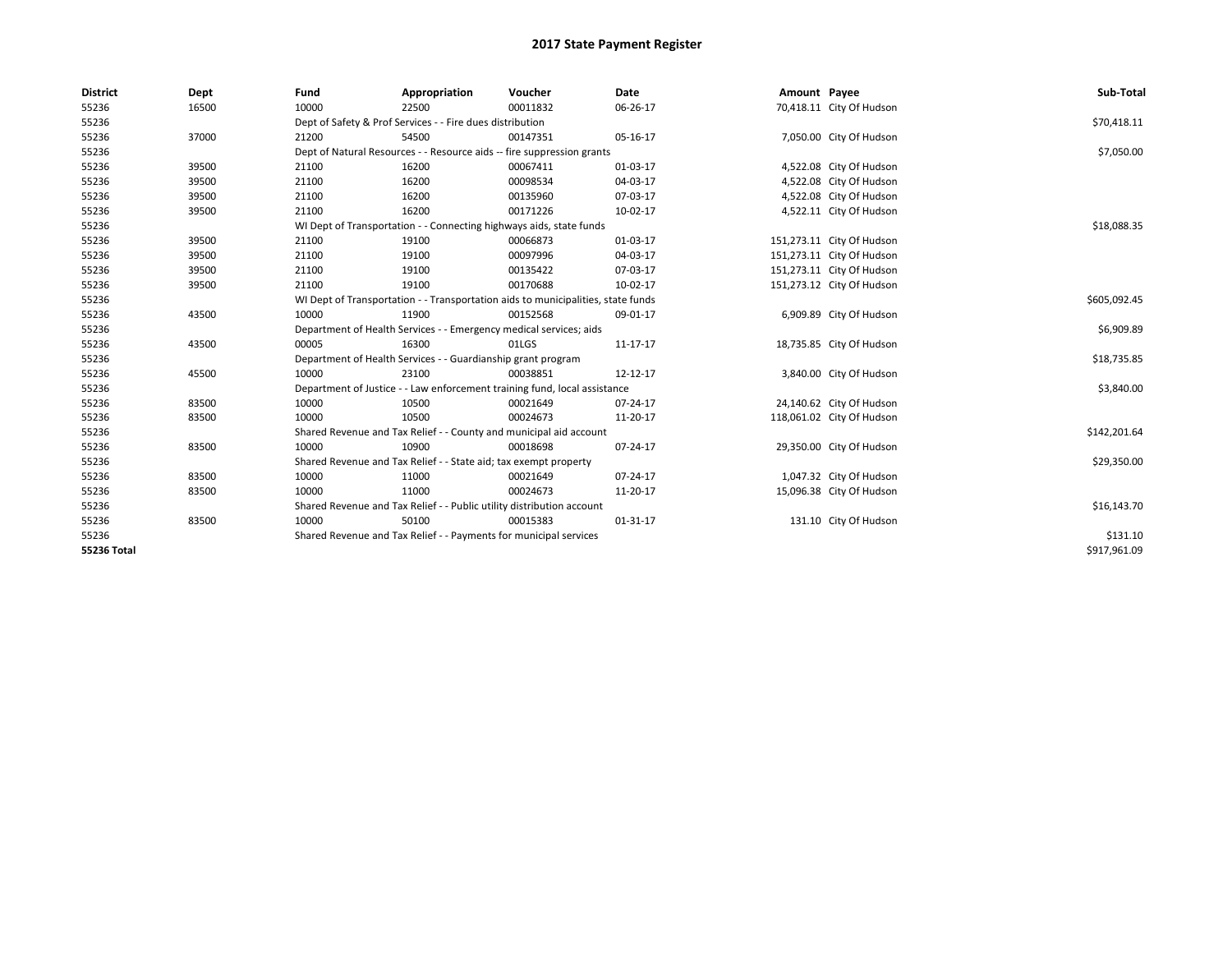| <b>District</b> | Dept  | Fund  | Appropriation                                                       | Voucher                                                                                    | Date                 | Amount Payee |                                 | Sub-Total    |
|-----------------|-------|-------|---------------------------------------------------------------------|--------------------------------------------------------------------------------------------|----------------------|--------------|---------------------------------|--------------|
| 55261           | 16500 | 10000 | 22500                                                               | 00011833                                                                                   | 06-26-17             |              | 28,633.29 City Of New Richmond  |              |
| 55261           |       |       | Dept of Safety & Prof Services - - Fire dues distribution           |                                                                                            |                      |              |                                 | \$28,633.29  |
| 55261           | 39500 | 21100 | 16200                                                               | 00067412                                                                                   | 01-03-17             |              | 12,453.21 City Of New Richmond  |              |
| 55261           | 39500 | 21100 | 16200                                                               | 00098535                                                                                   | 04-03-17             |              | 12,453.21 City Of New Richmond  |              |
| 55261           | 39500 | 21100 | 16200                                                               | 00135961                                                                                   | 07-03-17             |              | 12,453.21 City Of New Richmond  |              |
| 55261           | 39500 | 21100 | 16200                                                               | 00171227                                                                                   | 10-02-17             |              | 12,453.22 City Of New Richmond  |              |
| 55261           |       |       | WI Dept of Transportation - - Connecting highways aids, state funds |                                                                                            |                      |              |                                 | \$49,812.85  |
| 55261           | 39500 | 21100 | 17700                                                               | 00123861                                                                                   | 06-05-17             |              | 2,115.00 City Of New Richmond   |              |
| 55261           | 39500 | 21100 | 17700                                                               | 00123864                                                                                   | 06-05-17             |              | 2,279.00 City Of New Richmond   |              |
| 55261           | 39500 | 21100 | 17700                                                               | 00125410                                                                                   | 06-12-17             |              | 11,730.00 City Of New Richmond  |              |
| 55261           | 39500 | 21100 | 17700                                                               | 00154667                                                                                   | 08-16-17             |              | 31,726.00 City Of New Richmond  |              |
| 55261           |       |       |                                                                     | WI Dept of Transportation - - Tier C transit operating aids, state funds                   |                      |              |                                 | \$47,850.00  |
| 55261           | 39500 | 21100 | 18200                                                               | 00064208                                                                                   | $01 - 11 - 17$       |              | 26,310.40 City Of New Richmond  |              |
| 55261           | 39500 | 21100 | 18200                                                               | 00085622                                                                                   | 02-16-17             |              | 14,321.00 City Of New Richmond  |              |
| 55261           | 39500 | 21100 | 18200                                                               | 00088139                                                                                   | 02-23-17             |              | 15,576.00 City Of New Richmond  |              |
| 55261           | 39500 | 21100 | 18200                                                               | 00162183                                                                                   | 09-15-17             |              | 26,310.40 City Of New Richmond  |              |
| 55261           | 39500 | 21100 | 18200                                                               | 00180163                                                                                   | 10-19-17             |              | 15,227.73 City Of New Richmond  |              |
| 55261           | 39500 | 21100 | 18200                                                               | 00180165                                                                                   | 10-19-17             |              | 14,300.78 City Of New Richmond  |              |
| 55261           | 39500 | 21100 | 18200                                                               | 00195302                                                                                   | 11-27-17             |              | 14,047.44 City Of New Richmond  |              |
| 55261           |       |       |                                                                     | WI Dept of Transportation - - Transit and other transportation-related aids, federal funds |                      |              |                                 | \$126,093.75 |
| 55261           | 39500 | 21100 | 19100                                                               | 00066874                                                                                   | 01-03-17             |              | 112,170.28 City Of New Richmond |              |
| 55261           | 39500 | 21100 | 19100                                                               | 00097997                                                                                   | 04-03-17             |              | 112,170.28 City Of New Richmond |              |
| 55261           | 39500 | 21100 | 19100                                                               | 00135423                                                                                   | 07-03-17             |              | 112,170.28 City Of New Richmond |              |
| 55261           | 39500 | 21100 | 19100                                                               | 00170689                                                                                   | 10-02-17             |              | 112,170.30 City Of New Richmond |              |
| 55261           |       |       |                                                                     | WI Dept of Transportation - - Transportation aids to municipalities, state funds           |                      |              |                                 | \$448,681.14 |
| 55261           | 39500 | 21100 | 27800                                                               | 00104498                                                                                   | 04-10-17             |              | 24,403.72 City Of New Richmond  |              |
| 55261           |       |       |                                                                     | WI Dept of Transportation - - Local roads improvement program, state funds                 |                      |              |                                 | \$24,403.72  |
| 55261           | 39500 | 21100 | 36500                                                               | 00087491                                                                                   | 02-20-17             |              | 97.51 City Of New Richmond      |              |
| 55261           | 39500 | 21100 | 36500                                                               | 00077202                                                                                   | 01-23-17             |              | 83.52 City Of New Richmond      |              |
| 55261           | 39500 | 21100 | 36500                                                               | 00099466                                                                                   | 03-23-17             |              | 74.43 City Of New Richmond      |              |
|                 |       |       |                                                                     |                                                                                            |                      |              |                                 |              |
| 55261           | 39500 | 21100 | 36500                                                               | 00106602<br>00117027                                                                       | 04-17-17             |              | 67.71 City Of New Richmond      |              |
| 55261           | 39500 | 21100 | 36500                                                               | 00130837                                                                                   | 05-15-17<br>06-21-17 |              | 68.17 City Of New Richmond      |              |
| 55261           | 39500 | 21100 | 36500                                                               |                                                                                            |                      |              | 57.71 City Of New Richmond      |              |
| 55261           | 39500 | 21100 | 36500                                                               | 00145509                                                                                   | $07 - 25 - 17$       |              | 59.17 City Of New Richmond      |              |
| 55261           | 39500 | 21100 | 36500                                                               | 00156862                                                                                   | 08-21-17             |              | 3.44 City Of New Richmond       |              |
| 55261           | 39500 | 21100 | 36500                                                               | 00171500                                                                                   | 09-27-17             |              | 70.67 City Of New Richmond      |              |
| 55261           | 39500 | 21100 | 36500                                                               | 00180325                                                                                   | $10-17-17$           |              | 66.61 City Of New Richmond      |              |
| 55261           | 39500 | 21100 | 36500                                                               | 00194635                                                                                   | 11-21-17             |              | 61.44 City Of New Richmond      |              |
| 55261           | 39500 | 21100 | 36500                                                               | 00206357                                                                                   | 12-22-17             |              | 92.75 City Of New Richmond      |              |
| 55261           |       |       |                                                                     | WI Dept of Transportation - - Highway system management and operations, state funds        |                      |              |                                 | \$803.13     |
| 55261           | 43500 | 00005 | 16300                                                               | 01LGS                                                                                      | 11-17-17             |              | 21,509.43 City Of New Richmond  |              |
| 55261           |       |       | Department of Health Services - - Guardianship grant program        |                                                                                            |                      |              |                                 | \$21,509.43  |
| 55261           | 45500 | 10000 | 23100                                                               | 00039594                                                                                   | 12-26-17             |              | 2,560.00 City Of New Richmond   |              |
| 55261           |       |       |                                                                     | Department of Justice - - Law enforcement training fund, local assistance                  |                      |              |                                 | \$2,560.00   |
| 55261           | 83500 | 10000 | 10100                                                               | 00021650                                                                                   | 07-24-17             |              | 132,249.03 City Of New Richmond |              |
| 55261           |       |       |                                                                     | Shared Revenue and Tax Relief - - Expenditure restraint program account                    |                      |              |                                 | \$132,249.03 |
| 55261           | 83500 | 10000 | 10500                                                               | 00021650                                                                                   | 07-24-17             |              | 68,809.74 City Of New Richmond  |              |
| 55261           | 83500 | 10000 | 10500                                                               | 00024674                                                                                   | 11-20-17             |              | 368,412.40 City Of New Richmond |              |
| 55261           |       |       | Shared Revenue and Tax Relief - - County and municipal aid account  |                                                                                            |                      |              |                                 | \$437,222.14 |
| 55261           | 83500 | 10000 | 10900                                                               | 00018699                                                                                   | 07-24-17             |              | 8,831.00 City Of New Richmond   |              |
| 55261           | 83500 | 10000 | 10900                                                               | 00019951                                                                                   | 07-24-17             |              | 26,576.00 City Of New Richmond  |              |
| 55261           |       |       | Shared Revenue and Tax Relief - - State aid; tax exempt property    |                                                                                            |                      |              |                                 | \$35,407.00  |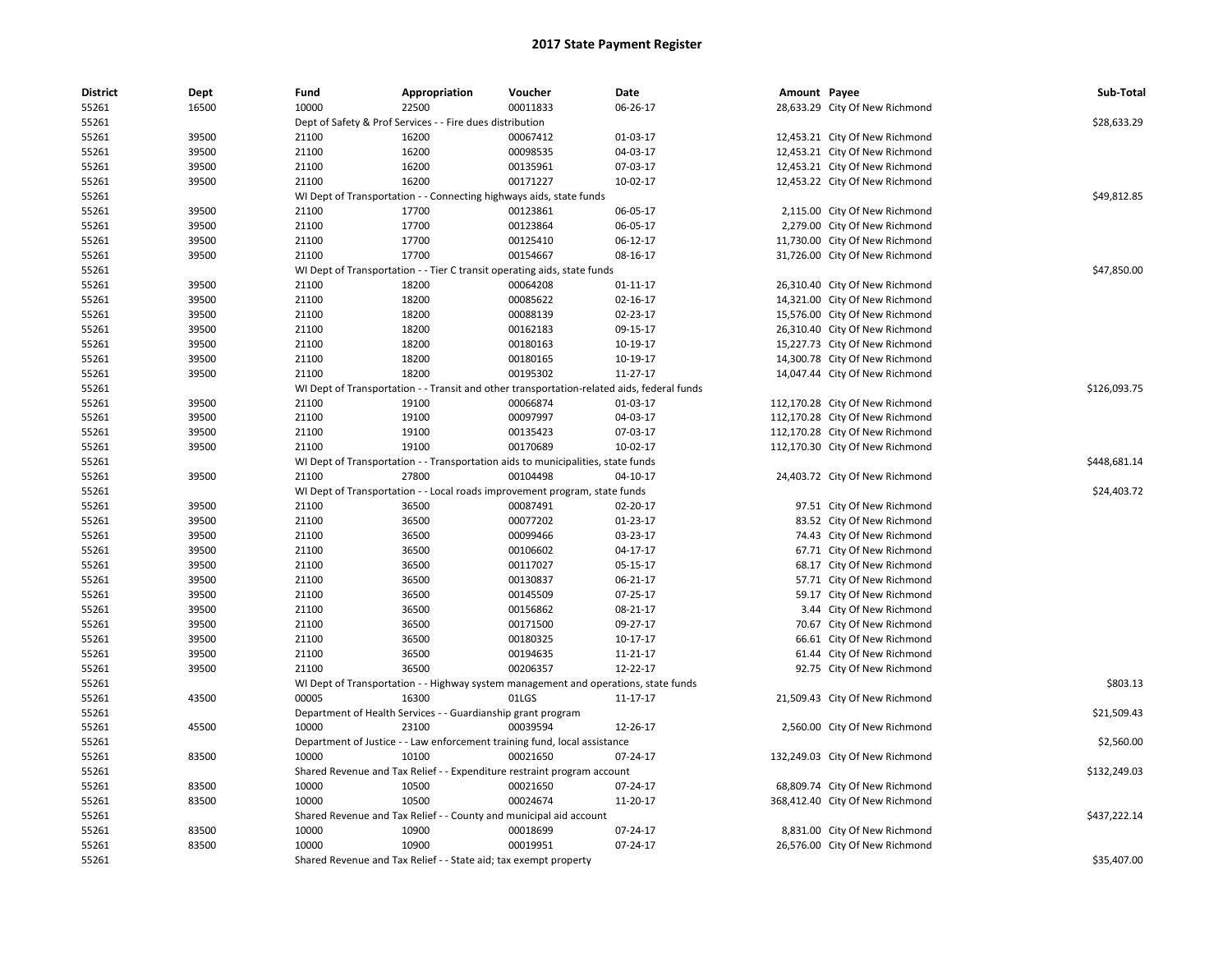| <b>District</b> | Dept  | Fund                                                        | Appropriation                                                         | Voucher    | Date     | Amount Payee |                               | Sub-Total      |
|-----------------|-------|-------------------------------------------------------------|-----------------------------------------------------------------------|------------|----------|--------------|-------------------------------|----------------|
| 55261           | 83500 | 10000                                                       | 11000                                                                 | 00021650   | 07-24-17 |              | 1,109.81 City Of New Richmond |                |
| 55261           | 83500 | 10000                                                       | 11000                                                                 | 00024674   | 11-20-17 |              | 6,544.64 City Of New Richmond |                |
| 55261           |       |                                                             | Shared Revenue and Tax Relief - - Public utility distribution account |            |          |              |                               | \$7,654.45     |
| 55261           | 83500 | 10000                                                       | 50100                                                                 | 00015384   | 01-31-17 |              | 6,140.57 City Of New Richmond |                |
| 55261           |       |                                                             | Shared Revenue and Tax Relief - - Payments for municipal services     |            |          |              |                               | \$6,140.57     |
| 55261           | 83500 | 52100                                                       | 36300                                                                 | 00016010   | 03-27-17 |              | 1,362.67 City Of New Richmond |                |
| 55261           |       | Shared Revenue and Tax Relief - - Lottery and gaming credit |                                                                       | \$1,362.67 |          |              |                               |                |
| 55261 Total     |       |                                                             |                                                                       |            |          |              |                               | \$1,370,383.17 |